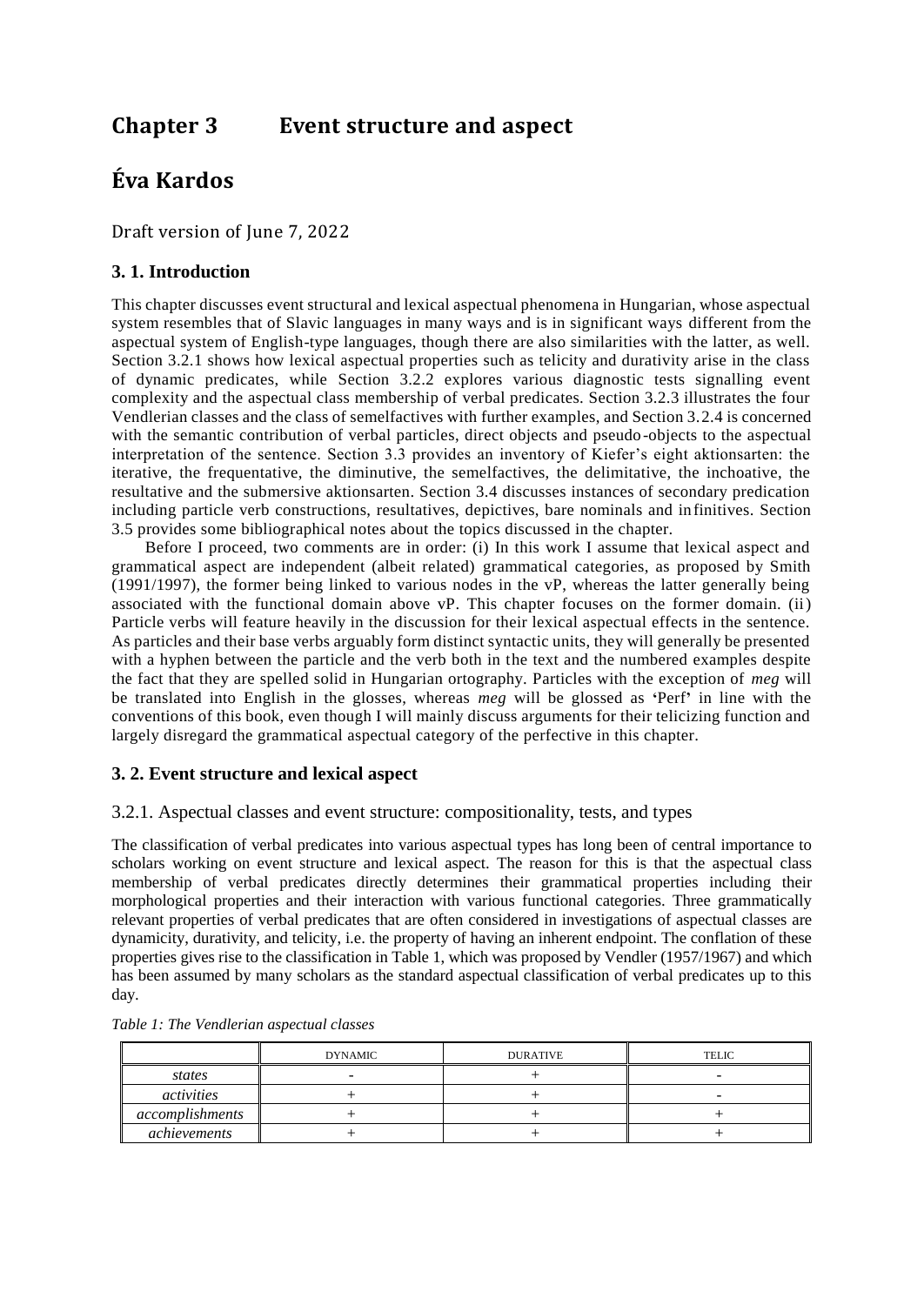Vendler distinguishes between states, activities, accomplishments, and achievements. States are different from members of the other three classes in that they are not characterized by dynamicity and they do not have an inherent endpoint. Activities contrast with accomplishments and achievements in that the former have a homogeneous internal structure, while the latter are heterogeneous by virtue of having an inherent endpoint. Accomplishments contrast with achievements in that the former have some duration, while the latter are momentaneous. To illustrate each of these aspectual classes, I provide some examples in (1).

(1) states: *szeret* 'like/love', *gyűlöl* 'hate', *ismer* 'know', *tartalmaz* 'contain'

activities: *sétál* 'walk', *fut* 'run', *újságot olvas* lit. 'newspaper read', *táncol* 'dance'

accomplishments: *fel-épít egy házat* 'build a house', *meg-ír egy cikket* 'write a paper', *el-olvas egy könyvet* 'read a book', *el-szaval egy verset* 'recite a poem'

achievements: *el-tör egy vázát* 'break a vase', *el-éri a hegycsúcsot* 'reach the hilltop', *meg-érkezik*  'arrive', *meg-hal* 'die'

The class membership of a given verb or verbal expression can be identified with the help of various diagnostics. Some of these are commonly used across a variety of languages, while others are languagespecific. In what follows I will focus on those that can be applied to Hungarian verbal expressions so that I can subsequently give an overview of various verb classes in this language. Before that, however, I briefly discuss what components of the discourse contribute to determining temporal properties of events denoted by verbal predicates.

#### *3.2.1.1. The compositionality of event structure properties*

It is widely held that event structure properties like telicity/boundedness and durativity are generally determined not only on the basis of the aspectual meaning of the verb heading the predicate, as is suggested in Vendler (1957/1967), but they are calculated compositionally based on what the verb, its argument(s), and sometimes even context contributes to the meaning of the verbal predicate (see Verkuyl 1972, 1993, Dowty 1979, Tenny 1994, Smith 1991/1997, Krifka 1989, 1992, 1998, Hay et al. 1999, among others). First, I illustrate this with how telicity obtains in English in the case of consumption predicates like *eat* and creation predicates like *build*.

- (2) a. John ate a kilogram of rice in/\*for an hour.
	- b. John ate rice for/\*in an hour.
- (3) a. Peter built a house in/??for a year.
	- b. Peter built houses for/\*in a year.

As evidenced by the compatibility of the frame adverbial *in an hour* and the incompatibility of the durative adverbial *for an hour*, the predicate in (2a) is telic (Vendler 1957/1967). This is due to the fact that the patient argument *a kilogram of rice* measures out the event progressing in an incremental fashion by virtue of supplying specific information about the extent of the event participant along which change (i.e. consumption) occurs (Tenny 1994). Put it more precisely by using Krifka's (1989) terminology, a telic interpretation arises since (i) the verb *eat* encodes an incremental relation (a homomorphism) that holds between the structure of the patient and the structure of the event and (ii) the patient argument has quantized reference, a property which is inherited by the event argument. This, i.e. the quantized nature of the verbal predicate, gives rise to a telic interpretation. If, by contrast, the patient is not specific enough as to its quantity (i.e. it is non-quantized), an atelic interpretation arises, as shown in (2b). Likewise, predicates like *build* in (3) display the same aspectual behavior. The quantized internal argument *a house* gives rise to a telic reading, as in (3a), while the non-quantized argument *houses* yield atelicity, as in (3b). A similar pattern is also observable in the case of some other predicate types. See, for instance, the motion predicates of (4) and (5).

- (4) a. John ran a mile in/\*for an hour.
	- b. John ran for/??in an hour.
- (5) a. Charles swam ten laps in/\*for two hours.
	- b. Charles swam for/\*in hours.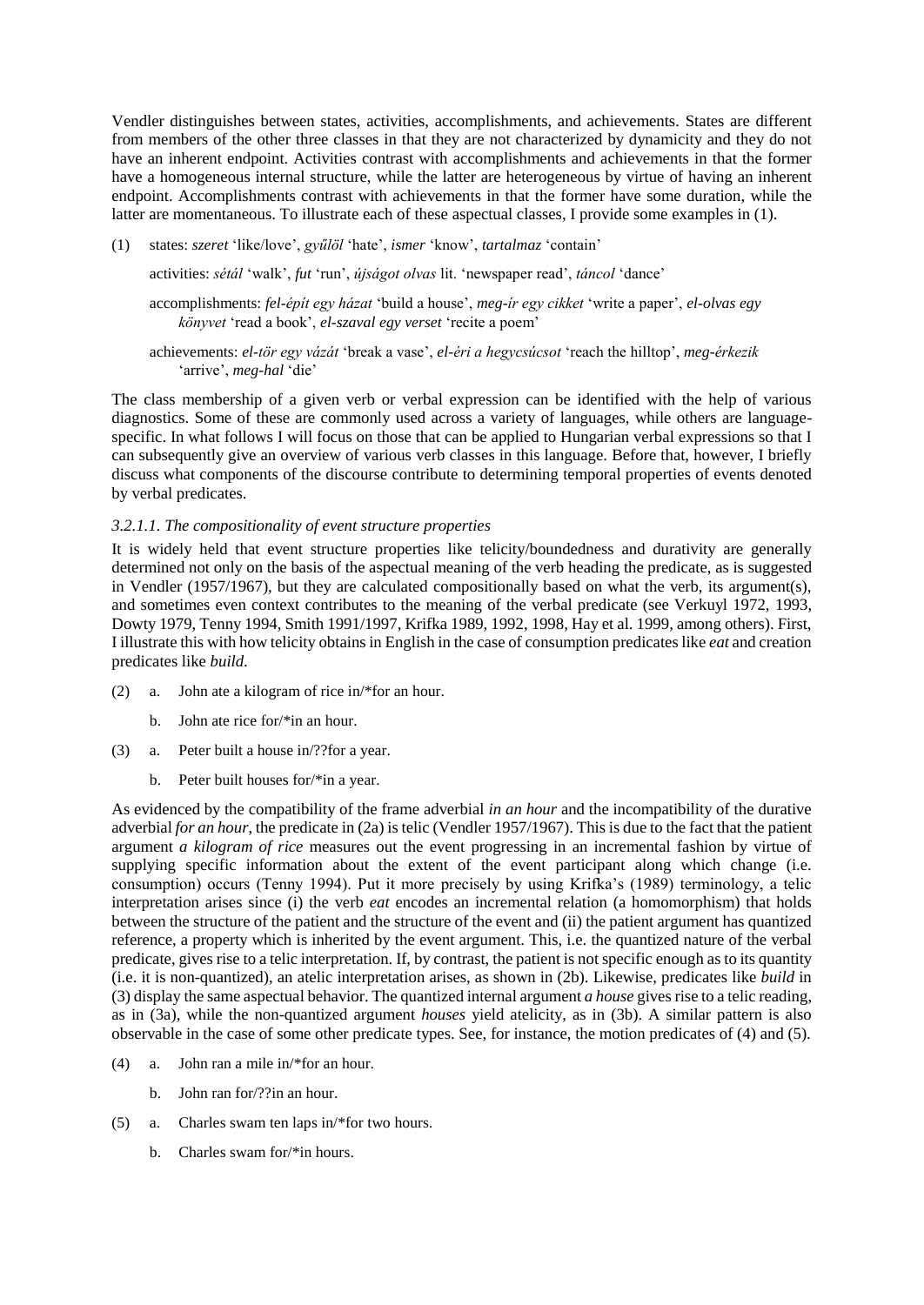In predicates like (4) and (5), it is the path that can measure out the event on the condition that it has quantized reference. In (4a) and (5a), this condition is met and hence a telic reading arises, while (4b) and (5b) are atelic in the absence of a quantized path argument.

In addition to components like verbs and arguments, context can also play a role in aspectual composition. Consider (6).

- (6) a. Kate warmed a plate for/in 10 minutes.
	- b. Mary wiped the table for/in 10 minutes.

The examples in (6) are characterized by aspectual duality. The verbal expression *warm a plate* in (6a) is a degree achievement (Dowty 1979) expressing a change in the temperature of the referent of the affected argument *a plate*. In this example, a telic interpretation can arise, as evidenced by the compatibility of the temporal adverbial *in 10 minutes*, if context allows the listener to assign an endpoint to the denoted event (i.e. it is known what temperature is attained by the plate at the culmination of the event). If such contextual information is not available, atelicity obtains (Hay et al. 1999). Likewise, English surface context verbs like *wipe* are also characterizable in terms of variable telicity, as shown in (6b). It is again dependent on context whether or not telicity or atelicity arises. In the absence of contextual information, it is generally a telic interpretation that arises such that the event is over when the action expressed by the verb *wipe* has been applied to the entire surface. On the other hand, atelicity can also arise if  $-$  given specific contextual cues  $-$ "the specific pattern of motion and contact characteristic of the verb is understood as repeated indefinitely over the surface" (Levin and Sells 2009: 311). (For more on the aspectual properties of English surface contact verbs, see, for instance, Rappaport Hovav and Levin 2002.)

Signs of the compositionality of event structure properties like telicity are also observable in Hungarian (É. Kiss 2008, Csirmaz 2008, Maleczki 2008). First, I illustrate this with the examples in (7) and (8), which are the Hungarian equivalents of the English examples in (2) and (3). I use the temporal adverbials *egy óra alatt* 'in an hour' and *egy órán át* 'for an hour' to probe for (a)telicity. Compatibility with the former indicates the availability of a telic interpretation, whereas compatibility with the latter is a sign of atelicity (for more on these and other aspectual tests, see Section 3.2.1.2.2).

- (7) a. János egyóra alatt evett egykiló rizst. János an hour under eat.Past.3Sg a kilo rice.Acc 'János ate a kilogram of rice in an hour.'
	- b. János egy órán át / \*egy óra alatt rizst evett. János an hour.Sup through / an hour under rice.Acc eat.Past.3Sg 'János ate rice for an hour.'
- (8) a. Sára egyév alatt épített egy házat. Sára a year under build.Past.3Sg a house.Acc 'Sára built a house in a year.'
	- b. Sára egy éven át / \*egyév alatt házakat épített. Sára a year.Sup through / a year under house.Pl.Acc build.Past.3Sg 'Sára built houses for a year.'

The examples in (7a) and (8a) show that the presence of a quantized internal argument can give rise to a telic interpretation in predicates containing verbs like *eszik* 'eat' and *épít* 'build', whereas a non-quantized patient argument yields atelicity, as in (7b) and (8b). A similar pattern arises in the domain of motion predicates, just like in English. I illustrate this with (9) and (10).

- (9) a. János fél óra alatt öt 400 méteres kört futott. János half hour under five 400 meter.Adj lap.Acc run.Past.3Sg 'János ran five 400-meter laps in half an hour.'
	- b. János órákon át / \*fél óra alatt 400 méteres köröket futott. János hour.Pl.Sup through/ half hour under 400 meter.Adj lap.Pl.Acc run.Past.3Sg 'János ran 400-meter laps for hours.'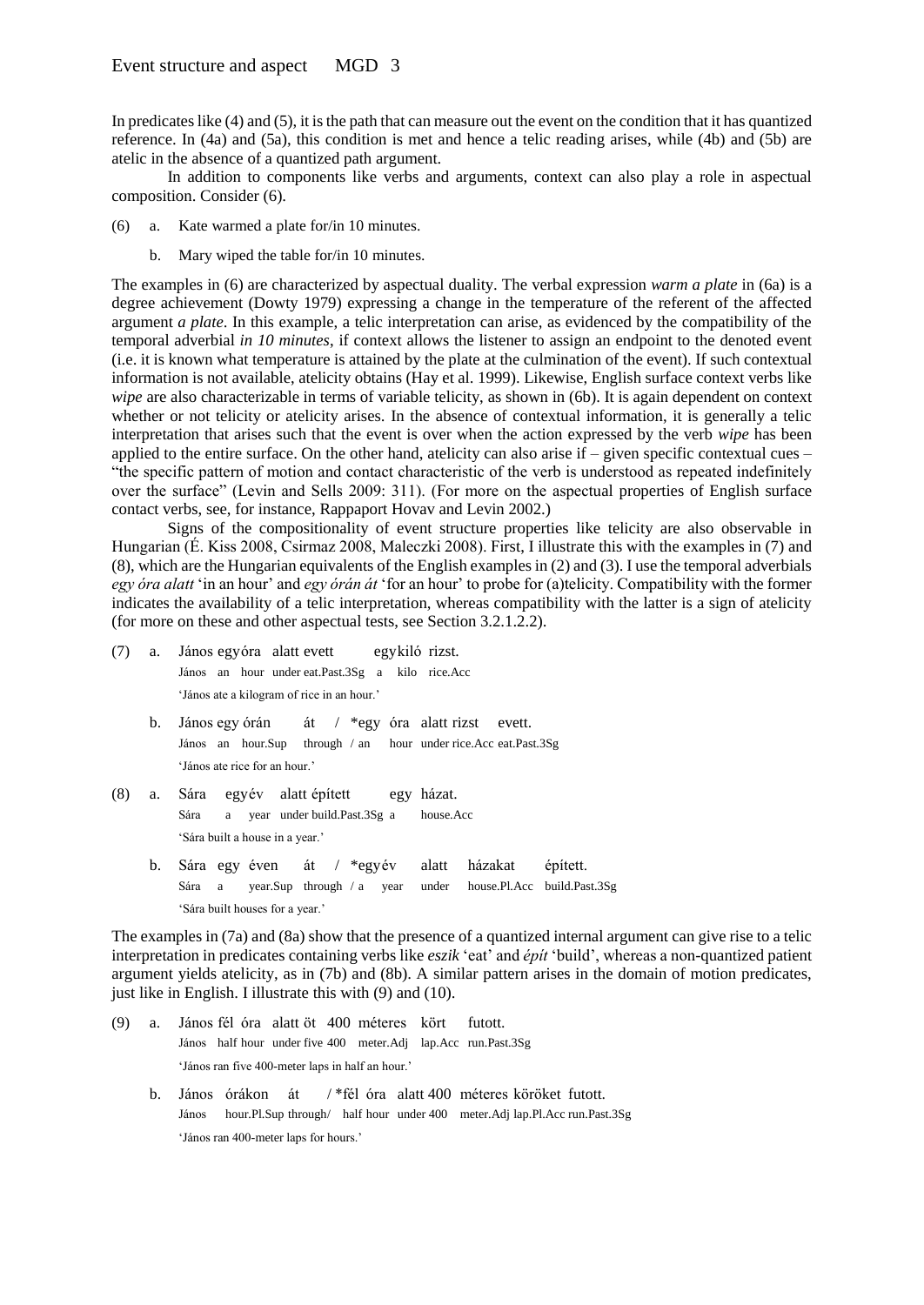- (10) a. Károly fél óra alatt öt hosszt úszott. Károly half hour under five lap.Acc swim.Past.3Sg 'Károly swam five laps in half an hour.'
	- b. Károly fél órán át /\* egyfél óra alatt 50 méteres hosszokat úszott. Károly half hour.Sup through/ a half hour under 50 meter.Adj lap.Pl.Acc swim.Past.3Sg 'Károly swam (50-meter) laps for half an hour.'

If the path measures out the event by virtue of having quantized reference, a telic reading becomes available, as illustrated in (9a) an (10a). Otherwise the predicate is atelic and hence incompatible with the temporal adverbial *fél óra alatt* 'in half an hour', as in (9b) and (10b).

Expressions like *a konyhába* 'into the kitchen' in (11b) also contribute to the telic interpretation of predicates by virtue of naming the goal point reached at the termination of the denoted eventuality.

- (11) a. Kati órákig futott. Kati hour.Pl.Ter run.Past.3Sg 'Kati ran for hours.'
	- b. Kati 10perc alatt a konyhába futott. Kati 10 minute under the kitchen.Ill run.Past.3Sg 'Kati ran to the kitchen in 10 minutes.'

When it comes to the examination of the role of context in the (un)bounded interpretation of verbal predicates, an important contrast emerges between English and Hungarian. Specifically, contextual cues do not play a role in whether Hungarian verbal predicates like those in (12) and (13) receive a bounded or unbounded interpretation.

|  |      |                                       |  |  | $(12)$ a. Kati 10 percen át $/$ *10 perc alatt melegített egy tányért. |  |
|--|------|---------------------------------------|--|--|------------------------------------------------------------------------|--|
|  | Kati |                                       |  |  | 10 minute.Sup through 10 minute under warm.Past.3Sg a plate.Acc        |  |
|  |      | 'Kati warmed a plate for 10 minutes.' |  |  |                                                                        |  |

- b. Kati 10 perc alatt / \*10 percen át fel-melegített egy tányért. Kati 10 minute under / 10 minute.Sup through up-warm.Past.3Sg a plate.Acc 'Kati warmed a plate in 10 minutes.'
- (13) a. Kati 10 percen át / \*10 perc alatt törölt egy asztalt. Kati 10 minute.Sup through/10 minute under wipe.Past.3Sg a table.Acc 'Kati wiped a table for 10 minutes.'
	- b. Kati 10 perc alatt/\*10percen át le-törölt egy asztalt. Kati 10 minute under/ 10 minute.Sup through down-wipe.Past.3Sg a table.Acc 'Kati wiped a table in 10 minutes.'
	- c. Kati 10 perc alatt/\*10percen át szárazra törölt egy asztalt. Kati 10 minute under/ 10 minute.Sup through dry.Sub wipe.Past.3Sg a table.Acc 'Kati wiped a table dry in 10 minutes.'

What is important to note here is that predicates containing verbs like *melegít* 'warm' and *töröl* 'wipe' contrast with their English counterparts in that they cannot receive a telic interpretation without a verbal particle like *fel* 'up' in (12b) or *le* 'away' in (13b) or a resultative expression like *szárazra* 'dry.Sub' in (13c) regardless of the quantized nature of the affected argument. Since contextual cues do not have a role in telicity in Hungarian with these predicates, aspectual duality of the type in (6) does not arise in the case of *melegített egy tányért* 'warmed a plate' and *törölt egy asztalt* 'wiped a table'. (For arguments for the telicizing role of verbal particles and resultative expressions, see Section 3.2.2.1.)

Another aspectual property that has been used to illustrate the compositionality of event structure properties is durativity. I illustrate this first with the English examples in (14), which I took from Beavers (2012: 49, (2.49a) and (2.49c)).

- (14) a. The settler will cross the border in an hour.
	- b. The settlers will cross the border in an hour.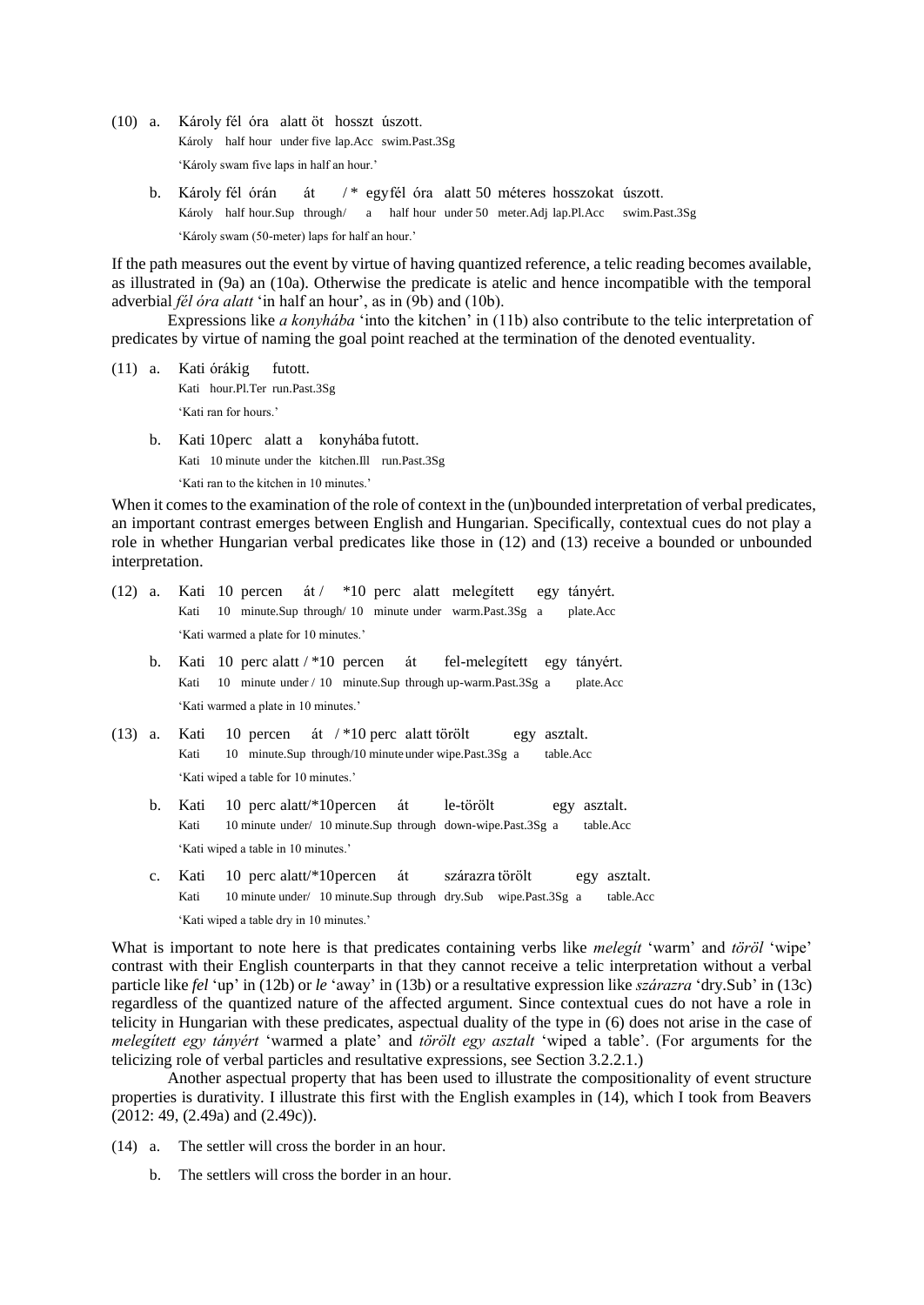The examples above differ in the internal complexity of the theme, whose referent undergoes a change of location. In particular, the theme is atomic (i.e. it is not decomposable into subparts) in (14a) and complex in (14b). This gives rise to the following aspectual contrast: The predicate in (14a) receives a single, punctual interpretation, which is evidenced by the fact that the temporal adverbial *in an hour* can only refer to the interval preceding the crossing event. The example in (14b), on the other hand, has multiple interpretations such that the temporal adverbial refers to (i) the duration of the crossing event or (ii) the interval preceding the crossing event. This is a sign of durativity.

Similar effects are observable in Hungarian as well. Consider (15).

- (15) a. Az utas öt órakor leszállt a vonatról. the passenger five hour.Tmp get\_off.Past.3Sg the train.Del 'The passenger got off the train at five o'clock.'
	- b. Az utasok öt órakor leszálltak a vonatról. the passenger.Pl five hour.Tmp get\_off.Past.3Pl the train.Del 'The passengers got off the train at five o'clock.'

The predicates in (15a) and (15b) are different in that the theme in the former has an atomic internal structure, while in the latter it is complex. Similarly to English, this contrast gives rise to an aspectual difference such that (15a) is punctual, whereas (15b) is durative. Evidence for this comes from the different interpretations that are assigned to the predicates in the presence of the time point adverbial *öt órakor* 'at five o'clock'. In particular, while in (15a) the temporal adverbial refers to the point in time when the event denoted by the predicate occurred, in (15b), it refers to the time of only a proper subpart of the denoted event, i.e. when the last passenger got off the train (for more on time point adverbials, see Section 3.2.1.2.2). In addition, the examples in (16), where the aspectual verb *be-fejez* 'finish' is characterized by allowing accomplishments and rejecting achievements (cf. Section 3.2.1.2.2), lend further support to the claim that the durative/punctual nature of the event denoted by the predicate *le-száll a vonatról* 'get off the train' is affected by the complexity of the theme.

- (16) a. ??Az utas be-fejezte a leszállást. the passenger in-finish.Past.3Sg the getting\_off.Acc 'The passenger finished getting off the train.'
	- b. Az utasok be-fejezték a leszállást. the passenger.Pl in-finish.Past.3Pl the getting\_off.Acc 'The passengers finished getting off the train.'

The data above show that aspectual properties like telicity and durativity are often a confluence of what various elements of the discourse contribute to the meaning of the predicate not only in languages like English, but also in Hungarian. The next question, which has long been posed in the literature, is what kind of classes verbal predicates fall into. As was briefly discussed at the outset of this section, Vendler (1957), for instance, proposes a four-way distinction between states, activities, achievements, and accomplishments. Bach (1981, 1986) identifies three classes: states, processes, and events. Pustejovsky (1991, 1995) also distinguishes between three basic event types: states, processes, and transitions. What these three-way distinctions have in common is that they basically subsume Vendler's accomplishments and achievements under a single class, i.e. the class of events and the class of transitions, respectively. More recently, a twoway classification has been proposed between verbs describing an ordered set of changes, which is often referred to as a scalar change, typically associated with result verbs, and verbs expressing an unordered change or a non-scalar change, an important property of manner verbs, as argued by Rappaport Hovav and Levin (2010). For more on the encoding of manner and result in Hungarian verbal predicates, see Section 3.4. In what follows I focus on verb classes in Hungarian. I begin by reviewing some diagnostic tests that are generally used to probe for the aspectual properties of verbal predicates. Then, I offer an overview of the predicate types that have been identified in the literature. I first discuss predicates that fit into the Vendlerian classes and then I look into predicates that exhibit properties different from those of the Vendlerian types.

## *3.2.1.2 Diagnostic tests*

In this section I review some diagnostic tests which are most commonly used to isolate verb classes in Hungarian, in general, and to determine event structure properties, in particular. First, in Section 3.2.1.2.1, I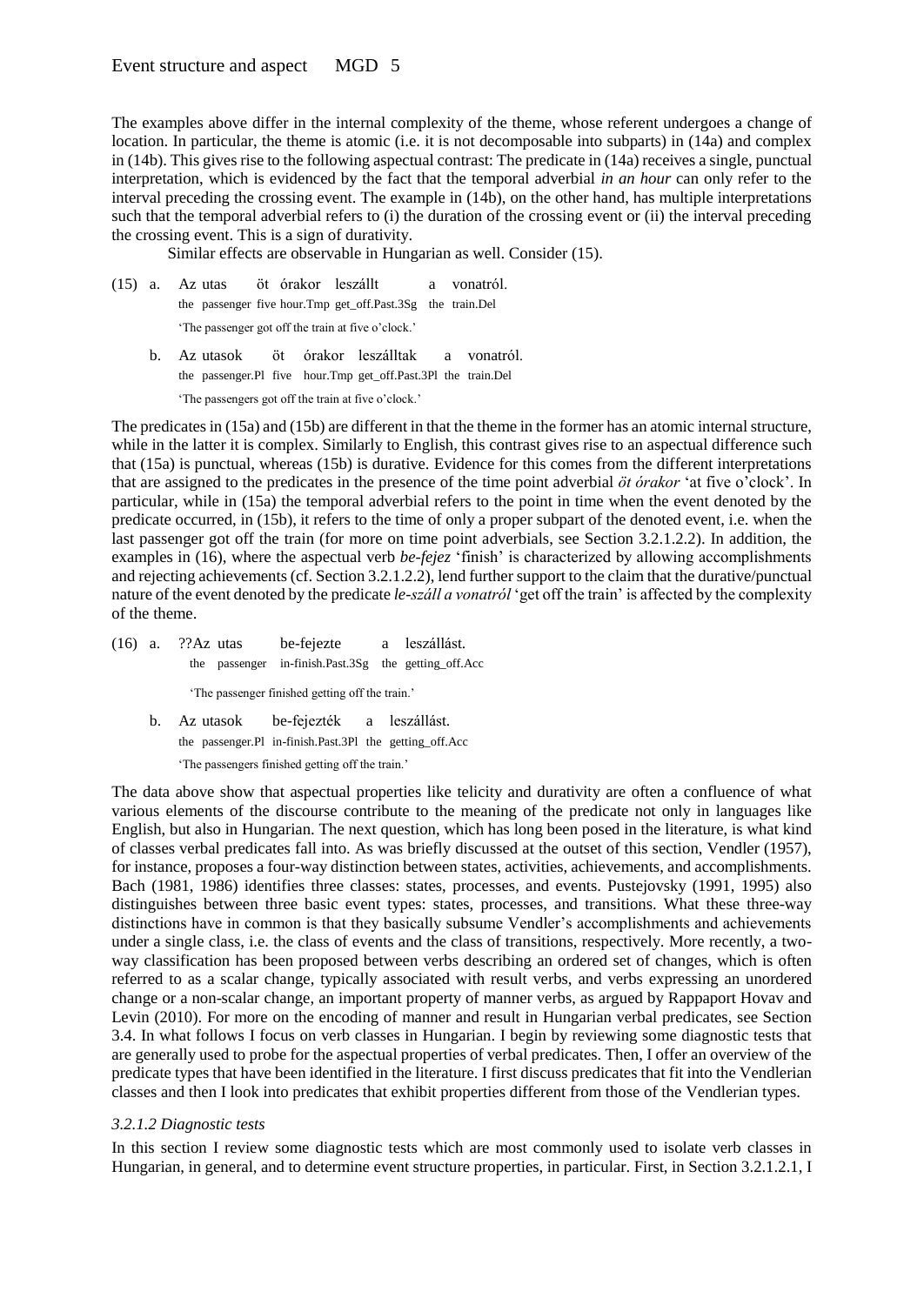focus on tests diagnosing whether events are decomposable or non-decomposable into subevents. Then, in Section 3.2.1.2.2, I discuss compatibility with temporal adverbials and aspectual verbs so that I can lay the groundwork for the aspectual classes of Section 3.2.1.2.3.

#### *3.2.1.2.1 Diagnostic tests of event complexity*

It is now widely accepted that certain events can be decomposed into various subevents like a process subevent and a result state, to which various grammatical phenomena make reference. For instance, certain manner adverbials give rise to various interpretations depending on which subpart of the denoted event they refer to (cf. Pustejovsky 1991). Consider the examples from Gyuris and Kiefer (2008: 236, (13)).

- (17) a. János udvariasan el-távozott. János politely away-leave.Past.3Sg 'János left politely.'
	- b. János udvarias-an beszélt. János politely speak.Past.3Sg 'János spoke politely.'

In (17a), there is a scope distinction due to the adverbial *udvariasan* 'politely', which gives rise to two different readings: (i) it is either the action of leaving to which *udvariasan* 'politely' refers, in which case the sentence means 'János left in a polite manner' or (ii) it is the entire event culminating in a state in which János is no longer present over which the adverbial has scope. In this latter case, the sentence is interpreted in a way that it was polite of János to leave. This ambiguity suggests that the event denoted by the predicate is complex, i.e. it is decomposable into temporally independent subparts, a process and a state. By contrast, in (17b), the adverbial has scope over the action of speaking only, which in turn indicates that the predicate is associated with a simple event structure.

Another grammatical phenomenon that makes reference to the internal structure of events involves the use of anaphoric pronouns. This is illustrated in (18) taken from Gyuris and Kiefer (2008: 237, (15)).

(18) A fizikus meg-próbálta meg-keményíteni a fémet. Ez öt év után sikerült neki. the physicist Perf-try.Past.DefObj.3Sg Perf-harden.Inf the metal.Acc this five year after manage.Past.3Sg Dat.3Sg 'The physicist tried to harden the metal. It took him five years to get it done.'

What is relevant regarding (18) is that the pronoun  $ez$  'this' in the second sentence can only refer to a proper part of the event denoted by the verbal predicate in the first sentence. This can be explained just in case we associate the predicate with a complex event structure consisting of a causing subevent, i.e. a process part, on the one hand, and a caused subevent, i.e. a result state, on the other. The pronoun only refers to the result state that obtains at the culmination of the denoted event expressed by the first sentence.

Next, the assumption that certain events are characterized by having a complex internal structure enables us to account for the semantic relationship between sentences like (19a) and (19b).

- (19) a. János le-festette a kerítést. János down-paint.Past.DefObj.3Sg the fence.Acc 'János painted the fence.'
	- b. A kerítés le van festve. the fence down be.3Sg painted 'The fence is painted.'

There is an entailment relationship between (19a) and (19b) such that the former entails the latter. This can be captured if it is assumed that (19a) is associated with an event that is decomposable into a process subevent and a result state, whereas (19b) describes a state such that it is the result state that constitutes the caused subevent of (19a). For more examples of this sort, see Kiefer (2006: 227).

Finally, I describe the *almost*-test, which is again used to distinguish between predicates associated with a simple event structure and predicates that have a complex event structure (see Dowty 1979, Pustejovsky 1991, Kiefer 2006, Gyuris and Kiefer 2008, Piñón 2008). It has been claimed that the former characterizes activities like *run* and accomplishments like English *eat an apple* or Hungarian *evett egy almát* 'ate an apple', while the latter is characteristic of accomplishments like English *ate himself dead* or Hungarian *halálra ette magát* 'ate himself dead' (see Levin and Rappaport Hovav 2004). The relevant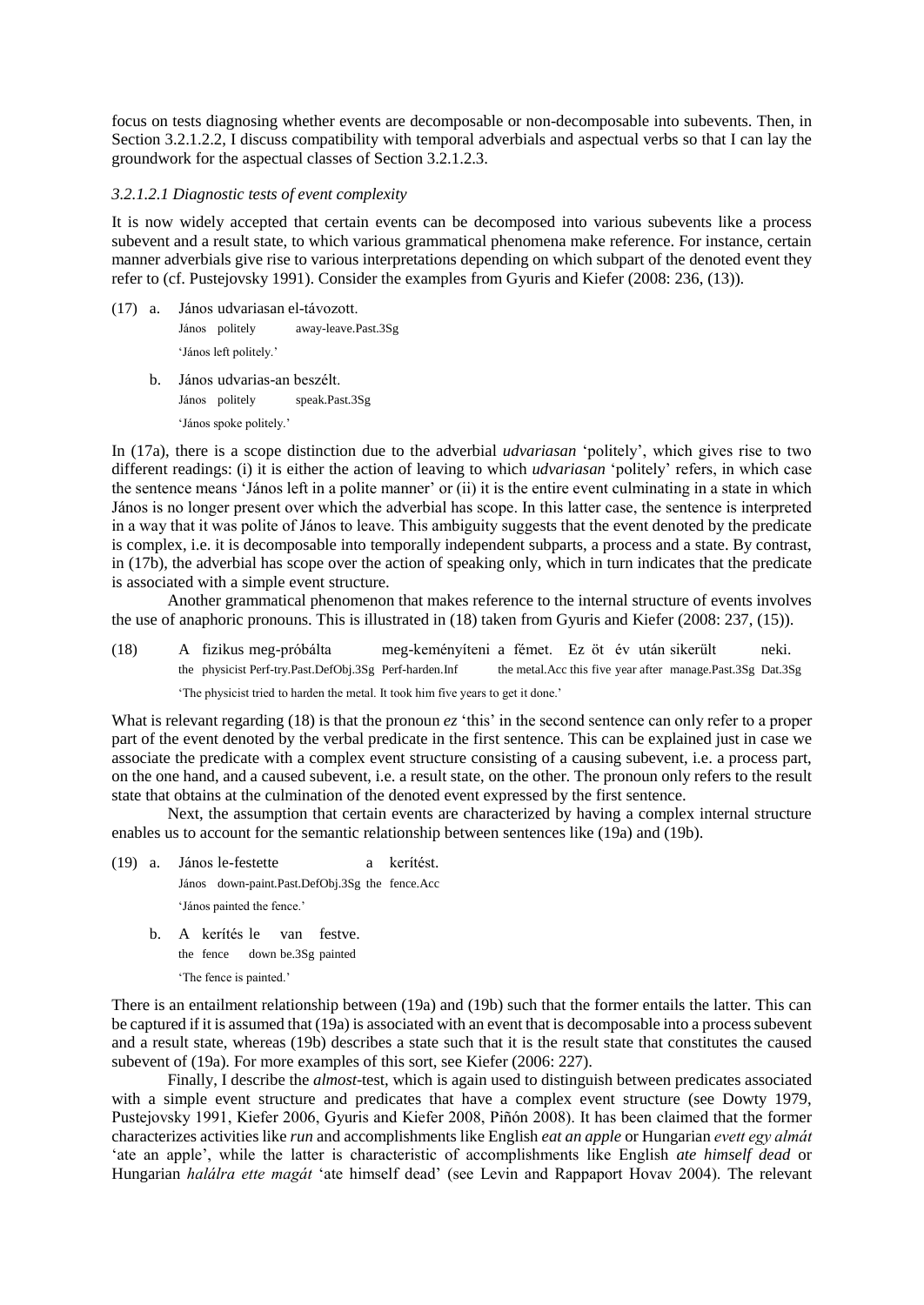## Event structure and aspect MGD 7

property of the adverbial *almost* is that it can have scope over either the whole event denoted by the predicate or a proper subpart of that event. When modifying predicates having a simple event structure, *almost* has scope over the whole event, giving rise to the effect that the verbal predicate has a single interpretation such that the denoted event did not commence. By contrast, when occurring with accomplishments describing complex events, *almost* can have scope over either the whole event containing a causing event and a caused event or only the caused result state. This has the effect that the verbal predicate can be assigned multiple readings. By way of illustration, I first provide Piñón's (2008: 91, (5)) English examples in (20).

(20) a. Rebecca almost painted a picture.

counterfactual: Rebecca did not begin painting a picture.

scalar: Rebecca did not finish painting a picture.

b. Rebecca almost painted pictures.

counterfactual: Rebecca did not begin painting pictures.

In (20a), the adverbial *almost* gives rise to either a counterfactual reading such that Rebecca did not begin painting a picture, or a scalar reading such that Rebecca did not finish painting a picture (Rapp and von Stechow 1999). This variability does not characterize (20b), as in this case, the sentence can only mean that the activity denoted by the predicate did not commence. This suggests that a complex event structure is to be attributed to the former, where the adverbial has scope over the entire painting event or only the final state wherein the painting exists, and a simple event structure to the latter, where the adverbial can only pick out the entire event.

Also relevant to this discussion is the claim that accomplishments should not be attributed with a uniform characterization such that all have complex event structures, as was proposed in Pustejovsky (1991, 1995), among others. For instance, Rappaport Hovav and Levin (2001) and Levin and Rappaport Hovav (2004) argue that accomplishments like those containing reflexive objects as *Kate screamed herself hoarse* denote events that are decomposable into a causing subevent (i.e. a process) and a caused result state, which are temporarily independent, whereas others like *The pond froze solid* are associated with a simple event structure. The latter class of accomplishments is further illustrated by predicates denoting the consumption of an individual like *ate an apple* and *drank a beer* and expressions like *read a book* or *memorized a poem*. According to Levin and Rappaport Hovav (2004), a common aspectual property of predicates like *ate an apple* and *read a book* is that in each case, although the events the predicates denote involve two subevents conceptually (the event of consumption and the disappearance of an apple in the case of *ate an apple* and the event of scanning a book and the event of forming a mental representation of a book in the case of *read a book*), from the point of view of the grammar, it is best to analyze the event structure of such predicates as simple by virtue of the fact that the two subevents are temporally dependent, unlike in the case of accomplishments like *Kate screamed herself hoarse*.

This analysis has also been proposed for Hungarian predicates like *evett egy almát* 'ate an apple', which contrast with predicates like *meg-evett egy almát* 'ate an apple' in that the latter can be argued to be associated with a complex structure (Pethő and Kardos 2014). Here I provide a single argument for this proposal by using the *majdnem* 'almost'-test to probe for event complexity. Consider the examples from Pethő and Kardos (*ibid*.).

(21) a. János majdnem evett egy almát. János almost eat.Past.3Sg an apple.Acc 'János almost ate an apple.'

counterfactual: János did not begin eating an apple.

b. János majdnem meg-evett egy almát. János almost Perf-eat.Past.3Sg an apple.Acc 'János almost ate an apple.'

counterfactual: János did not begin eating an apple.

scalar: János did not finish eating an apple.

The example in (21a) receives a single reading such that the activity of eating did not commence, whereas (21b) has multiple interpretations such that it is either the case that János did not begin eating an apple or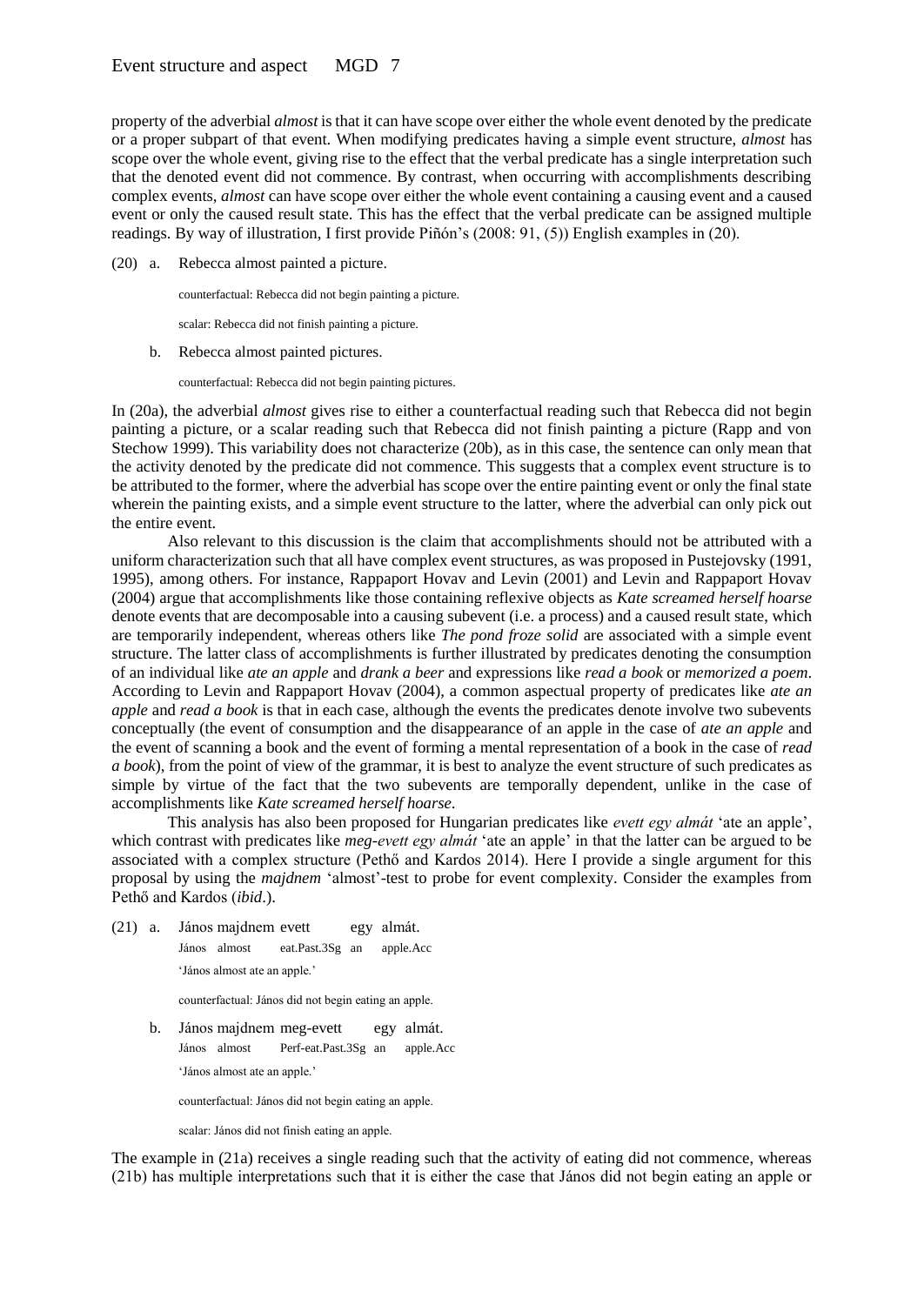that he did not finish it. This can be explained if we attribute a simple event structure to (21a) and claim that the adverbial has scope over the entire event, and a complex event structure to (21b), where *majdnem* 'almost' can pick out either the entire event or only the final state corresponding to a state of affairs in which the apple is gone. For more on the *almost*-test in Hungarian with particle verbs and also with verbs appearing with pseudo-objects like *egyet* 'one.Acc', see Kardos and Farkas (2022).

Having reviewed some tests which are aimed at determining whether or not events expressed by verbal predicates can be decomposed into various subevents, I now turn to some other aspectual tests, which check compatibility with temporal adverbials and aspectual verbs. This is necessary since, following (Kiefer 2009), I will mainly rely on these tests in the characterization of various verb classes in Hungarian.

#### *3.2.1.2.2 Diagnostic tests with temporal adverbials and aspectual verbs*

Perhaps the most common diagnostics that linguists use to determine a verbal expression's aspectual class membership are those examining compatibility with various temporal adverbials. In the Hungarian aspectual literature, Kiefer (2006, 2009), for instance, distinguishes between five temporal adverbials in his characterization of Hungarian verb classes, in general, and that of the internal structure of events described by various verbal predicates, in particular. As for the latter, Kiefer assumes three types of subevents, namely states, activities or processes and punctual events, following Engelberg (2000). In what follows, I first review the five temporal adverbial tests discussed in Kiefer (2006, 2009) and briefly address what some of these tests tell us about event structure.

I begin with the *X idő alatt* 'in X amount of time' test, which I illustrate in (22).

#### (22) *alatt* 'in'-adverbials

- a. Kati 10 perc alatt ki-sétált az állomásra. Kati 10 minute under out-walk.Past.3Sg the station.Sub 'Kati walked to the station in 10 minutes.'
- b. János egy év alatt két házat épített. János a year under two house.Acc build.Past.3Sg 'János built two houses in a year.'
- c. Mari egy perc alatt észrevette az ajándékot. Mari a minute under notice.Past.DefObj.3Sg the gift.Acc 'Mari noticed the gift in a minute.'
- d. Károly két perc alatt meg-találta a kulcsot. Károly two minute under Perf-find.Past.DefObj.3Sg the key.Acc 'Károly found the key in two minutes.'
- e. \*Sári egy óra alatt futott. Sári an hour under run.Past.3Sg
- f. \*Feri 10 perc alatt táncolt. Feri 10 minute under dance.Past.3Sg
- g. \*Kati öt perc alatt utálta Jánost. Kati five minute under hate.Past.DefObj.3Sg János.Acc
- h. \*Péter egyóra alatt pihent. Péter an hour under rest.Past.3Sg

As is clear from the examples above, *alatt* 'in'-adverbials are compatible with accomplishments like (22a) and (22b) and achievements like (22c) and (22d) and they are incompatible with activities like (22e) and (22f) and states like (22g) and (22h). In each of the first four examples, the adverbial refers to the amount of time that was necessary for the goal point lexicalized in the predicate to be reached. For instance, in (22b), it is one year that was necessary for the two houses to come into existence, while in (22d), it was two minutes that was necessary for Károly to end up in a state in which he had the key. An important difference between accomplishments and achievements is that whereas the process that leads to the attainment of a final state constitutes part of the event structure of the former, it is not part of the latter. What falls out of this is that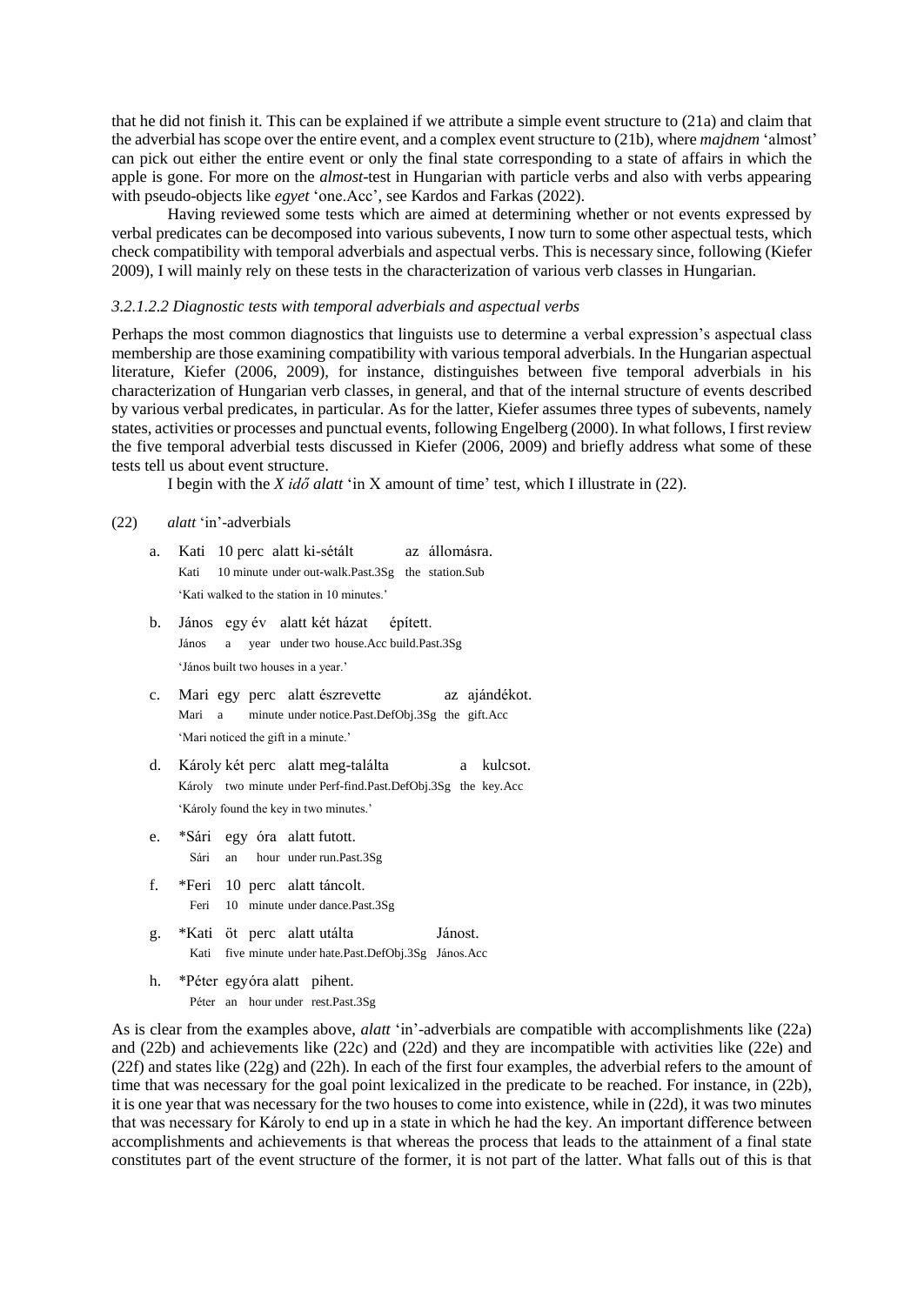the predicates that are compatible with *alatt* 'in'-adverbials share the property of having a result state component. This is the goal point where the events that these predicates express culminate.

Second, I illustrate the *X időn át* 'for X amount of time'-test. The adverbials that are used in this test come in various forms, as shown in (23).

- (23) *át* 'for'-adverbials
	- a. Mari éveken át élt külföldön. Mari year.Pl.Sup through live.Past.3Sg abroad.Sup 'Mari lived abroad for years.'
	- b. Feri évekig gyűlölte az apját. Feri year.Pl.Ter hate.Past.DefObj.3Sg the father.Poss.3Sg.Acc 'Feri hated his father for years.'
	- c. Anna órákon keresztül énekelt. Anna hour.Pl.Sup through sing.Past.3Sg 'Anna sang for hours.'
	- d. János két napot dolgozott. János two day.Acc run.Past.3sg 'János worked for two days.'

The examples above show that the adverbials of this test, e.g. *éveken át* 'for years', *évekig* 'for years', *órákon keresztül* 'for hours', and *két napot* 'for two days', are compatible with states like (23a) and (23b) and activities like (23c) and (23d). All of these adverbials describe the temporal extent of the event, which can be a process or a state expressed by the predicate.

Third, I discuss time point adverbials like *hat órakor* 'at six o'clock' in (24a) and *öt órakor* 'at five o'clock' in (24b).

- (24) *Time point adverbials*
	- a. Sári hat órakor el-tört egy vázát. Sári six hour.Tmp away-break.Past.3Sg a vase.Acc 'Sári broke a vase at six o'clock.'
	- b. Mariöt órakor meg-halt. Mari five hour.Tmp Perf-die.Past.3Sg 'Mari died at five o'clock.'

What these predicates have in common is that they all express momentaneous events which are associated with a result state, e.g. the state in which the vase was broken in  $(24a)$  and the state in which Mari was dead in (24b). The adverbials *hat órakor* 'at six o'clock' and *öt órakor* 'at five o'clock' express at which point in time the events denoted by the respective predicates occurred. Gyuris and Kiefer (2009: 257) point out that time point adverbials are also compatible with punctual predicates that do not express a change of state. For illustration, consider (25).

- (25) a. Mariöt órakor fel-kiáltott. Mari five hour.Tmp up-shout.Past.3Sg 'Mari shouted at five o'clock.'
	- b. Kati öt órakor fel-sóhajtott. Kati five hour.Tmp up-sigh.Past.3Sg 'Kati sighed at five o'clock.'

In addition, accomplishments can also be modified by time point adverbials. In this case, however, it is not the time of the entire event that the adverbial refers to, as in (24) and (25), but only a proper part of it.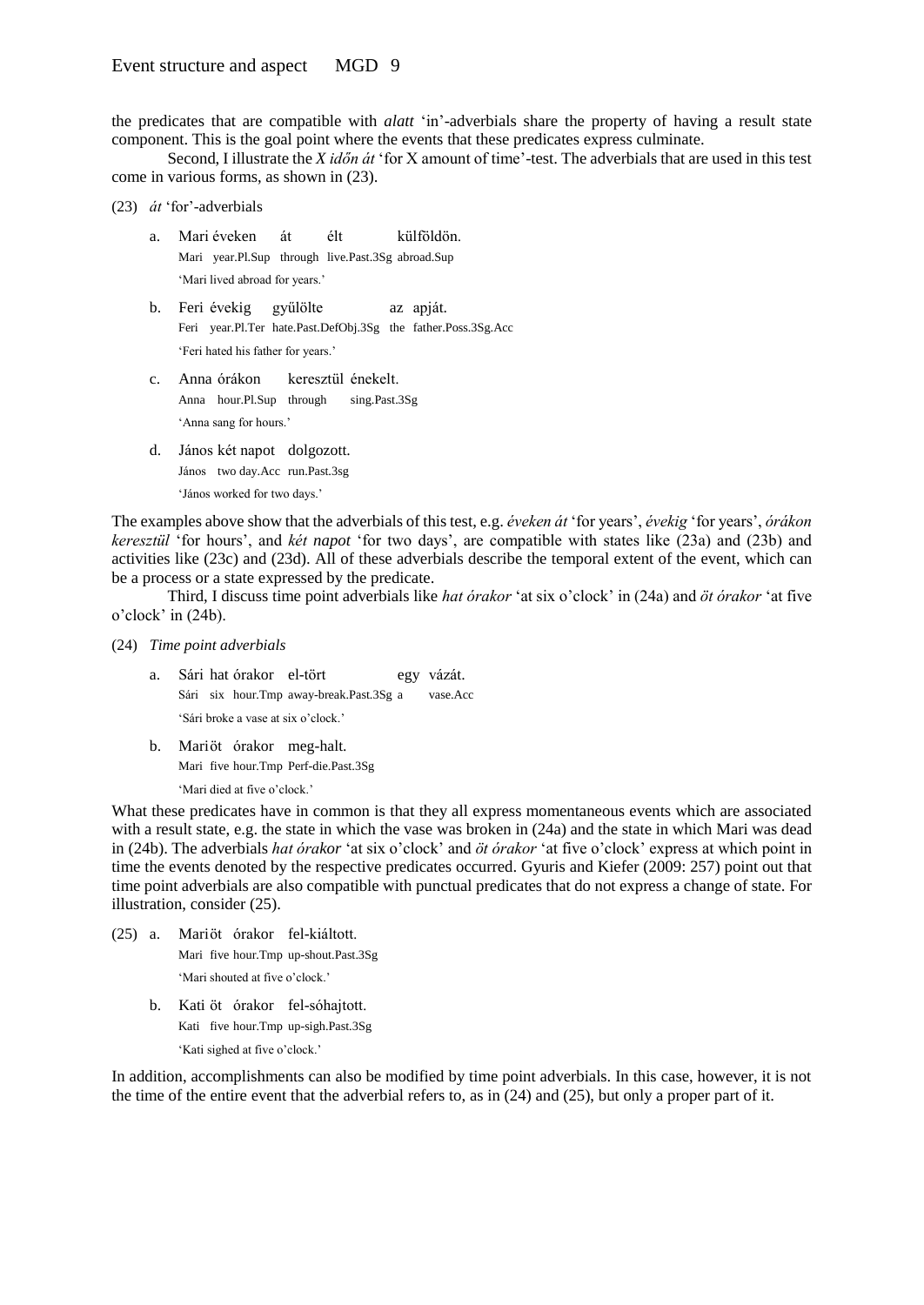- (26) a. Károly hat órakor meg-nézte a híradót. Károly six hour.Tmp Perf-watch.DefObj.Past.3Sg the news.Acc 'Károly watched the news at six o'clock.'
	- b. János délben meg-írt egy emailt. János noon.Ine Perf-write.Past.3Sg an email.Acc 'János wrote an email at noon.'

The time point adverbials in these examples refer to the initial subpart of the denoted events. That is, (26a) and (26b) can only be interpreted in a way that Károly started watching the news at six o'clock and János started writing an email at noon, respectively. (For more examples, see Section 3.2.1.3.3).

The fourth test that Kiefer (2006, 2009) uses in his characterization of aspectual classes and event structure properties is the test checking compatibility with adverbials denoting the length of a result state.

#### (27) *Adverbials denoting the length of a result state*

- a. János 10 percre ki-futott a kertbe. János 10 minute.Sub out-run.Past.3Sg the garden.Ill 'János ran into the garden for 10 minutes.'
- b. Kati 10 percre fel-szaladt az emeletre. Kati 10 minute.Sub up-run.Past.3Sg the upstairs.Sub 'Kati ran upstairs for 10 minutes.'

The examples in (27a) and (27b) both describe events that contain a process that leads to some result state. In each case, the adverbial *10 percre* 'for the period of 10 minutes' modifies the result state in a way that it describes the interval during which this state obtains. Importantly, it is not all predicates associated with a process and a result state that are compatible with this type of adverbial, as illustrated in (28a) and (28b), which I took from (Gyuris and Kiefer (2008: 261, (83c)) and (Kiefer 2009: 255, (27b)), respectively.

(28) a. \*Tibor egy napra ki-mosta a ruhát. Tibor a day.Sub out-wash.Past.DefObj.3Sg the dress.Acc

b. \*Fél órára ki-vasalta az ingét. half hour.Sub out-iron.Past.DefObj.3Sg the shirt.Poss.3Sg.Acc

These data show that, although the adverbials of this test do not allow us to identify result states in general, once we know that a predicate is compatible with an adverbial like *10 percre* 'for the period of 10 minutes', *egy napra* 'for the period of a day' and *fél órára* 'for the period of half an hour', we can conclude that there is a result state component in the event structure of this predicate (Kiefer 2009: 255).

Fifth, Kiefer also discusses temporal adverbials that describe an endpoint relative to a state or a process.

(29) *Adverbials denoting an endpoint relative to a state or a process*

- a. János tegnapig gyűlölte Annát. János yesterday.Ter hate.Past.3Sg Anna.Acc 'János hated Anna until yesterday.'
- b. Éjfélig el-borozgatott. midnight.Ter away-drink\_wine\_at\_a\_leisurely\_pace.Past.3Sg 'S/he drank wine at a leisurely pace until midnight.'
- c. Éjfélig el-dolgozgatott. midnight.Ter aways-work\_at\_a\_leisurely\_pace.Past.3Sg 'S/he worked at a leisurely pace until midnight.'

In (29a), the adverbial *tegnapig* 'until yesterday' expresses the point in time until which the state denoted by the verbal predicate *gyűlölte Annát* 'hated Anna' obtained, whereas *éjfélig* 'until midnight' in (29b) and (29c) describes the point in time until which the process expressed by *el-borozgat* 'drink wine at a leisurely pace' and *el-dolgozgat* 'work at a leisurely pace', respectively, lasts. Kiefer (2009: 256) points out an interesting property of *el-borozgat* 'drink wine at a leisurely pace' and *el-dolgozgat* 'work at a leisurely pace': It is only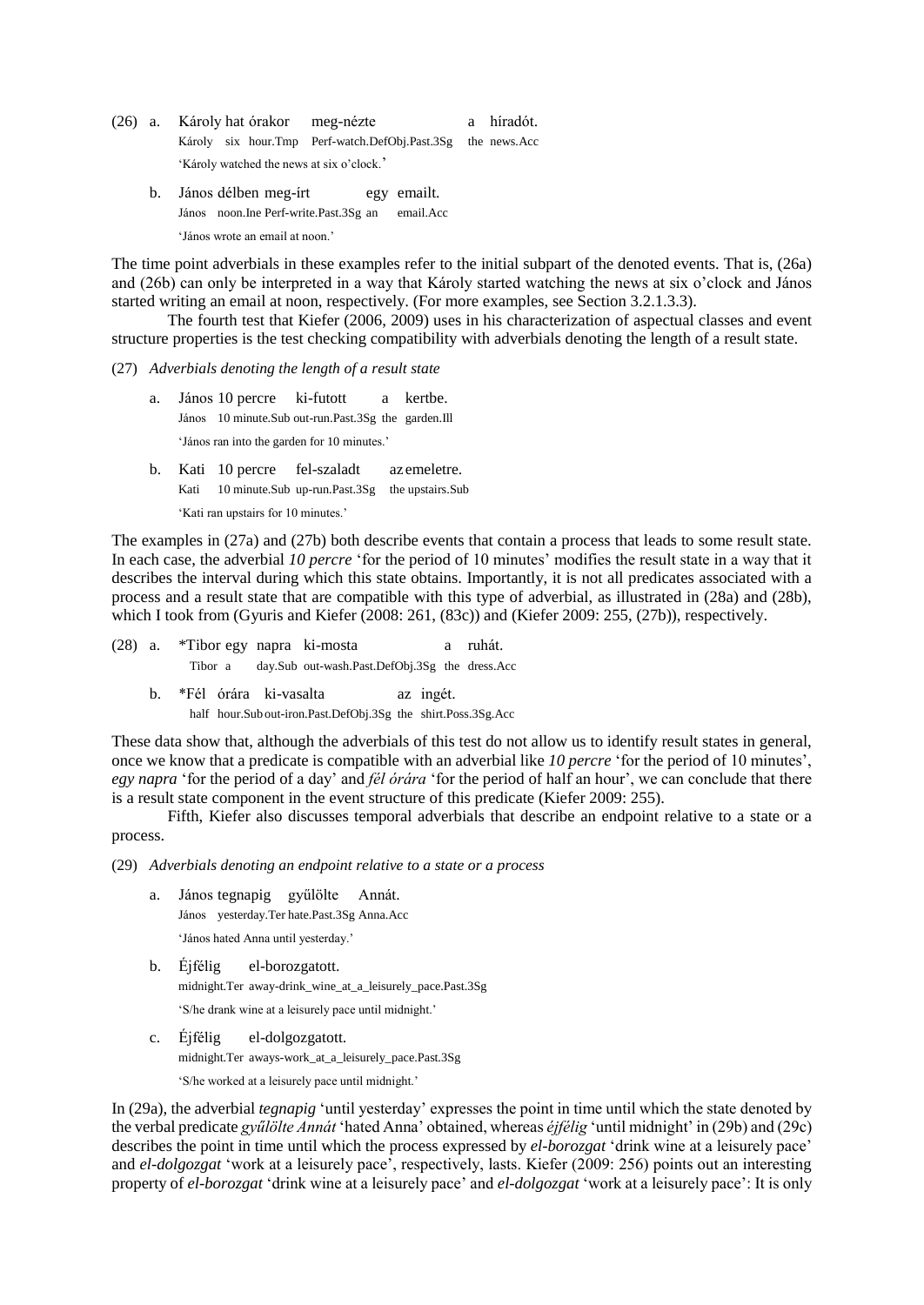adverbials like *éjfélig* 'until midnight' that are perfectly acceptable with these verbs. *Át* 'for'-adverbials, as in (30a), are rather odd, while *alatt* 'in'- adverbials are absolutely ungrammatical, as shown in (30b).

- (30) a. ??Öt órá-n át el-dolgozgatott. five hour.Sup through away-work\_at\_a\_leisurely\_pace.Past.3Sg
	- b. \*Öt óra alatt el-dolgozgatott. five hour under away-work\_at\_a\_leisurely\_pace.Past.3Sg

Finally, I close this section with a brief description of the test checking compatibility with aspectual verbs like *el-kezd* 'begin' and *be-fejez* 'finish', a criterion that can be used to probe for the aspectual property of durativity. For illustration, consider the examples below, where (31a) and (31b) are from Kiefer (2006: 265, (18b) and (18c)).

- (31) a. Péter el-kezdett futni. Péter away-begin.Past.3Sg run.Inf 'Peter began running.'
	- b. \*A fiúk el-kezdték el-érni a hegycsúcsot. the boy.Pl away-begin.Past.3Pl away-reach.Inf the hilltop.Acc 'The boys began reaching the hilltop.'
- (32) a. János be-fejezte a maraton közvetítését. János in-finish.Past.DefObj.3Sg the marathon broadcasting.Acc 'János finished broadcasting the marathon.'
	- b. Károly be-fejezte a levél meg-írását. Károly in-finish.Past.DefObj.3Sg the letter Perf-writing.Acc 'Károly finished writing the letter.'

Verbs like *el-kezd* 'begin' and *be-fejez* 'finish' can only occur in the environment of predicates expressing events that have some duration. This condition is met in (31a) and (32a) and hence the examples are acceptable. By contrast, the example in (31b) is ungrammatical since the predicate *el-éri a hegycsúcsot* 'reach the hilltop' describes a punctual eventuality, an achievement. It is also worth noting that, although sentences containing an accomplishment in the presence of aspectual verbs like *be-fejez* 'finish' are often semantically redundant, they are grammatical, as in (32b).

## *3.2.1.3 Predicate classes*

Now that we have reviewed various aspectual diagnostics, we are ready to isolate different predicate classes in Hungarian. Thus is what follows in this section, which builds on Kiefer (2006, 2009). I first discuss the well-known Vendlerian classes of states, activities, accomplishments, and achievements, and then I also look into predicates that do not fall into any of these classes.

## *3.2.1.3.1 States*

As was mentioned in Section 3.2.1, stative predicates are durative and lacking in dynamicity. They are also characterizable by the subinterval property, i.e. they hold for any subpart of the whole time interval associated with them (cf. Dowty 1986). For example, the predicate in (33a) applies to the time interval between June and August and any subinterval of that interval (e.g. the interval between June and July), while (33b) expresses a state that holds for the life time of Anna and any subinterval of it (e.g. her childhood).

- (33) a. János júniustól augusztusig Londonban élt. János June.Abl August.Ter London.Ine live.Past.3Sg 'János lived in London from June to August.'
	- b. Anna egész életében szerette Jánost. Anna whole life.Poss.3Sg.Ine love.Past.DefObj.3Sg János.Acc 'Anna loved János all her life.'

As for their compatibility with temporal adverbials, they can occur with *át*-adverbials and time point adverbials but they resist *alatt*-adverbials and adverbials describing endpoints given their homogeneous internal structure.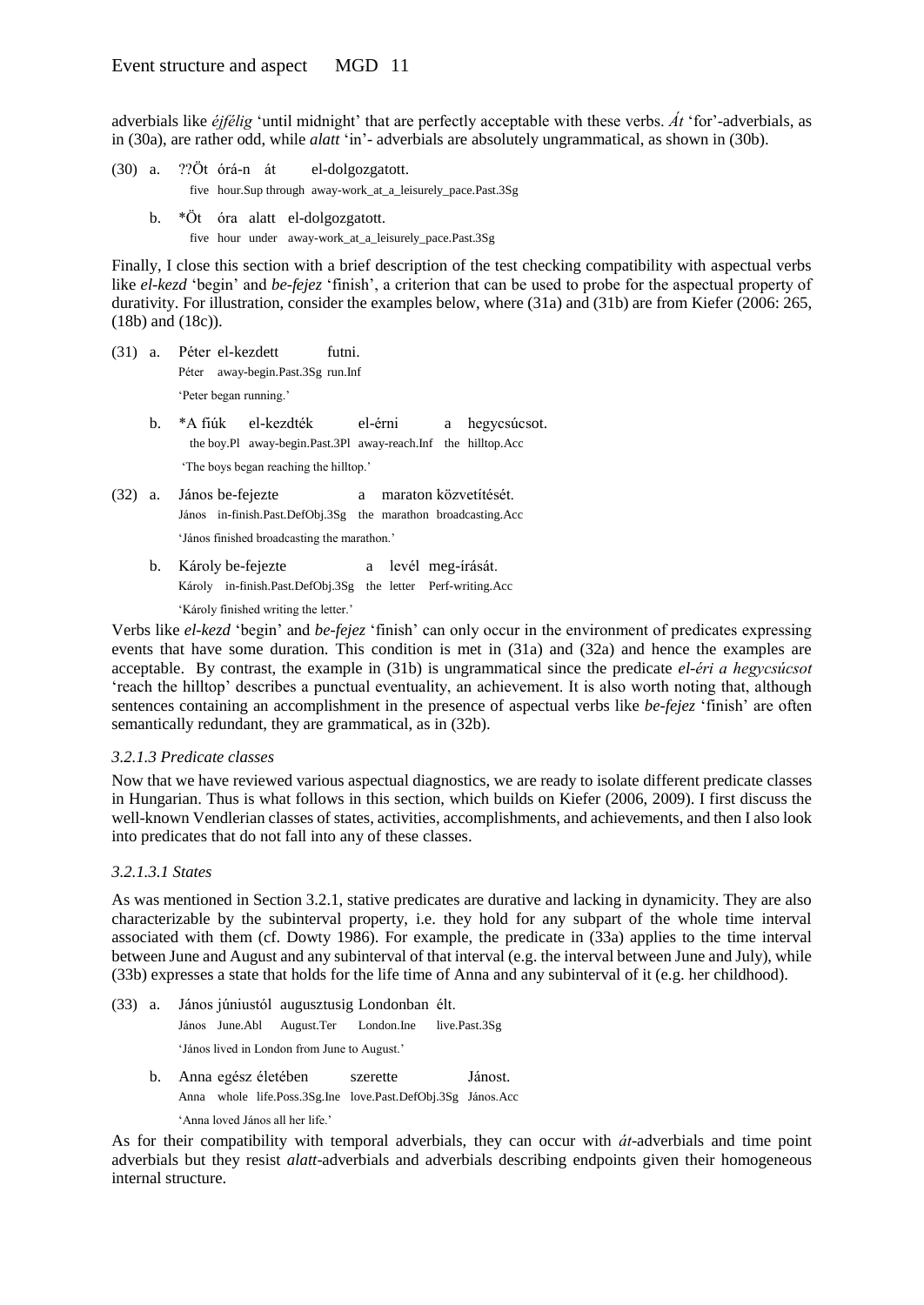- (34) a. János egy napig/öt órakor tudta a választ. János a day.Ter/ five hour.Tmp know.Past.DefObj.3Sg the answer.Acc 'János knew the answer for a day/at five o'clock.'
	- b. \*János egy napalatt/egy napra tudta a választ. János a day under/a day.Sub know.Past.DefObj.3Sg the answer.Acc

Interestingly, they are also generally incompatible with aspectual verbs like *el-kezd* 'begin' despite their being durative.

- (35) a. \*József el-kezdte tudni a választ. József away-begin.Past.DefObj.3Sg know.Inf the answer.Acc
	- b. ??József el-kezdett Londonban élni.
		- József away-begin.Past.3Sg London.Ine live.Inf

Further, states cannot be viewed progressively, as illustrated in (36).

- (36) a. \*János éppen tudta a választ, amikormeg-csörrent a telefon. János just know.Past.DefObj.3Sg the answer.Acc,when Perf-ring.Past.3Sg the telephone
	- b. \*János éppen szerette Marit, amikorKati be-lépett a szobába. János just love.Past.DefObj.3Sg Mari.Acc, when Kati in-enter.Past.3Sg the room.Ill

#### *3.2.1.3.2 Activities*

Activities are similar to states in that they have the subinterval property, they are durative and void of an inherent endpoint. They also pattern with states in the respect that they are compatible with *át*-adverbials and time point adverbials, but resist *alatt*-adverbials and adverbials describing endpoints.

- (37) a. János egyóráig/ öt órakor sétált. János an hour.Ter/five hour.Tmp walk.Past.3Sg 'János walked/was walking for an hour/at five o'clock.'
	- b. \*János egy óra alatt/egyórára sétált. János a hour under/an hour.Sub walk.Past.3Sg

In contrast to states, however, they are compatible with aspectual verbs like *el-kezd* 'begin', as evidenced by (38).

- (38) a. Károly el-kezdett sétálni. Károly away-begin.Past.3Sg walk.Inf 'Károly began walking.'
	- b. Éva el-kezdett dolgozni. Éva away-begin.Past.3Sg work.Inf

'Éva began working.'

A number of activities are also compatible with the adverbial *almost*, which diagnoses a simple event structure for them given that they receive a single interpretation in the environment of this adverbial (see Section 3.2.1.2.1).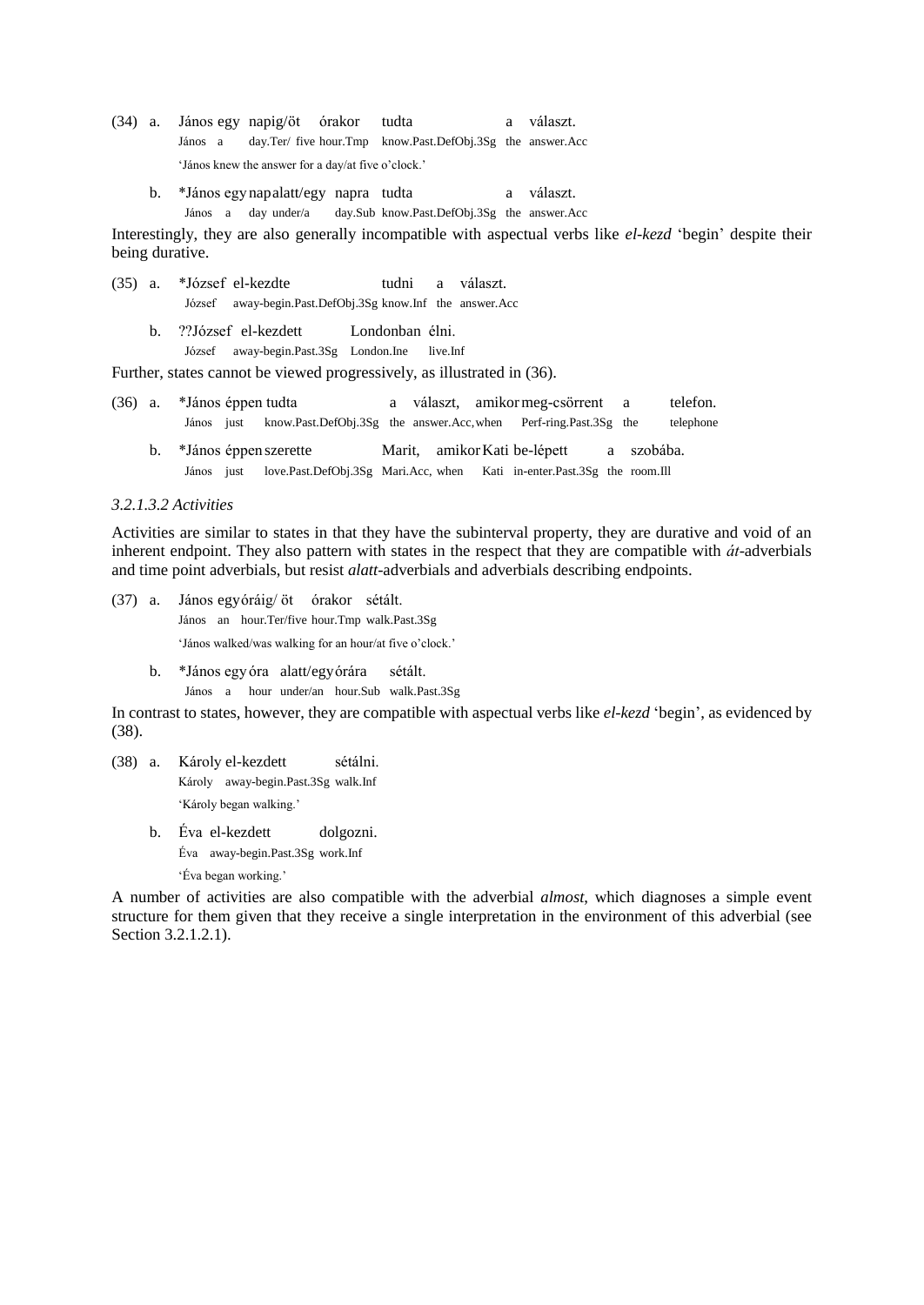- (39) a. Marimajdnem futott. Mari almost run.Past.3Sg 'Mari almost ran.' i.e. 'Mari didn't begin running.'
	- b. Sára majdnem nevetett. Sára almost laugh.Past.3Sg 'Sára almost laughed.' i.e. 'Sára didn't begin laughing.'
	- c. \*Péter majdnem dolgozott.

Péter almost work.Past.3Sg

The examples above show that (i) activities modified by *almost* receive a counterfactual interpretation only and that (ii) for some reason not all activities tolerate this adverbial.

#### *3.2.1.3.3 Accomplishments and achievements*

Accomplishments and achievements are similar in that they are both dynamic and have an inherent endpoint (i.e. they are telic). They are also different in that accomplishments are durative, whereas achievements are momentary. These properties have a number of grammatical reflexes, which I now briefly review. First, neither type of predicates has the subinterval property. Consider (40).

- (40) a. Mariel-olvasott egy könyvet. Mari away-read.Past.3Sg a book.Acc 'Mari read a book.'
	- b. Sára meg-találta a kulcsot. Sára Perf-find.Past.DefObj.3Sg the key.Acc 'Sára found the key.'

In (40a) and (40b) the predicates do not apply to any proper subpart of the interval with which they are associated. For example, if Mari read a book from 6 p.m. to 9 p.m., one cannot truthfully say (40a) at 8 p.m.

Second, both types of predicates are compatible with *alatt*-adverbials, time point adverbials and adverbials describing endpoints, but they do not admit *át*-adverbials.

- (41) a. János egyóra alatt/öt órakor/öt órára el-olvasott egy cikket. János an hourunder/five hour.Tmp/five hour.Sub away-read .Past.3Sg an article.Acc 'János read an article in an hour/at five o'clock/by five o'clock.'
	- b. \*János egy órán át el-olvasott egy cikket. János a hour.Sup through away-read.Past.3Sg an article.Acc
- (42) a. János egyóra alatt/öt órakor/öt órára meg-találta a kulcsot. János an hourunder/five hour.Tmp/five hour.Sub Perf-find.Past.DefObj.3Sg the key.Acc 'János found the key in an hour/at five o'clock/by five o'clock.'
	- b. \*János egy órán át meg-találta a kulcsot. János a hour.Sup through Perf-find.Past.DefPbj.3Sg the key.Acc

Importantly, accomplishments like (41a) and achievements like (41a) are interpreted in different ways in the environment of adverbials like *egy óra alatt* 'in an hour, *öt órakor* 'at five o'clock', and *öt órára* 'by five o'clock'. *Alatt*-adverbials refer to the time interval of the denoted eventuality in the case of accomplishments, while, in the case of achievements, they describe the time interval that precede the eventuality expressed by the predicate. Adverbials like *öt órakor* 'at five o'clock' denote a time point that corresponds to a state of affairs where the eventuality commences in the case of accomplishments and they describe time points at which achievements occur. Adverbials like *öt órára* 'by five o'clock', on the other hand, express points in time that correspond to a state of affairs where the endpoint inherent in the predicate is attained. That is, in (41a) János reached the end of the article and in (42a) János had the key at five o'clock. An important difference between the two types of predicates when it comes to these adverbials is that the process that it took to get to this endpoint is inherent in the meaning of accomplishments but not that of achievements.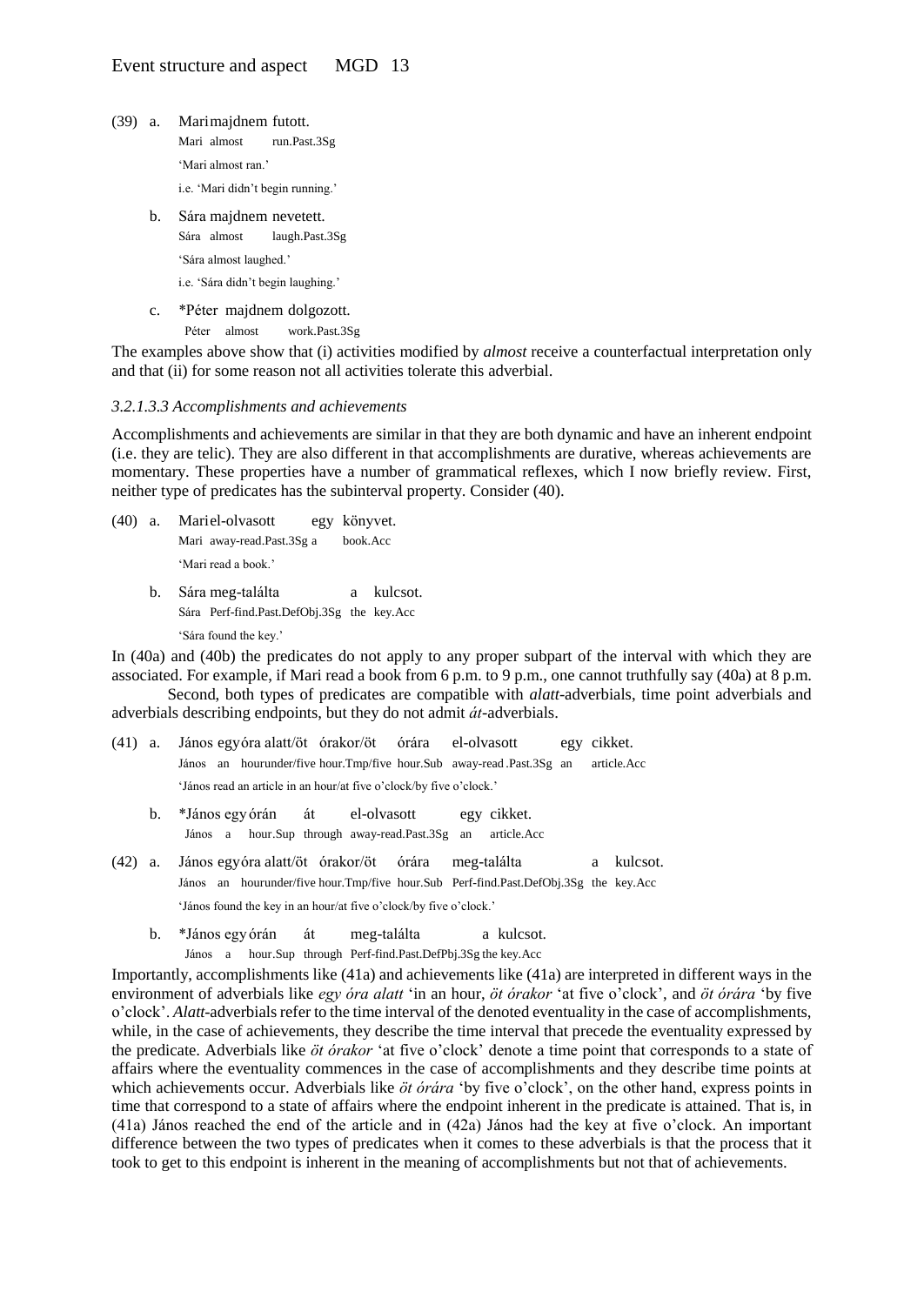Third, whereas achievements receive a single interpretation in the presence of *almost*, accomplishments like (43b) are ambiguous.

- (43) a. Sára majdnem meg-találta a kulcsot. Sára almost Perf-find.Past.DefObj.3Sg the key.Acc 'Sára almost found the key.' i.e. Sára didn't find the key.
	- b. Marimajdnem el-olvasta a verset. Mari almost away-read.Past.DefObj.3Sg the poem.Acc 'Mari almost read the poem.'

i.e. Mari didn't begin reading the poem.

or Mari didn't finish reading the poem.

As was illustrated in Section 3.2.1.2.1, it is not all accomplishments that receive multiple interpretations with *almost*. Examples like (21a), repeated here as (44), receive a counterfactual interpretation only.

(44) János majdnem evett egy almát János almost eat.Past.3Sg an apple.Acc

'János almost ate an apple.'

i.e. János did not begin eating an apple.

As mentioned, the fact that such predicates receive a single interpretation may be an indication of their having a simple event structure, in which respect they pattern with activities, whereas the semantic ambiguity in (43b) may be a sign of event complexity.

Fourth, accomplishments and achievements display a distinct behavior when viewed progressively. While accomplishments are generally compatible with the progressive, achievements are not possible with this aspect. This point is illustrated in (45a) and (45b).

- (45) a. Kati éppenmászott fel egy fára, amikormeg-látott egy kutyát. Kati just climb.Past.3Sg up a tree.Sub, when Perf-see.Past.3Sg a dog.Acc 'Kati was climbing up a tree when she saw a dog.'
	- b. \*Kati éppen érte el a hegycsúcsot.
		- Kati just reach.Past.3Sg away the hilltop.Acc

Gyarmathy (2014: 176) observes that some verbs that express punctual events can actually appear in the progressive on the condition that they have an extended incremental argument. This is shown in (46), which I took from Gyarmathy (2014: 181, (3.36)).

(46) A vonat éppen érkezett be az állomásra. the train just arrive.Past.3Sg in the station.Sub 'The train was arriving at the station.'

In this example the extended nature (i.e. the complex internal structure) of the theme *a vonat* 'the train' gives rise to the interpretation that there has been an extended change at the termination of which the train was at the station. This enables the listener to view the eventuality progressively.

A final property with respect to which accomplishments and achievements differ is their compatibility with aspectual verbs like *el-kezd* 'begin' and *be-fejez* 'finish'. Whereas the former tolerate these verbs, however redundant they are in some cases, the latter cannot occur in such environments (cf. Section 3.2.1.2.2).

#### *3.2.1.3.4 Semelfactives*

A fifth class that we can isolate in Hungarian, similarly to many other languages, is the class of semelfactives (see Smith 1991/1997). As is well known, a characteristic property of these predicates is that they can be interpreted iteratively, in which case they pattern with activities, or instantaneously, in which case they resemble achievements. In English, for instance, the adverbials *once* and *for 10 minutes* can reinforce these two types of interpretation. Consider (47).

(47) a. The camera flashed once.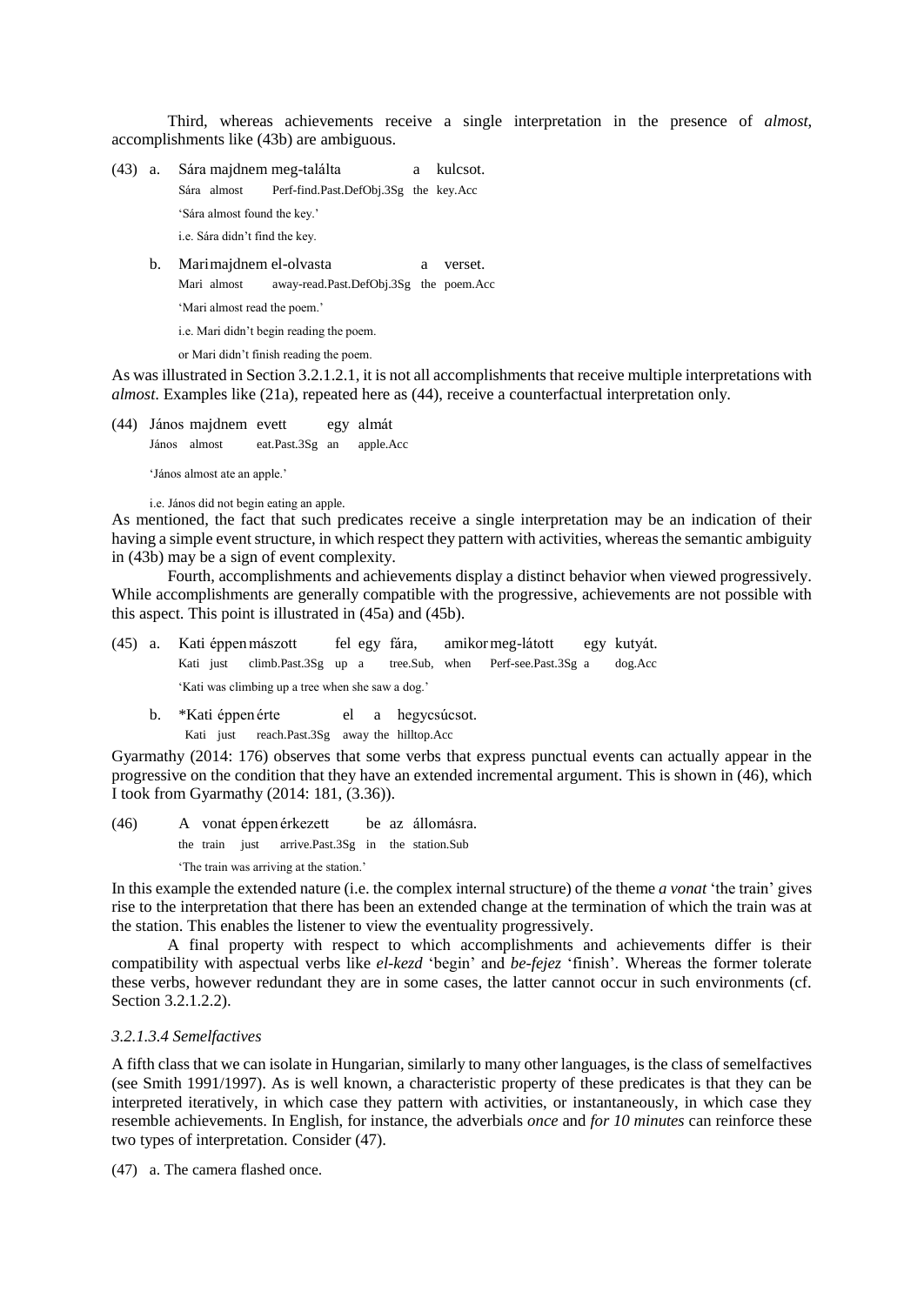b. The camera flashed for 10 minutes.

Just like achievements, (47a) expresses a momentary situation, whereas (47b) has a process-type interpretation, which brings this example in line with activities. As noted by Gyarmathy (2014: 180), the Hungarian counterparts of verbs like *flash* often come in two different morphological forms depending on the kind of situation that they describe. I illustrate this with *(fel)-villan* 'flash once' and *villog* 'flash repeatedly' in (48), where in (48a) the pseudo object *egyet* 'one.Acc' indicates the availability of a singleevent interpretation. (For more on *egyet* 'one.Acc', see Section 3.2.2.2).

- (48) a. A fényképezőgép fel-villant egyszer/ villant egyet. the camera up-flash.Past.3Sg once flash.Past.3Sg one.Acc 'The camera flashed once.'
	- b. A fényképezőgép 10 percig villogott. the camera 10 minute.Ter flash.Past.3Sg

'The camera flashed for 10 minutes.'

The example in (48a) contrasts with (48b) in that the former describes a momentary situation, whereas the latter has an iterative interpretation. A similar pattern is characteristic of the verb pairs *(meg)-csillan* 'sparkle once' – *csillog* 'sparkle repeatedly', *csattan* 'snap once' – *csattog* 'snap repeatedly', and *kattan* 'click once' – *kattog* 'click repeatedly', as shown in (49), (50), and (51).

- (49) a. Egy fénysugár meg-csillant egyszer az autón. a ray\_of\_light Perf-sparkle.Past.3Sg once the car.Sup 'A ray of light sparkled on the car once.'
	- b. A fénysugár 10 percig csillogott. the ray\_of\_light 10 minute.Ter sparkle.Past.3Sg 'The ray of light sparkled for 10 minutes.'
- (50) a. Az ostor csattant egyet. the whip snap.Past.3Sg one.Acc 'The whip snapped once.'
	- b. Az ostor 10 percig csattogott. the whip 10 minute.Ter snap.Past.3Sg 'The whip snapped for 10 minutes.'
- (51) a. A zár kattant egyet. the lock click.Past.3Sg one.Acc 'The lock clicked once.'
	- b. A zár egy percig kattogott. the lock one minute.Ter click.Past.3Sg 'The lock clicked for a minute.'

At the same time, some verbs in this class can also be ambiguous, similarly to their English counterparts. I exemplify this with (52), which I took from Kiefer (2009: 247, (12a) and (12b)).

- (52) a. Két órakor tüsszentett. two hour.Tmp sneeze.Past.3Sg 'He sneezed at two o'clock.'
	- b. Két órán át tüsszentett. two hour.Sup through sneeze.Past.3Sg 'He sneezed for two hours.'

The time point adverbial *két órakor* 'at two o'clock' diagnoses a single-event interpretation for (52a), while the *át*-adverbial in (52b) brings out the iterative interpretation.

An important difference between achievements like *el-éri a hegycsúcsot* 'reach the hilltop' and semelfactives like *kattan* 'click once' is that whereas the former can be taken to constitute the endpoint of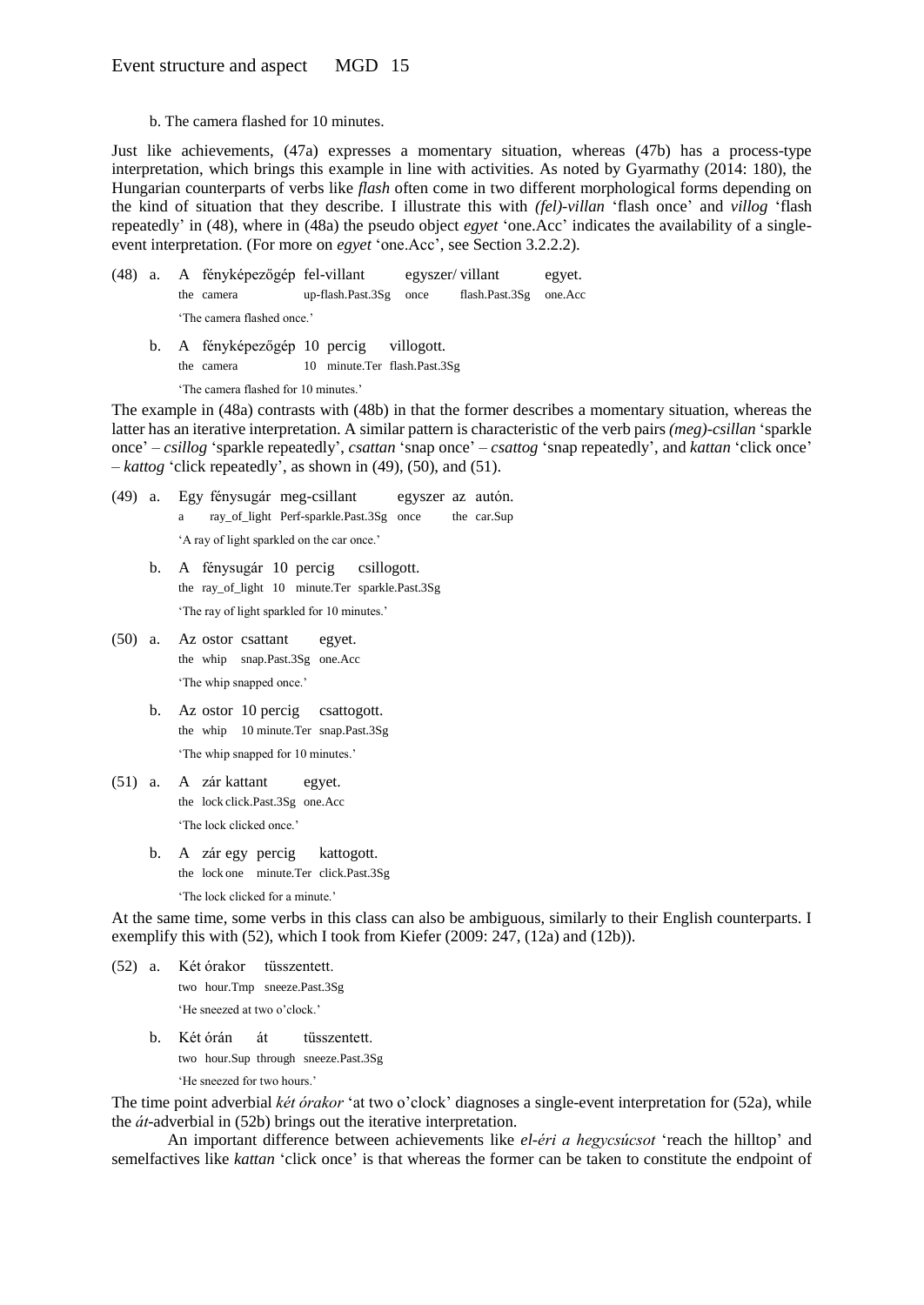an interval preceding the denoted event, the latter is independent of any preceding or subsequent interval (see also Kiefer 1992: 809).

#### *3.2.1.3.5* Other predicates

In Kiefer (2009: 245) predicates like *meg-áll* 'stop', *fel-száll a vonatra* 'get on the train' and *le-száll a vonatról* 'get off the train' also form an individual class. The reason for this is that, although members of this class are similar to achievements like *el-törik* 'break' and semelfactives like *csattan* 'snap' in expressing punctual events, they are also associated with a subsequent state, as evidenced by their compatibility with adverbials describing the length of this state. Consider (53).

- (53) A busz két percre meg-állt.
	- the bus two minute.Sub Perf-stop.Past.3Sg

'The bus stopped for two minutes.'

In (53) the temporal adverbial describes the length of state that corresponds to the state of affairs in which the bus came to a halt. This kind of modification is not compatible with achievements and semelfactives, as shown in  $(54)$ .

- (54) a. \*János két percre el-tört egy vázát. János two minute.Sub away-break.Past.3Sg a vase.Acc
	- b. \*Az ostor két percre csattant egyet. The whip two minute.Sub snap.past.3Sg one.Acc

Yet another group of predicates that Kiefer (2009: 249) treats as separate from those above are predicates like *végig-ül* 'sit through'. Consider (55).

- (55) a. Kati végig-ülte a szemináriumot. Kati to-sit.Past.DefObj.3Sg the seminar.Acc 'Kati sat through the seminar.'
	- b. Kati végig-ette a menüt. Kati to-eat.Past.DefObj.3Sg the menu.Acc 'Kati ate through the menu.'

These predicates are special in that they do not admit any temporal adverbial listed in Section 3.2.1.2.2. This is illustrated in (56).

- (56) a. \*Kati végig-ülte a szemináriumot egy óra alatt/egy óráig/egy órakor/egy órára. Kati to-sit.Past.DefObj.3Sg the seminar.Acc an hour under/an hour.Ter/an hour.Tmp/an hour.Sub
	- b. \*Kati végig-ette a menüt egyóra alatt/egy óráig/egy órakor/egy órára. Kati to-sit.Past.DefObj.3Sg the menu.Acc an hour under/an hour.Ter/an hour.Tmp/an hour.Sub

Kiefer *(ibid.)* points out that the incompatibility above is due to the fact that the object argument serves as a temporal modifier in these sentences and there is simply no room left for another such modifier.

#### *3.2.2. The aspectual role of verbal particles, objects and pseudo-objects*

I devote the remainder of Section 3.2 to a more detailed characterization of the aspectual role of verbal particles and objects in Hungarian. In Section 3.2.2.1 I first examine particles more closely, and then, in Section 3.2.2.2., I provide insights into how objects including quasi-objects determine the aspectual makeup of verbal predicates.

#### *3.2.2.1 Verbal particles*

Verbal particles have long been at the forefront of attention in Hungarian linguistics for posing interesting questions regarding their structural and semantic properties. They have been analyzed as perfectivizing (Wacha 1989, Kiefer 1992, 2006, Kiefer and Ladányi 2000) or telicizing elements (É. Kiss 2005, 2008, Kardos 2012, 2016, 2019, Gyarmathy 2014, Kardos and Farkas 2022). In this section I will review arguments for the latter, more recent proposal. The role of verbal particles in the encoding of various aktionsarten will be discussed in Section 3.3.

The gist of the first argument for the telicizing role of verbal particles lies in the fact that, as was mentioned in Section 3.2.1.1, Hungarian dynamic predicates(more precisely, non-creation/non-consumption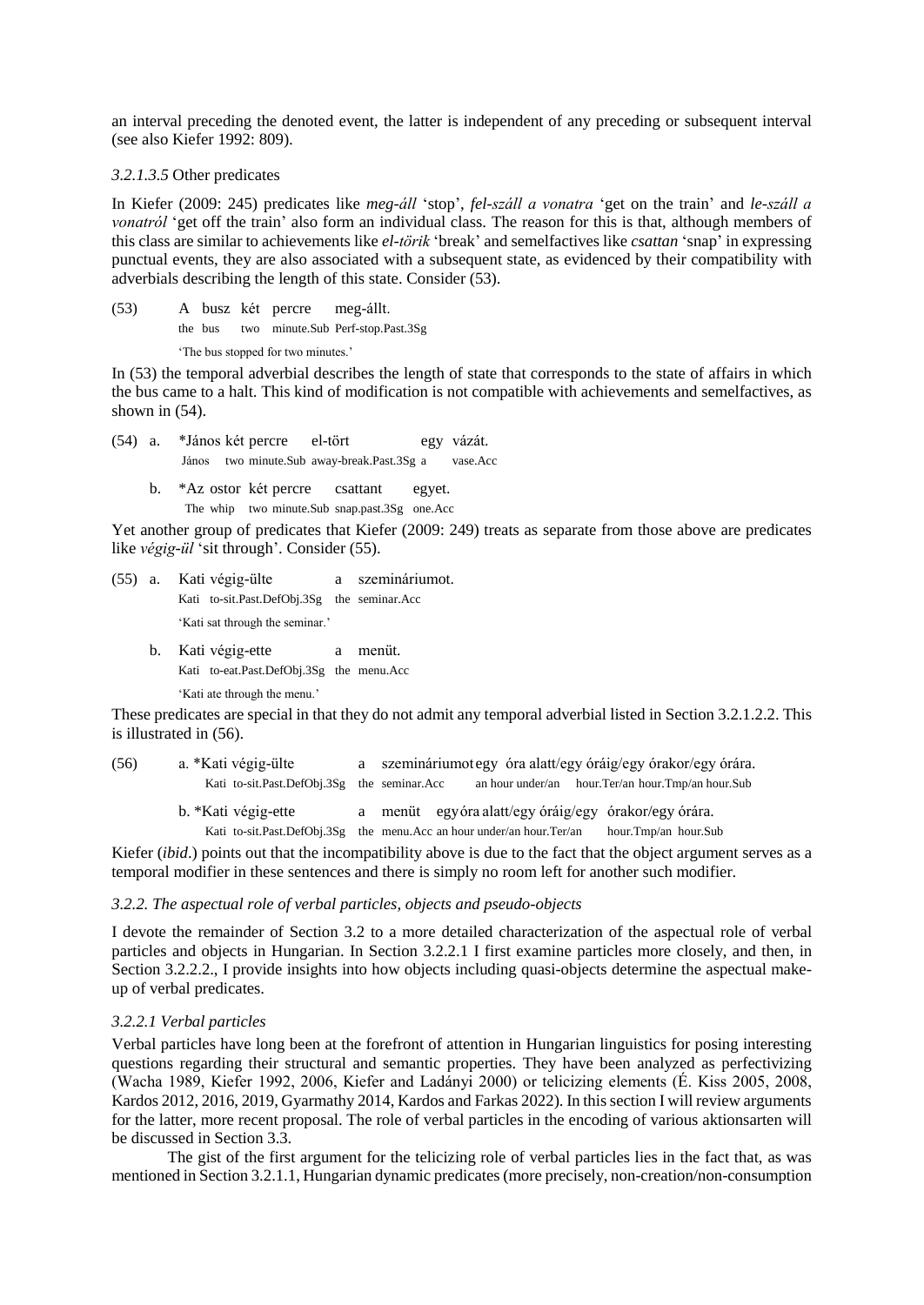predicates), are generally either strictly atelic or telic, i.e. they do not show signs of aspectual variability, unlike, for instance, certain degree achievements and surface contact verbs in English. The data in (12), repeated below as (57), suggest that it is particles like *fel* 'up' that serve as telicity marking elements, i.e. their presence in the sentence gives rise to a strictly telic interpretation and their absence yields invariable atelicity.

- (57) a. Kati 10 percen át / \*10 perc alatt melegített egy tányért. Kati 10 minute.Sup through/ 10 minute under warm.Past.3Sg a plate.Acc 'Kati warmed a plate for 10 minutes.'
	- b. Kati 10 perc alatt / \*10 percen át fel-melegített egy tányért. Kati 10 minute under / 10 minute.Sup through up-warm.Past.3Sg a plate.Acc 'Kati warmed a plate in 10 minutes.'

The example in (57a) above contrasts with its English counterpart from (6a), repeated below as (58), in that the latter can receive either a telic or an atelic reading depending on contextual factors.

(58) Kate warmed a plate for/in 10 minutes.

As was noted earlier in this chapter, the example above can be interpreted in a way that the affected argument *a plate* reaches a contextually salient degree in temperature at the termination of the denoted event or, in the absence of contextual cues, the predicate is understood as expressing a warming event in the course of which the temperature of the plate increases to some extent.

A second argument for the telicizing nature of verbal particles like *el* 'away' and *meg* in (59b) and (60b) has to do with the semantic effects that these elements impose on the affected argument. Specifically, there is a constraint in Hungarian such that in the presence of such verbal particles the theme must be specific about its quantity, as illustrated below. For further examples, see Szili (2001) and É. Kiss (2005, 2008), among others.

- (59) a. \*Éva el-olvasott könyvet. Éva alway-read.Past.3Sg book.Acc b. Éva el-olvasott egy könyvet. Éva away-read.Past.3Sg a book.Acc 'Éva read a book.' (60) a. \*Mari meg-evett almákat . Mari Perf-eat.Past.3Sg apple.Pl.Acc
	- b. Mari meg-evett három almát. Mari Perf-eat.Past.3Sg three apple.Acc 'Mari ate three apples.'

Bare singulars like *könyvet* 'book' and bare plurals like *almákat* 'apples', which have cumulative reference, cannot occur in the presence of particle verbs like *el-olvas* 'read' and *meg-eszik* 'eat'. These verbs require internal arguments that supply specific information about the quantity of their referent, as in the case of *egy könyvet* 'a book' and *három almát* 'three apples'. This restriction also characterizes predicates containing resultative secondary predicates like *darabokra* 'into pieces' in (61) and *templommá* 'into a church' in (62).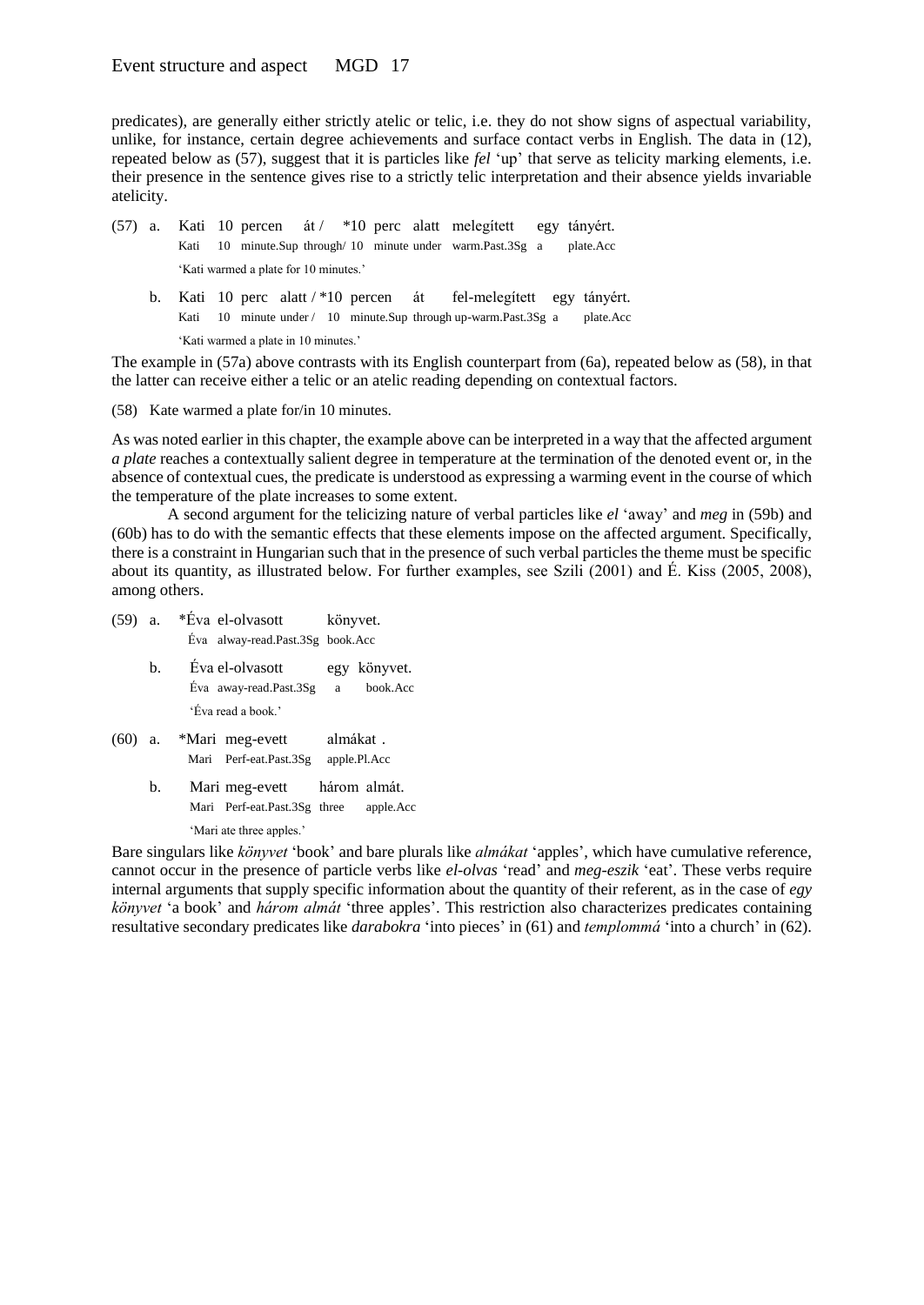- (61) a. \*Kati darabokra tört poharat. Kati piece.Pl.Sub break.Past.3Sg glass.Acc
	- b. Katidarabokra tört egy poharat. Kati piece.Pl.Sub break.Past.3Sg a glass.Acc 'Kati broke a glass into pieces.'
- (62) a. \*A pápa templommá alakított kápolnákat. the pope church.TrE turn.Past.3Sg chapel.Pl.Acc
	- b. A pápa templommá alakított három kápolnát. the pope church.TrE turn.Past.3Sg three chapel.Acc 'The pope turned three chapels into a church.'

The resultative phrases above are similar to the verbal particles *el* 'away' and *meg* in (59) and (60) in that the former also impose semantic constraints on the internal arguments such that they must supply specific information as to the quantity of their referent. Notice that in English, for instance, verbal particles like *up* and resultative expressions like *into pieces* do not restrict the quantificational properties of the internal argument. Consider (63).

- (63) a. Kate warmed up plates for 10 minutes/\*in 10 minutes.
	- b. Kate ate up apples for 10 minutes/\*in 10 minutes.
- (64) a. John broke glasses into pieces for 10 minutes/\*in 10 minutes.
	- b. The pope turned chapels into a church for 10 years/\*in 10 years.

The internal arguments in the examples above refer cumulatively and hence they cannot serve as delimiters to the denoted event. This gives rise to the effect that it is only an atelic interpretation that arises in each case, as evidenced by the acceptability of the *for*-adverbials and the unacceptibility of the *in*-adverbials.

Finally, a third piece of evidence for the telicizing role of verbal particles is that they must be licensed in predicates expressing a momentary change, as illustrated in (65) and (66). For more illustration of this phenomenon, see É. Kiss (2008: 27).

- (65) a. \*Marihalt. Mari die.Past.3Sg b. Mari meg-halt. Mari Perf-die.Past.3Sg 'Mari died.' (66) a. \*Éva tört egy vázát. Éva break.Past.3Sg a vase.Acc b. Éva el-tört egy vázát. Éva away-break.Past.3Sg a vase.Acc
	- 'Éva broke a vase.'

The data above exemplify situations that are associated with an inherent endpoint. In (65) this endpoint corresponds to a state of affairs where Mari is dead, whereas in (66) it is a state wherein the vase is broken. Such situations are generally expressed by predicates containing a particle verb (or a resultative construction, as in (61b)). The omission of the verbal particle yields an ungrammatical sentence, as shown in (65a) and (66a). This and the data above suggest that verbal particles like *meg*, *el* 'away' and *fel* 'up' lexicalize the goal point inherent to the telic situations expressed.

Potential counterexamples to this claim are provided in (67), where the achievements *tör egy darab kenyeret* 'break a piece of bread' and *szakít egy darab papírt* 'tear a piece of paper' are shown to be grammatical in the absence of a verbal particle.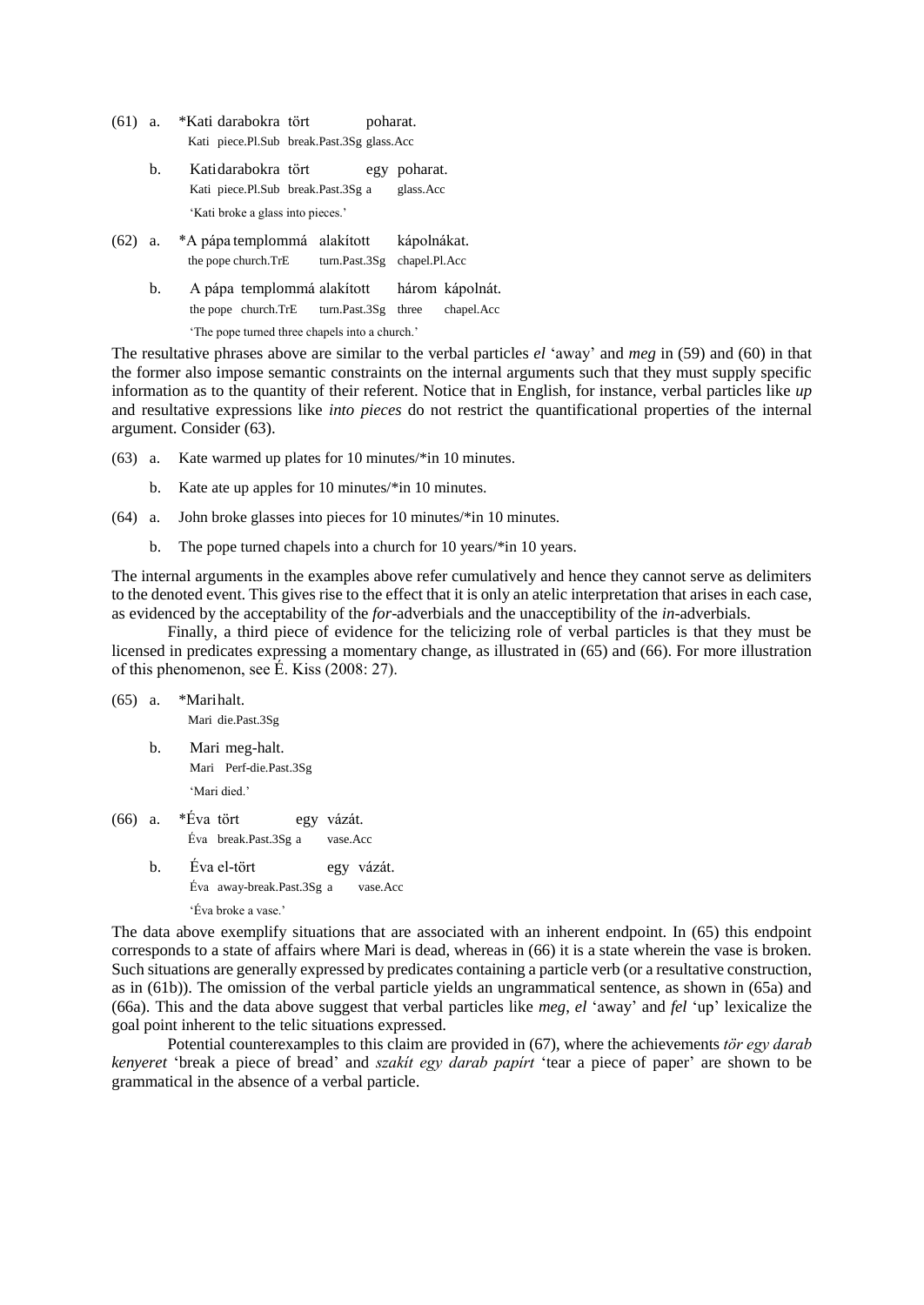- (67) a. Éva tört egy darab kenyeret. Éva break.Past.3Sg a piece bread.Acc 'Éva broke a piece of bread (off of a loaf of bread).'
	- b. Kati szakított egy darab papírt. Kati tear.Past.3Sg a piece paper.Acc

'Kati tore a piece of paper (off of a larger piece of paper).'

The situations expressed by (67a) and (67b) contrast with (65b) and (66b) in that the former express creation events while the latter express change-of-state events. This has important consequences regarding the grammatical behavior of these predicates. Specifically, it has been observed (É. Kiss 2005, 2008, Kardos 2012, 2019) that while change-of-state predicates generally require a particle or a resultative expression to receive a telic interpretation, in the case of creation and consumption predicates a quantized theme will be sufficient for telicity. Some more examples illustrate this in (68).

- (68) a. János egy év alatt épített egy házat. János a year under build.Past.3Sg a house.Acc 'János built a house in a year.'
	- b. Sára egy óra alatt sütött egy kalácsot. Sára an hour under bake.Past.3Sg a sweetbread.Acc 'Sára baked a loaf of sweetbread in an hour.'

Compatibility with the temporal adverbials *egy év alatt* 'in a year' and *egy óra alatt* 'in an hour' shows that the quantized themes *egy házat* 'a house' and *egy kalácsot* 'a loaf of sweet bread' satisfy the requirements for telicity. Interestingly, these creation predicates, which both contain indefinite themes, have different interpretations when they appear with a particle. Specifically, *épít* 'build' and *süt* 'bake' contrast with *felépít* 'build' and *meg-süt* 'bake' in that the latter require themes that are linked to an entity in the previous discourse (cf. Kálmán 1995: 227). I illustrate this with (69), which I adopted from É. Kiss (2005: 69, (29)).

(69) A háziasszony egész délelőtt a konyhában tüsténkedett, the housewife whole morning the kitchen.Ine work.Past.3Sg és kettő-re meg-sütött egy kalácsot. and two.Sub Perf-baked.Past.3Sg a sweetbread.Acc

'The housewife was working in the kitchen the whole morning, and by two she baked a loaf of sweetbread.'

Aspectually, *meg-sütött egy kalácsot* 'baked a loaf of sweet bread' in (69) is interpreted telically, just like (68b), but, whereas the former expresses the coming into existence of a loaf of sweet bread that is familiar from context, (68b) describes a situation where the sweet bread is an independent entity, i.e. it is not discourse-linked.

At this point it is fitting to note that not all verbal particles have telicizing effects in Hungarian. As has been pointed out by Kiefer (2006), among others, predicates containing particle verbs like intransitive *fel-szolgál* 'serve' and intransitive *fel-olvas* 'read out loud' do not receive a bounded interpretation. This is illustrated in (70).

- (70) a. Kati egész nap fel-szolgált. Kati whole day up-serve.Past.3Sg 'Kati served guests all day.'
	- b. Péter egész nap fel-olvasott. Péter whole day up-read.Past.3Sg 'Péter read out loud texts all day.'

In addition to these, particles sometimes accompany verbs expressing stative situations, which are again void of an inherent endpoint. This is shown in (71).

(71) Az asszony el-viselte a férje hűtlenségét.

the woman away-bear.Past.3Sg the husband.Poss.3Sg infidelity.Poss.3Sg.Acc

'The woman tolerated her husband's infidelity.'

As was stated at the outset of this chapter, event structure properties like boundedness and durativity are calculated compositionally in Hungarian. It is verbal particles, resultative predicates and various arguments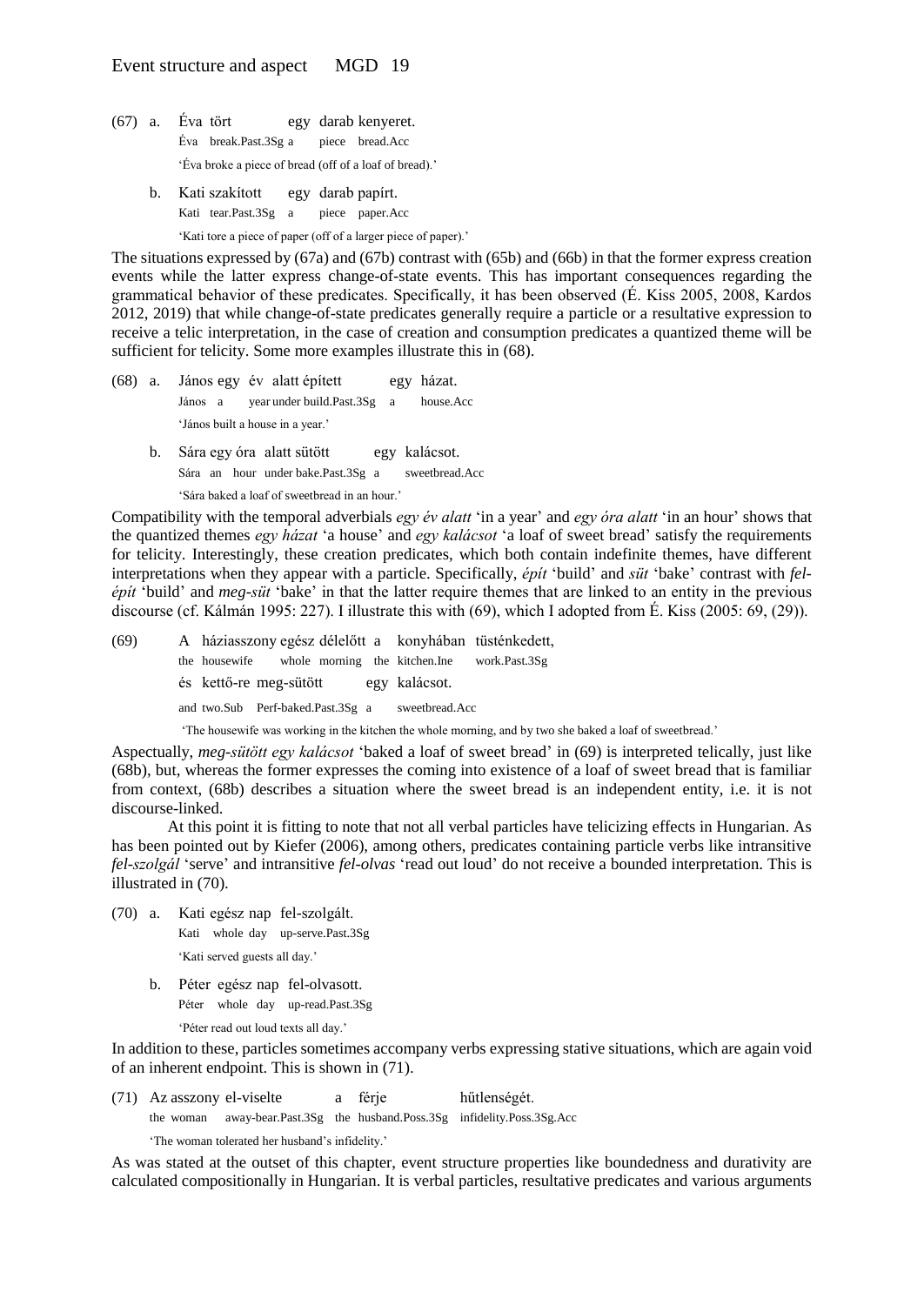that contribute to the lexical aspectual values of verbal predicates. So far we have seen how verbal particles, and to some extent, resultative predicates determine what aspectual interpretations may arise. Next I will discuss the aspectual contribution of arguments. Before that, however, I close this section with the proposal that Hungarian verbal particles have crucial effects on the complexity of the event denoted by the predicate such that they introduce a subevent into the event structure of the head verb thereby turning verbs associated with a simple event structure into verbs having a complex event structure containing a causing subevent (a process) and a caused subevent (a result state) (Pethő and Kardos 2014). The first argument for this is that given the Argument-Per-Subevent Condition according to which for each subevent in the event structure of a verb there must be an argument XP in the syntax (Rappaport Hovav and Levin 2001), this property of verbal particles explains why in their presence the theme argument cannot remain unexpressed, as illustrated in (72) and (73).

- (72) a. Kati (egész nap) olvasott (egy könyvet). Kati whole day read.Past.3Sg a book.Acc 'Kati read (a book) (all day).'
	- b. Kati el-olvasott #(egy könyvet). Kati away-read.Past.3Sg a book.Acc
- (73) a. Mari egész nap evett. Mari whole day eat.Past.3Sg 'Mari ate all day.'
	- b. Marimeg-evett #(egy tortát). Mari Perf-eat.Past.3Sg a cake.Acc

Whereas verbs like *olvas* 'read' and *eszik* 'eat' allow implicit objects, *el-olvas* 'read' and *meg-eszik* 'eat' require their object to appear on the syntactic surface. If this requirement is not fulfilled, the sentence will be ill-formed, as in (72b) and (72b). Interestingly, a small set of particle verbs such as *ki-takarít* 'clean' do allow implicit objects, as shown in (74), contra our expectations in light of the claim above.

(74) Kati ki-takarított.

Kati out-clean.Past.3Sg

'Kati cleaned (her house/her bedroom/\*her shoes/\*her car).'

A peculiar characteristic of the verb *ki-takarít* 'clean' is that, unlike *olvas* 'read' and *eszik* 'eat', it allows the omission of conventional objects only, as is clear from the translation in (74), which may actually render this phenomenon as independent of the omissibility of objects in (72a) and (73a). See also É. Kiss (2004, 2005) for the observation that verbs like *ki-takarít* 'clean' and *el-mosogat* 'do the dishes' express established and institutionalized activities. Similar effects are observable in English, where the verb *clean* allows the omission of the object under very specific circumstances. Consider (75).

(75) It took Peter three hours to clean (his room/his house/\*his shoes/\*his car).

The effect of verbal particles on event complexity has other consequences as well. Specifically, the event template of expressions containing particle verbs cannot be further augmented with non-subcategorized arguments. In this respect they resemble English verbs like transitive *break* and *open*, which are assumed to be associated with a complex event structure. I illustrate this constraint on template augmentation (Rappaport Hovav and Levin 2001) first with the English example in (76), which I took from Rappaport Hovav and Levin (2005: 110, (34a)) and then with (77) from Hungarian, which is from Pethő and Kardos (2014).

- (76) \*My kids broke me into the poorhouse.
- (77) \*Az egér meg-evett egy lyukat a sajtba. the mouse Perf-eat.Past.3Sg a hole.Acc the cheese.Ill

This restriction does not apply to bare verbs like *eszik* 'eat', which have a simple event structure. This is shown in (78).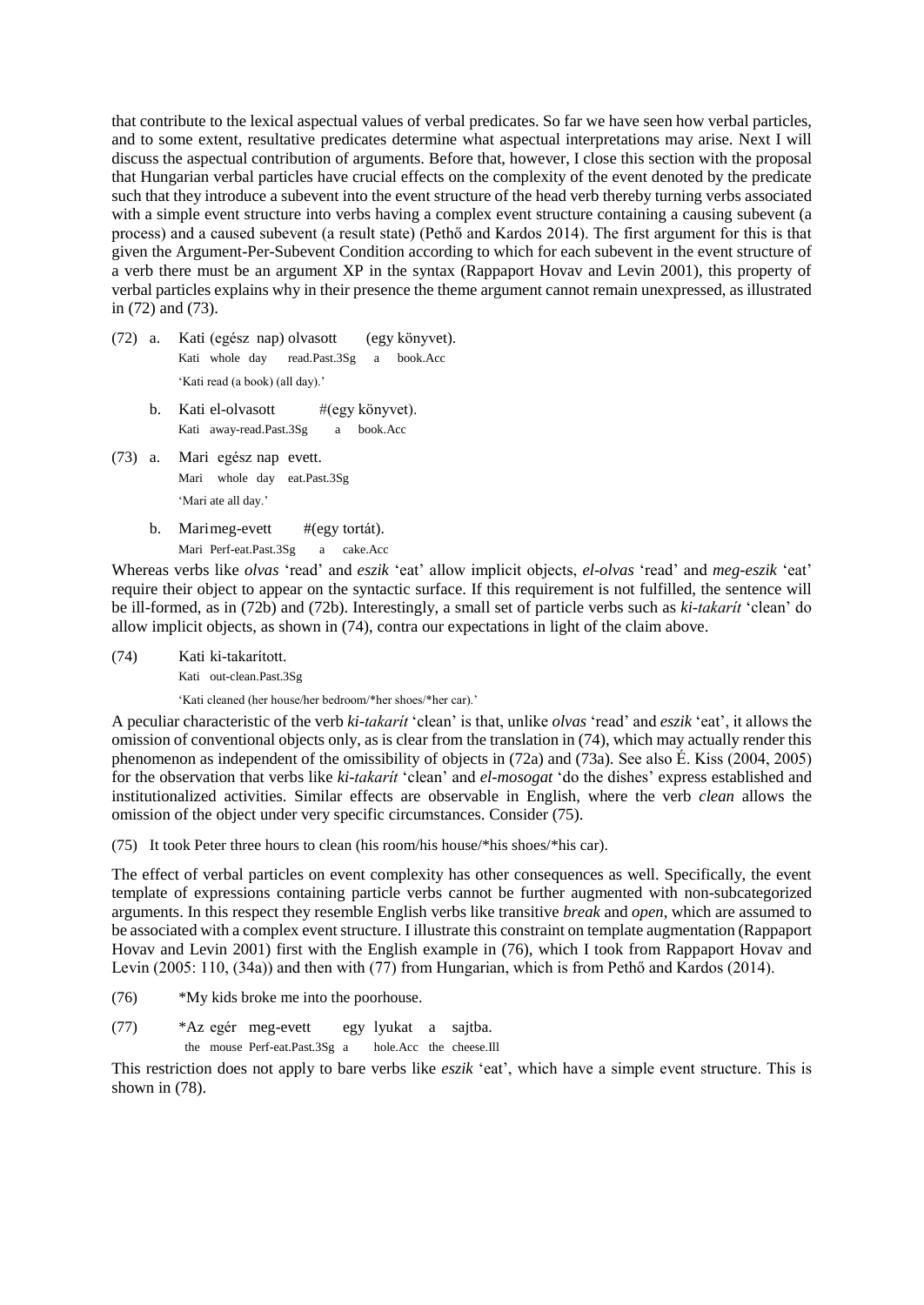(78) Az egér evett egy lyukat a sajtba. the mouse eat.Past.3Sg a hole.Acc the cheese.Ill 'The mouse ate a hole into the cheese.'

Finally, as demonstrated in Section 3.2.1.2.1, the *almost-*test also diagnoses a simple event structure for bare verbs like *eszik* 'eat' and a complex event structure for their counterparts containing a particle.

#### *3.2.2.2 Objects and pseudo-objects*

As mentioned in the previous sections, arguments can also figure into aspectual properties of predicates. Canonical examples illustrating this are verbs expressing the coming into existence or the disappearance of an entity. Consider (79) and (80).

- (79) a. János 10 perc alatt rajzolt egy kutyát. János 10 minute under draw.Past.3Sg a dog.Acc 'János drew a dog in 10 minutes.'
	- b. Kati egyóra alatt főzött egy fazék levest. Kati an hour under cook.Past.3Sg a pot soup.Acc 'Kati cooked a pot of soup in an hour.'
- (80) a. Péter 10 perc alatt ivott két sört. Péter 10 minute under drink.Past.3Sg two beer.Acc 'Péter drank two beers in 10 minutes.'
	- b. Anna 10 perc alatt evett két fánkot. Anna 10 minute under eat.Past.3Sg two doughnut.Acc 'Anna ate two doughnuts in 10 minutes.'

In these examples the object arguments are all quantized and serve as delimiters to the denoted eventuality. Thus these predicates can receive a telic interpretation, as evidenced by their compatibility with frame adverbials. By contrast, the bare singular and bare plural objects in (81) and (82), which refer cumulatively, do not measure out the respective events and thus the predicates in which they are contained receive an atelic interpretation.

- (81) a. János egész nap kutyákat rajzolt. János whole day dog.Pl.Acc draw.Past.3Sg 'János drew dogs all day.'
	- b. Kati egész délután levest főzött. Kati whole afternoon soup.Acc cook.Past.3Sg 'Kati cooked soup all afternoon.'
- (82) a. Péter egész nap sört ivott. Péter whole day beer.Acc drink.Past.3Sg 'Péter drank beer all day.'
	- b. Anna egész nap fánkot evett. Anna whole day doughnut.Acc eat.Past.3Sg 'Anna ate doughnuts all day.'

Another set of predicates for which the quantized nature of the object is sufficient for a telic reading to arise is exemplified in (83).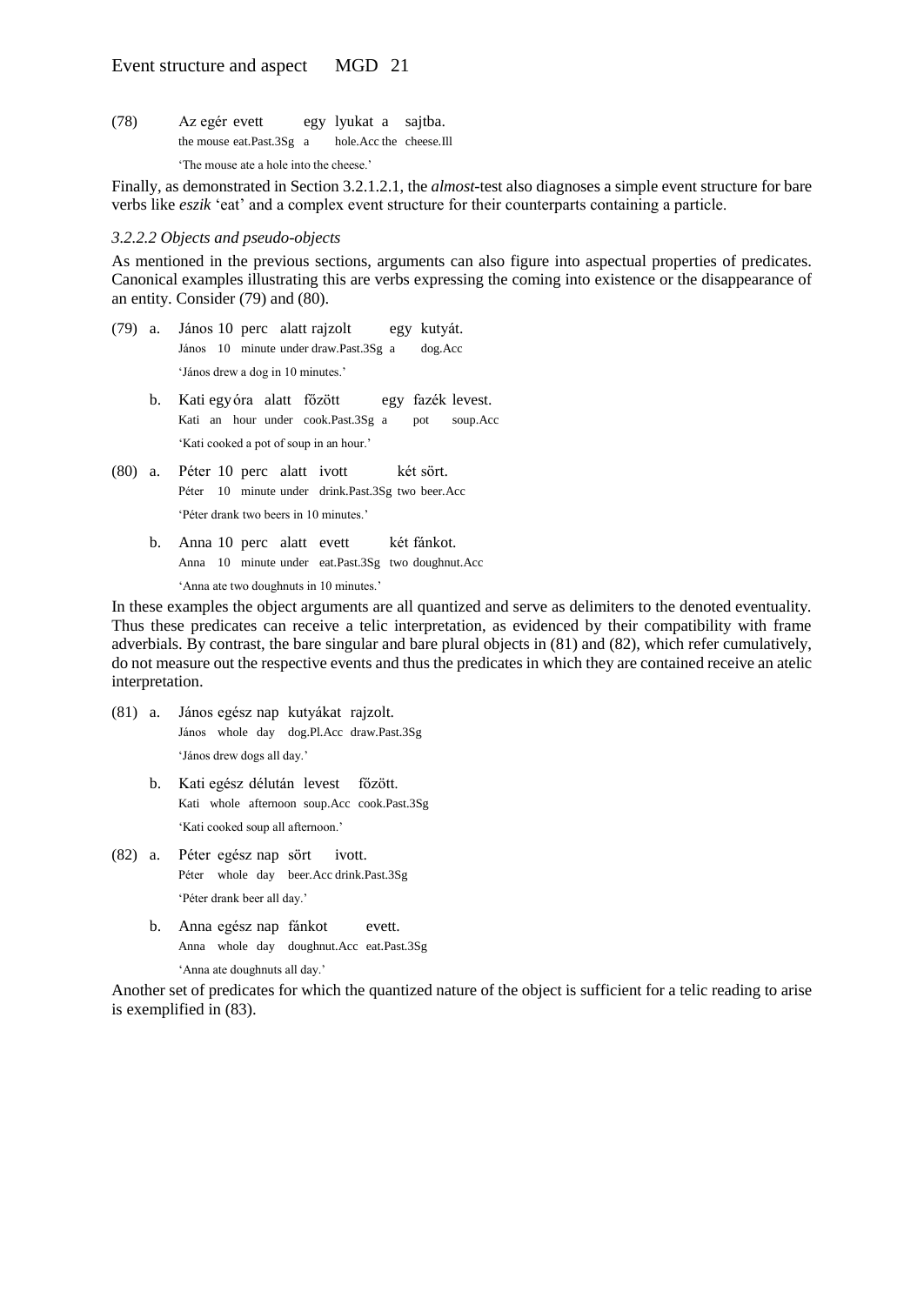- (83) a. 10 perc alatt vasaltam (neked) egy inget. 10 minute under iron.Past.1Sg (Dat.2Sg) a shirt.Acc 'I ironed a shirt (for you) in 10 minutes.'
	- b. Egy perc alatt mostam (neked) egy barackot. one minute under wash.Past.1Sg (Dat.2Sg) a peach.Acc 'I washed a peach (for you) in a minute.'

A common property that the predicates immediately above and those in (79) and (80) share is that they all express situations in the course of which an entity comes into existence or becomes available (cf. Szabolcsi 1986); they all represent the creation pattern. On the other hand, predicates like *mos egy autót* 'wash a car' in (84), which express change-of-state events, do not receive a bounded interpretation in the presence of a quantized object only. In order for such a reading to arise, a verbal particle like *le* 'down' or a resultative expression like *tisztára* 'clean.Sub' must appear in the sentence (*ibid*.). (See also Section 3.2.2.1.)

(84) a. ??Egy óra alatt mostam egy autót. an hour under wash.Past.1Sg a car.Acc b. Egy óra alatt le-mostam egy autót. an hour under down-wash.Past.1Sg a car.Acc 'I washed a car in an hour.' c. Egy óra alatt tisztára mostam egy autót. an hour under clean.Sub wash.Past.1Sg a car.Acc

'I washed a car clean in an hour.'

In contrast to created or consumed objects like those in (79) and (80), bounded objects in other predicate classes do not have a measuring-out function in Hungarian, unlike what is often observable in English, German, Dutch and Spanish. In other words, the quantized nature of the internal argument will not generally make verbal predicates telic in the verbal domain unless creation or consumption events are expressed. Consider (85) from Kardos and Szávó (2022).

- (85) a. Sára egy óráig/\*egy óra alatt kalapált egy vaslemezt. Sára an hour.Ter/an hour under hammer.Past.3Sg an iron\_plate.Acc 'Sára hammered an iron plate for an hour.'
	- b. Péter egy napig/\*egy nap alatt takarított egy szobát. Péter a day.Ter/a day under clean.Past.3Sg a room.Acc lit. 'Péter cleaned a room for a day.'
	- c. Richárd egy napig/\*egy nap alatt festett egy szobát. (on a non-creation reading) Richárd a day.Ter/ a day under paint.Past.3Sg a room.Acc lit. 'Richárd painted a room for a day.'

The internal objects *egy vaslemezt* 'an iron plate' and *egy szobát* 'a room' do not allow the listener to determine endpoints to the hammering, cleaning and painting events in (85) despite the fact that they are specific about their quantity. In English, by contrast, a telic reading is easily available with such examples, as shown in (86).

- (86) a. Sara hammered an iron plate for/in an hour.
	- b. Péter cleaned a room in a day/?for a day.
	- c. Richard painted a room in a day/?for a day.

The English counterparts of the examples in (85) can each receive a telic reading; in (86b) and (86c) this reading is clearly the preferred one.

A bounded interpretation of the denoted event can also arise thanks to the aspectual contribution of pseudo-objects like *egyet* 'one.Acc', as in (87).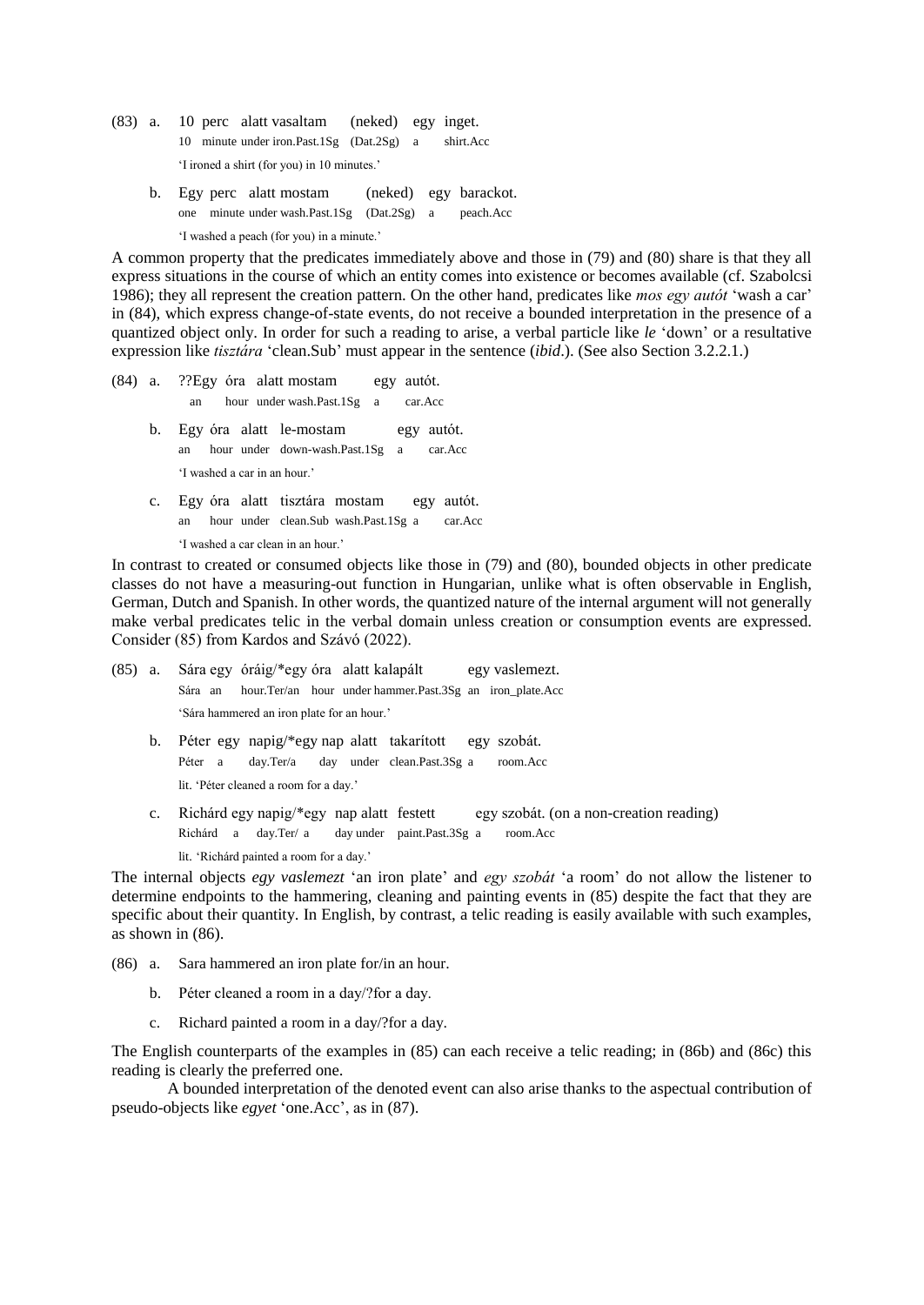- (87) a. Táncoltunk egyet. dance.Past.1Pl one.Acc 'We had a dance.'
	- b. Sétáltunk egyet. walk.Past.1Pl one.Acc 'We went for a walk.'

The interpretation of (87a) and (87b) is such that there is a certain period in time and we spent the largest subpart of this time dancing and walking, respectively (cf. Piñón 2001: 182). According to Kardos and Farkas (2022), verbal predicates with *egyet* 'one.Acc' express telic, non-maximal situations in these and other similar examples due to an aspectual operator encoded in *egyet* 'one.Acc', which "picks out a contextually specified non-maximal subpart of the events in the denotation of the verbal predicate" (*ibid*. 25). The telic interpretation of these examples is difficult to diagnose given that these predicates do not tolerate frame adverbials like *egy óra alatt* 'in an hour', as shown in (88).

- (88) a. \*Egy óra alatt táncoltunk egyet. an hour under dance.Past.1Pl one.Acc
	- b. \*Egy óra alatt sétáltunk egyet. an hour under walk.Past.1Pl one.Acc

Piñón (2001: 182, fn 1) notes that a possible reason for the above incompatibility is that, similarly to *egy óra alatt* 'in an hour', *egyet* 'one.Acc' is a temporal adverbial diagnosing boundedness, and two temporal adverbials of the same type cannot appear in the sentence.

As originally observed by Kiefer (1992), there are two types of verbs that can occur with *egyet* 'one.Acc': intransitive activities like *táncol* 'dance' and *sétál* 'walk', whose aspectual structure is affected by *egyet* 'one.Acc' in a way that they end up being interpreted telically, as in (87), and semelfactives like *tüsszent* 'sneeze' and *kacsint* 'wink', as in (89).

- (89) a. Kati tüsszentett egyet. Kati sneeze.Past.3Sg one.Acc 'Kati sneezed once.'
	- b. Mari kacsintott egyet. Mari wink.Past.3Sg one.Acc 'Mari winked once.'

(89a) and (89b) express that, at some point in time, there was a single sneezing event and a single winking event, respectively. By contrast, canonical transitive verbs and verbs allowing implicit objects are incompatible with *egyet* 'one.Acc' interpreted as a pseudo-object. This is shown in (90), where (90a) and (90b) are well-formed with *egyet* as a real object.

- (90) a. \*El-törtem/ Meg-ittam egyet. away-break.Past.1Sg/Perf-drink.Past.1Sg one.Acc
	- b. \*Ittam/ettem egyet. drink.Past.1Sg/eat.Past.1Sg one.Acc

Piñón (2001) argues that this follows from the fact that *egyet* 'one.Acc' contributes an internal argument to the argument structure of verbs such that it occupies the object position in the sentence. Since transitive verbs like *el-tör* 'break' and *meg-iszik* 'drink' already have an internal argument, there is simply no room for *egyet* in the argument structure of these verbs. A similar reasoning is applicable to verbs with implicit objects if we assume that these verbs do have both external and internal arguments, though the latter do not appear on the syntactic surface. This actually also explains why *egyet* 'one.Acc' is incompatible with complex predicates like *levelet ír* lit. 'letter write' and *újságot olvas*lit. 'newspaper read' and unaccusatives like *vérzik* 'bleed' and *szenved* 'suffer'. Consider the examples from Piñón (2001: 184, (8) and 185, (10a) and (10b)).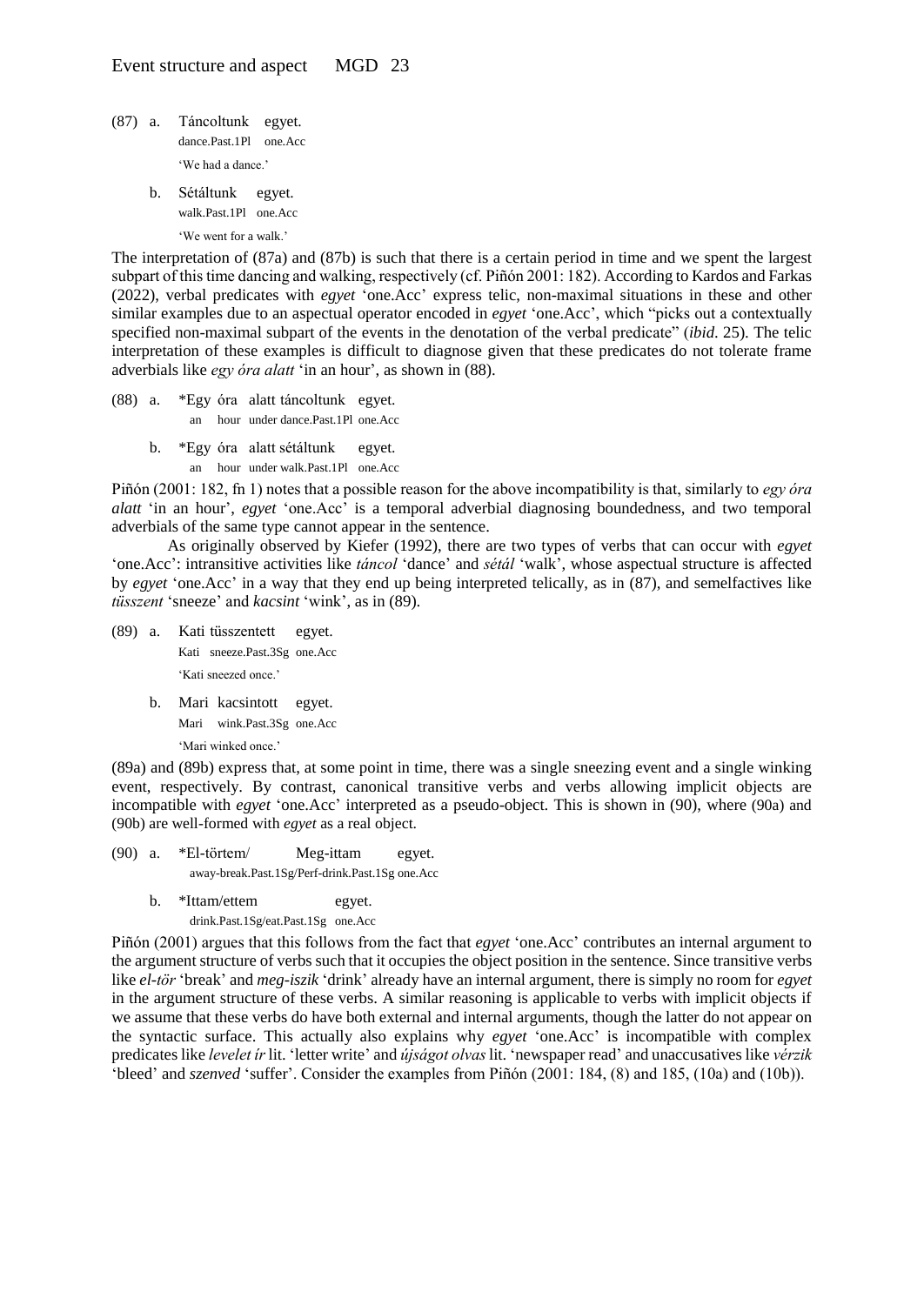- (91) a. \*Mari levelet írt egyet. Mari letter.Acc write.Past.3Sg one.Acc
	- b. \*Újságot olvastam egyet. newspaper.Acc read.Past.1Sg one.Acc
- (92) a. \*A katona vérzett egyet. the soldier bleed.Past.3Sg one.Acc
	- b. \*A harcos szenvedett egyet.

the fighter suffer.Past.3Sg one.Acc

In the analysis of Kardos and Farkas (2022), the impossibility of the co-occurrence of the pseudo-object *egyet* 'one.Acc' and *meg*-type verbal particles follows if we assume that *egyet* 'one.Acc' and *meg*-type particles compete for the same position, [Spec, AspP], flanked by VP and vP in the Hungarian sentence. Further, the co-occurrence of unaccusative verbs and *egyet*-type pseudo-objects is also ruled out since the pseudo-object cannot receive accusative case in unaccusative structures.

Similar to *egyet* 'one.Acc' are pseudo-objects like *jót* 'good.Acc' and *nagyot* 'big.Acc' in that they also give rise to bounded interpretations. Another common property is that *jót* 'good.Acc' and *nagyot* 'big.Acc' are also incompatible with temporal adverbials like *egy óra alatt* 'in an hour', as shown in (93).

- (93) a. Jót/nagyot táncoltunk (\*egy óra alatt). good.Acc/big.Acc dance.Past.1Pl (\*an hour under) 'We had a good/long dance.'
	- b. Jót/nagyot sétáltunk (\*egy óra alatt). good.Acc/big.Acc walk.Past.1Pl (\*an hour under) 'We had a good walk/went for a long walk.'

As Kiefer (2006: 56) notes, *jót* 'good.Acc' contributes to the predicate that the referent of the agent enjoyed the activity denoted by the verb for a good amount of time, whereas *nagyot* 'big.Acc' only adds that the referent of the agent spent an extended amount of time doing the activity denoted by the verb. Both these elements can also show up after the verb, but in this case they must be preceded by the indefinite article *egy*  (cf. É. Kiss 2005: 70).

- (94) a. Táncoltunk egy jót/nagyot. dance.Past.1Pl a good.Acc/big.Acc 'We had a good/long dance.'
	- b. Sétáltunk egy jót/nagyot. walk.Past.1Pl a good.Acc/big.Acc

'We had a good walk/went for a long walk.'

Unergative verbs like *táncol* 'dance' and *sétál* 'walk' can also appear with pseudo-objects represented by reflexive pronouns in the presence of a verbal particle or a result predicate, as shown by É. Kiss (2005: 62). In such cases the predicates receive a telic interpretation. See also Section 3.4.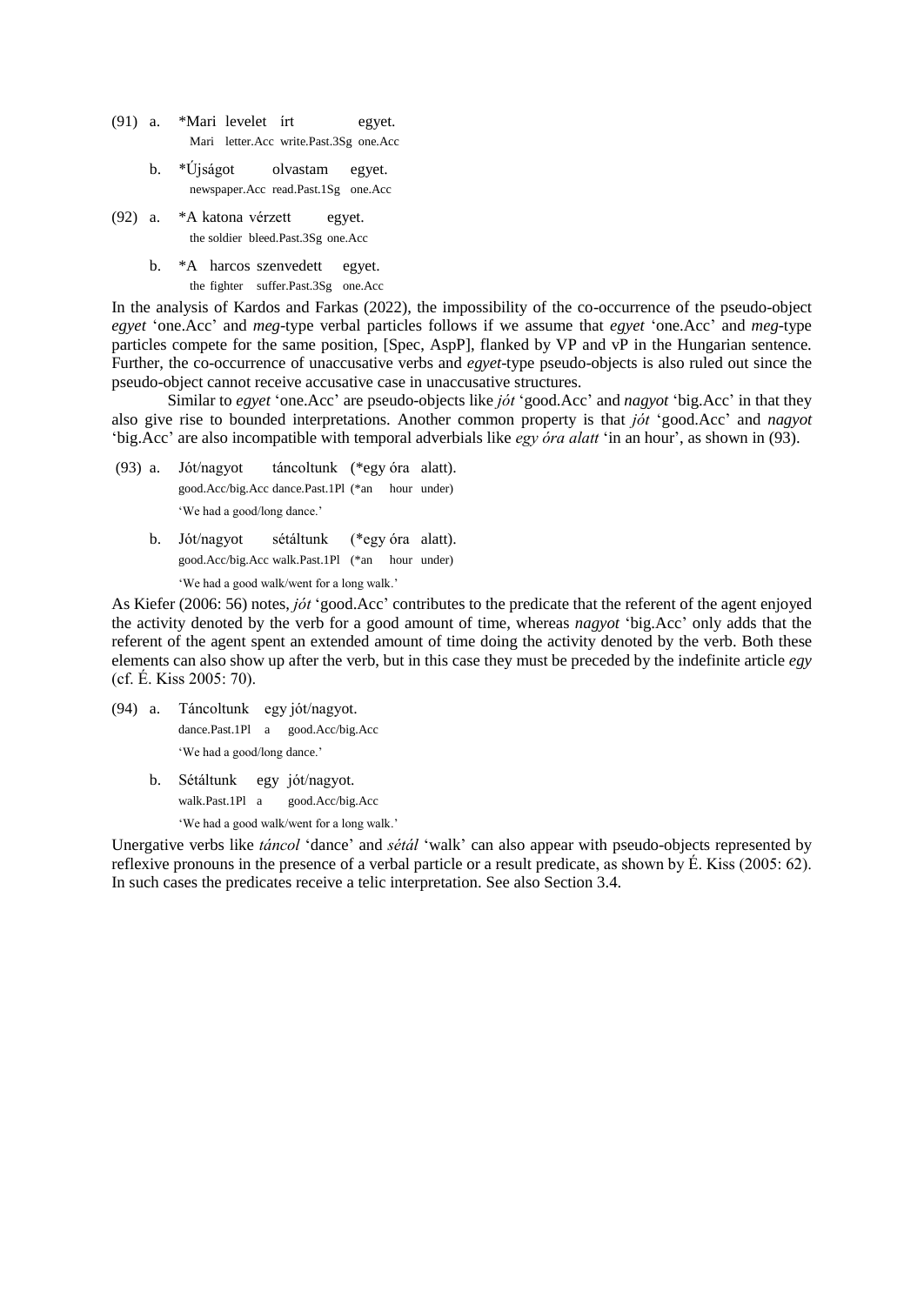- (95) a. Kati egyóra alatt ki-táncolta magát. Kati an hour under out-dance.Past.DefObj3Sg self.Acc 'It took Kati an hour to dance until she has had enough.'
	- b. Kati egyóra alatt betegre táncolta magát. Kati an hour under sick.Sub dance.Past.DefObj.3Sg self.Acc 'Kati danced herself sick in an hour.'
- (96) a. János egyóra alatt ki-sétálta magát. János an hour under out-walk.Past.DefObj.3Sg self.Acc 'It took János an hour to walk until he has had enough.'
	- b. János egyóra alatt fáradtra sétálta magát. János an hour under tired.Sub walk.Past.DefObj.3Sg self.Acc 'János walked himself tired in an hour.'

Similarly to most particle verbs, *ki-táncol* lit. 'out-dance' and *ki-sétál* lit. 'out-walk' do not allow the omission of the object (*ibid*.). This point is illustrated in (97).

- (97) a. \*Kati ki-táncolt. (on intended reading) Kati out-dance.Past.3Sg
	- b. \*János ki-sétált. (on intended reading) János out-walk.Past.3Sg

According to É. Kiss (2005: 62), this follows since verbal particles like *ki* 'out' above require a theme which can function as the subject of secondary predication. This regularity is also expected in light of the Argument-Per-Subevent Condition (Rappaport Hovav and Levin 2001) if such particles have event structure effects such that they introduce a caused subevent into the argument structure of the verb that they accompany (see Section 3.2.2.1), though also see Kardos and Pethő (2019) on some problems that arise with the Argument-Per-Subevent Condition in light of some English and Hungarian data. For a recent analysis of various aspectual pseudo-objects in Hungarian, see Farkas (2021).

# **3.3. Aktionsarten**

## *3.3.1. General description*

In this section I provide a detailed characterization of a word-level aspectual category which is often referred to as aktionsart in the literature. In determining what is meant by this notion, I follow Kiefer (2006), which is, to my knowledge, the most detailed and precise classification of various aktionsarten in Hungarian to date. Kiefer (2006: 149) provides the following criteria for determining aktionsarten:

- (98) a. Aktionsarten are expressed by morphologically complex verbs.
	- b. The morphological material that is responsible for the derivation of aktionsarten contributes

additional meaning in a way that the meaning of the base verb remains intact.

c. Verbal particles that are responsible for the derivation of aktionsarten have gone through

grammaticalization and hence their original adverbial meaning is no longer transparent.

d. Aktionsarten come about as a result of productive morphological processes.

In Hungarian it is the suffix -*gat*/-*get* and a variety of verbal particles that are responsible for the derivation of aktionsarten. Particles can thus often express more than one aspectual meaning. They can, for example, have a perfectivizing/telicizing function and they can also participate in the derivation of one or more aktionsarten. This is illustrated in (99).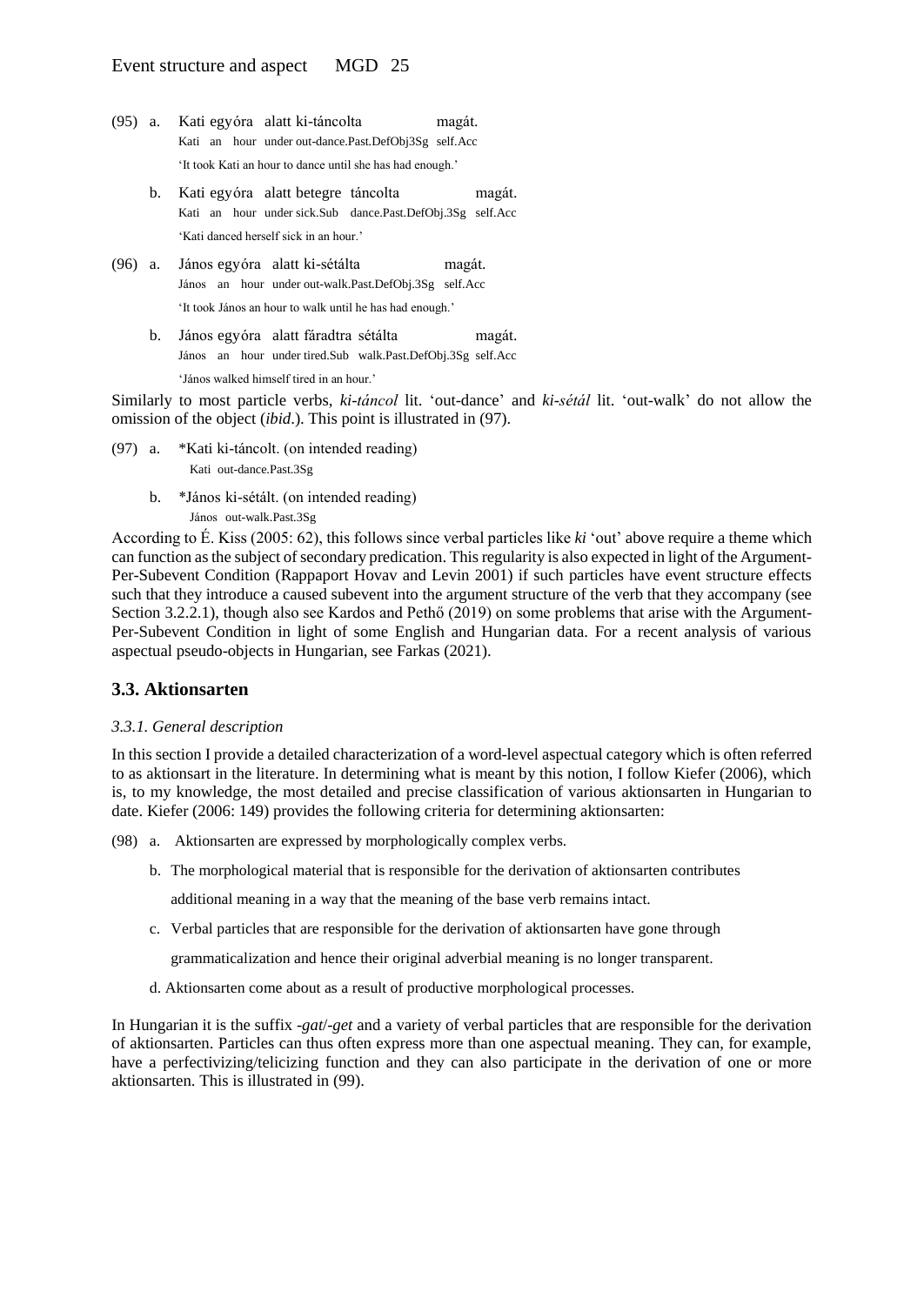(99) Maribe-hisztizett. Mari in-whine.Past.3Sg 'Mari whined strongly.'

In (99) the particle *be* 'in' carries more than one aspectual meaning: It has a perfectivizing/telicizing function and it also contributes that Mari got deeply involved in the whining activity expressed by the base verb.

Based on the criteria given in (98), Kiefer distinguishes between the following aktionsarten in Hungarian:

(100) a. iterative

- b. frequentative
- c. diminutive
- d. semelfactive
- e. delimitative
- f. inchoative
- g. resultative
- h. submersive

As for (100g), Kiefer also isolates five more aktionsarten which have the common property of contributing that a specific result state attains at the termination of the eventuality denoted by the base verb. In what follows I discuss each aktionsart in (100) along with the various subtypes of (100g) by addressing ways in which they are morphologically marked, what additional meaning they contribute, how their derivation is constrained, and, if applicable, how they change the subcategorization properties of the base verb.

#### *3.3.2 Types*

#### *3.3.2.1 The iterative aktionsart*

The iterative aktionsart, marked by the morpheme -*gat*/-*get*, expresses that the action denoted by the base verb is carried out repeatedly over the course of regular or irregular intervals. This is evidenced by the compatibility of adverbials like *rendszeresen* 'regularly' and *egyszer-egyszer* 'every once in a while' with verbs containing this aktionsart, as shown in (101), which is a slightly modified version of Kiefer's example (2006: 151, (12)).

| $(101)$ a. |       | János rendszeresen nyitogatta            |                                              | az ajtót. |  |
|------------|-------|------------------------------------------|----------------------------------------------|-----------|--|
|            |       | János regularly                          | open_repeatedly.Past.DefObj.3Sg the door.Acc |           |  |
|            |       | 'János regularly kept opening the door.' |                                              |           |  |
| b.         |       | János egyszer-egyszer nyitogatta         |                                              | az ajtót. |  |
|            | János | once-once                                | open_repeatedly.Past.DefObj.3Sg the door.Acc |           |  |

'János kept opening the door every once in a while.'

The examples above are similar in that they both express that there is a repetition of the opening events denoted by the base verb *nyit* 'open', but they are also different in that (101a) illustrates a regular repetition of a series of events, whereas (101b) describes an irregular one.

The derivation of this aktionsart is constrained in a way that the base verb must be eventive such that it expresses a momentary situation, as in the case of *nyit* 'open' in (101), and *üt* 'hit' and *robbant* 'explode' in (102). Stative verbs are incompatible with the iterative -*gat*/-*get*, as evidenced by the illformedness of the verbs \**tartalmazgat* and \**létezget*, where *tartalmaz* corresponds to *contain* and *létezik* corresponds to *exist* in English.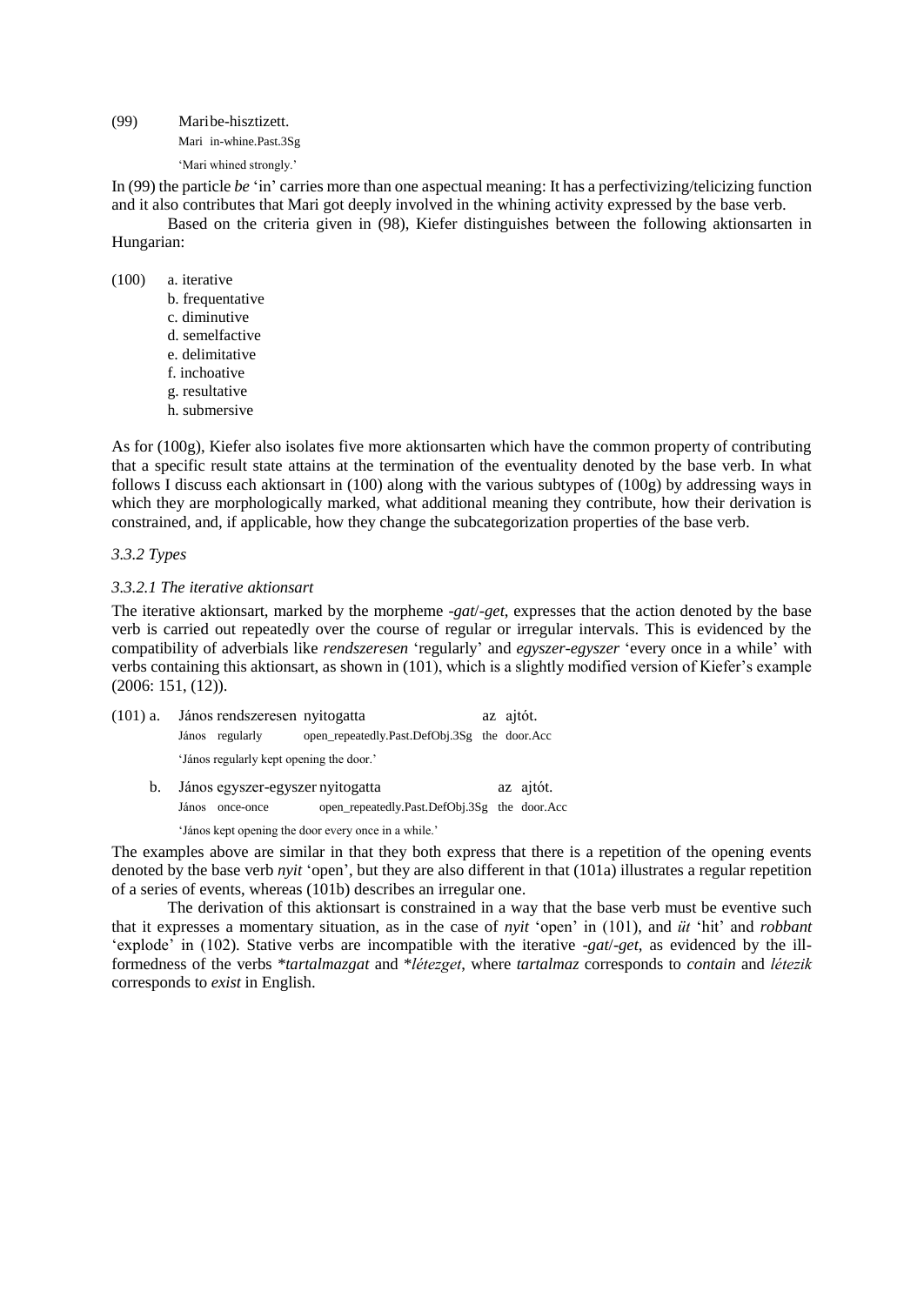- (102) a. János ütögette a hátamat. János hit\_repeatedly.Past.3Sg the back.Poss.1Sg.Acc 'János kept hitting my back.'
	- b. A katonák egész este bombákat robbantgattak. the soldier.Pl whole evening bomb.Pl.Acc explode\_repeatedly.Past.3Pl 'The soldiers kept exploding bombs all evening.'

#### *3.3.2.2 The frequentative aktionsart*

The frequentative aktionsart, marked by particle reduplication, is similar to the iterative aktionsart in that the former also expresses the repetition of events, but it is also different by virtue of being strictly associated with an irregular repetition of singular events. This is demonstrated in (103), where the (a) example containing the adverbial *egyszer-egyszer* 'every once in a while' and a verb having frequentative aktionsart is acceptable and expresses that a singular hitting event occurred every once in a while, whereas (b) is unacceptable due to the presence of *rendszeresen* 'regularly'.

- (103) a. Péter egyszer-egyszermeg-meg-ütötte a hátamat. Péter once-once Perf-Perf-hit.Past.DefObj.3Sg the back.Poss.1Sg.Acc 'Péter hit my back every once in a while.'
	- b. ??Péter rendszeresen meg-meg-ütötte a hátamat. Péter regularly Perf-Perf-hit.Past.DefObj.3Sg the back.Poss.1Sg.Acc

Similarly to what is observable in the case of the iterative aktionsart, the derivation of the frequentative aktionsart is also constrained in a way that the base verb cannot be stative, which is demonstrated by the illformedness of verbs like \**el-el-fér* 'fit in (a place)' and \**meg-meg-tart* 'hold', but it has to be a verb describing a momentary situation, as in (103a) and (104a), or an activity, as in (104b).

- (104) a. Kati el-el-tört egy tányért. Kati away-away-break.Past.3Sg a plate.Acc 'Kati sometimes broke a plate.'
	- b. Kati el-el-táncolgatott a lányával. Kati away-away-dance\_at\_a\_leisurely\_pace.Past.3Sg the daughter.Poss.3Sg.Ins

'Kati sometimes danced with her daughter at a leisurely pace.'

Another semantic restriction that is characteristic of this aktionsart is that it is not possible to reduplicate particles expressing that the eventuality denoted by the base verb is carried out too intensively, as shown in (105), where the particle *agyon* 'over, to death' is meant to indicate the excessive nature of the working activity by Mari.

(105) \*Mariagyon-agyon-dolgozta magát. Mari over-over.work.Past.DefObj.3Sg self.Acc

Furthermore, Kiefer also points out a phonological constraint such that particle reduplication, and hence the derivation of the frequentative aktionsart, is not possible in cases where the particle contains more than two syllables. This is shown in (106), where the particle *keresztül* corresponds to English *through*.

(106) \*Ádám keresztül-keresztül-sétált a hídon.

Ádám through-through-walk.Past.3Sg the bridge.Sup

Finally, it is worth noting that this aktionsart often occurs with the iterative or the diminutive aktionsart. The former is illustrated in (107), where the verbal predicate expresses that there have been instances of a series of events wherein Dániel opened the doors.

(107) Dániel ki-ki-nyitogatta az ajtókat. Dániel out-out-open\_repeatedly.Past.DefObj.3Sg the door.Pl.Acc 'Dániel sometimes kept opening the doors.'

In (104b), repeated here as (108), the frequentative aktionsart is shown to appear with the diminutive aktionsart, which is to be discussed in the next section.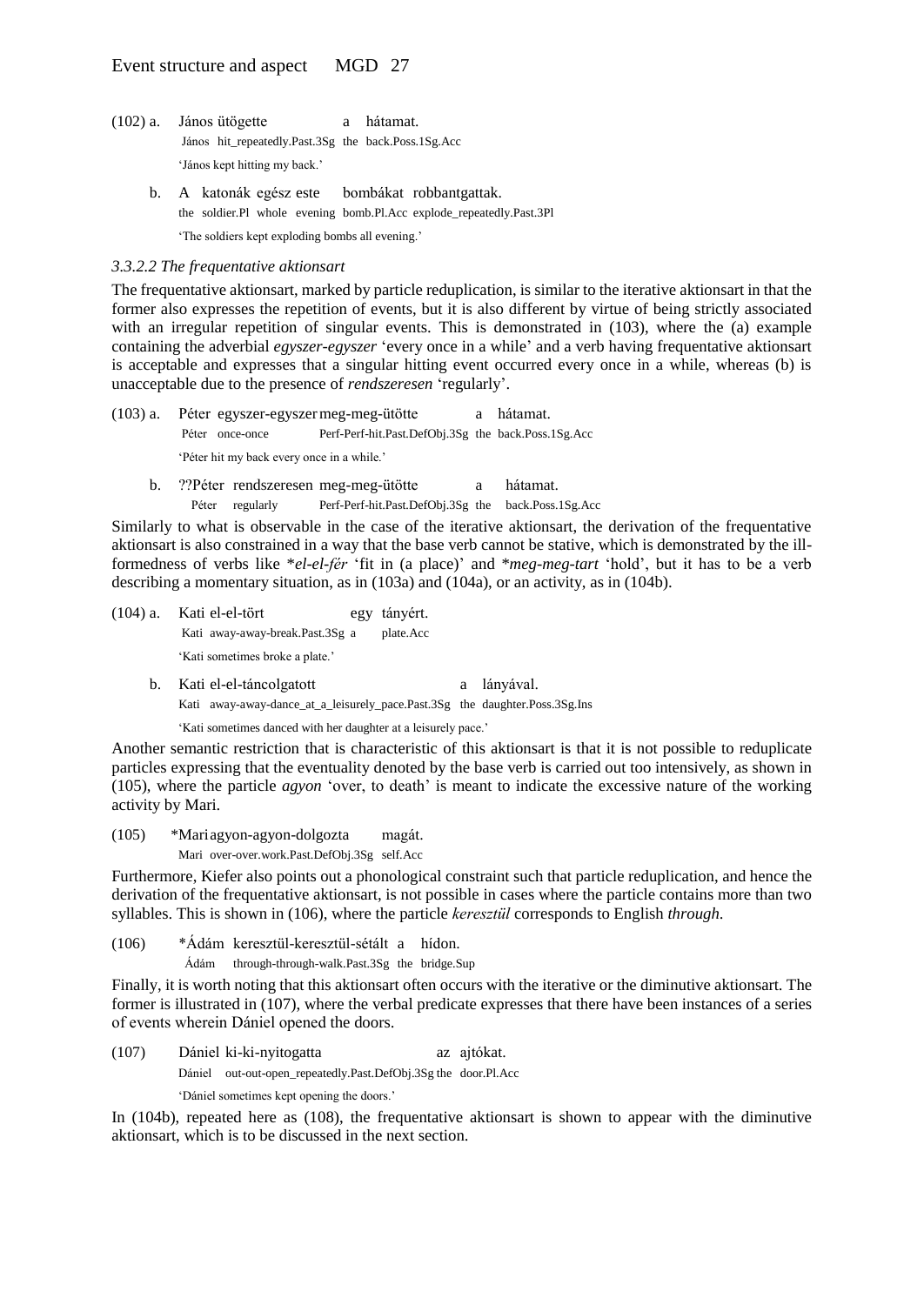(108) Kati el-el-táncolgatott a lányával. Kati away-away-dance\_at\_a\_leisurely\_pace.Past.3Sg the daughter.Poss.3Sg.Ins 'Kati sometimes danced with her daughter at a leisurely pace.'

#### *3.3.2.3 The diminutive aktionsart*

The diminutive aktionsart, marked by the morpheme -*gat*/-*get* just like the iterative aktionsart, expresses that the activity denoted by the base verb is carried out by reduced intensity. For example, *dolgozik* 'work' in (109a) is different from *dolgozgat* 'work at a leisurely pace' in (109b) in that the latter describes a situation where the agent carries out a working activity at a more relaxed, leisurely pace.

(109) a. János dolgozott az irodában. János work.Past.3Sg the office.Ine

'János worked in the office.'

b. János dolgozgatott az irodában. Anna work\_at\_a\_leisurely\_pace.Past.3Sg the office.Ine

'János worked in the office at a leisurely pace.'

The diminutive aktionsart is compatible with activity-type verbs like *dolgozik* 'work', but, given its semantic contribution, incompatible with (i) verbs expressing that the denoted activity is carried out too intensively and (ii) verbs expressing momentary situations. The former is illustrated in (110a), while the latter in (110b).

- (110) a. \*János agyon-dolgozgatta magát. János over-work\_at\_a\_leisurely\_pace.Past.3Sg self.Acc
	- b. \*Mari el-törögette a tányért. Mari away-break\_at\_a\_leisurely\_pace.Past.3Sg the plate.Acc

As for the incompatibility demonstrated in (110b), it has also been argued that the semantic effect of the morpheme -*gat*/-*get* is such that it constrains the predicate in a way that the goal point of the denoted eventuality is existentially bound, which, however, clashes with the inherent telic property of predicates like *el*-*tör* 'break'. As far as their aspectual structure is concerned, these predicates pattern with the conative construction in English (Kardos 2012, 2019). This is illustrated in (111) and (112), where both verbal expressions are interpreted atelically despite the quantized nature of the incremental theme.

| (111) | Kati 10 perc-ig/ $*10$ perc alatt eszegetett            |                                                                             | egy almát. |
|-------|---------------------------------------------------------|-----------------------------------------------------------------------------|------------|
|       |                                                         | Kati 10 minute-for / 10 minute under eat at a leisurely pace. Past $3Sg$ an | apple.Acc  |
|       | 'Kati ate an apple at a leisurely pace for 10 minutes.' |                                                                             |            |

(112) Kate ate at an apple for 10 minutes / \*in 10 minutes.

## *3.3.2.4 The semelfactive aktionsart*

The semelfactive aktionsart, marked by the particle *meg*, expresses that there has been a single instance of the activity denoted by the base verb. For examples, consider the verb pairs below, which illustrate the contrast between the base verbs *simogat* 'pat' and *dörzsöl* 'rub' and their counterparts containing semelfactive *meg*.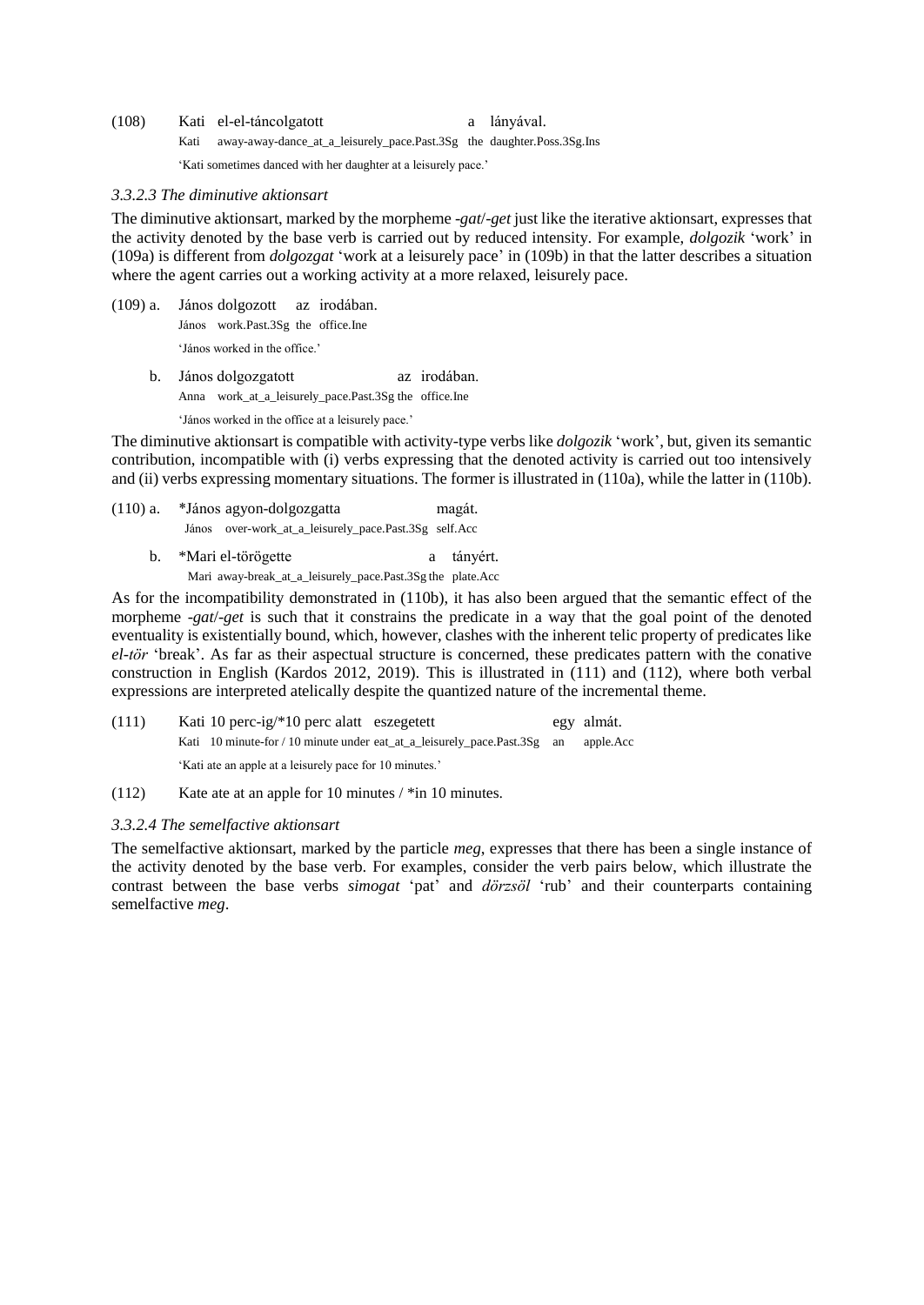- (113) a. Mari simogatott egy kutyát. Mari pat.Past.3Sg a dog.Acc 'Mari was patting a dog.'
	- b. Mari meg-simogatott egy kutyát. Mari Perf-pat.Past.3Sg a dog.Acc 'Mari patted a dog.'
- (114) a. Kati dörzsölte a szemét. Kati rub.Past.DefObj.3Sg the eye.Poss.3Sg.Acc 'Kati was rubbing her eyes.'
	- b. Kati meg-dörzsölte a szemét. Kati Perf-rub.Past.DefObj.3Sg the eye.Poss.3Sg.Acc 'Kati rubbed her eyes.'

As noted by Kiefer (2006: 164), this aktionsart seems to be productively derived from verbs expressing situations that are repeated inherently. This property is not to be confused with iterativity, which contributes the meaning that there is a repetition of several independent eventualities denoted by the base verb.

#### *3.3.2.5 The delimitative aktionsart*

The delimitative aktionsart, which is marked by the particle *el* 'away', expresses temporal boundedness. This property is not identical with telicity, as evidenced by the ill-formedness of the examples in (115) in the presence of the frame adverbial *két perc alatt* 'in two minutes'. Verbal expressions of this kind express that an agent participant spends a certain amount of time carrying out the activity described by the base verb.

- (115) a. Éva (\*két perc alatt) el-gondolkodott. Éva (\*two minute under) away-think.Past.3Sg 'Éva spent some time thinking about something.' b. János (\*két perc alatt) el-mélázott a holdfényben. János (\*two minute under) away-ponder.Past.3Sg the moonlight.Ine 'János spent some time pondering over something in the moonlight.'
	- c. József (\*két perc alatt) el-dumált a barátjával. József (\*two minute under) away-chat.Past.3Sg the friend.Poss.3Sg.Ins 'József spent some time chatting with his friend.'

The examples above are meant to demonstrate that the delimitative aktionsart is common with verbs of thinking and verbs of conversing. In addition, verbs containing the diminutive morpheme -*gat*/-*get* can also productively participate in the derivation of this aktionsart, as shown in (116).

- (116) a. Dániel el-borozgatott a kertben. Dániel away-drink\_wine\_at\_a\_leisurely\_pace-Past.3Sg the garden.Ine 'Dániel spent some time drinking wine at a leisurely pace in the garden.'
	- b. Anna el-rajzolgatott a teraszon. Anna away-draw\_at\_a\_leisurely\_pace.Past.3Sg the patio.Sup 'Anna spent some time drawing at a leisurely pace on the patio.'

#### *3.3.2.6 The inchoative aktionsart*

The inchoative aktionsart, which is most often marked by the particle *el* 'away' and the pseudo-object *magát* 'self.Acc', contributes the meaning component that the activity described by the base verb commences. In other words, this aktionsart refers to the state of affairs that corresponds to the initial point of the interval associated with the activity-type base verb. This is exemplified in (117a), where the initial subpart of a laughing event is picked out by the particle. Likewise, in (117b) it is the initial subpart of a crying event that is described.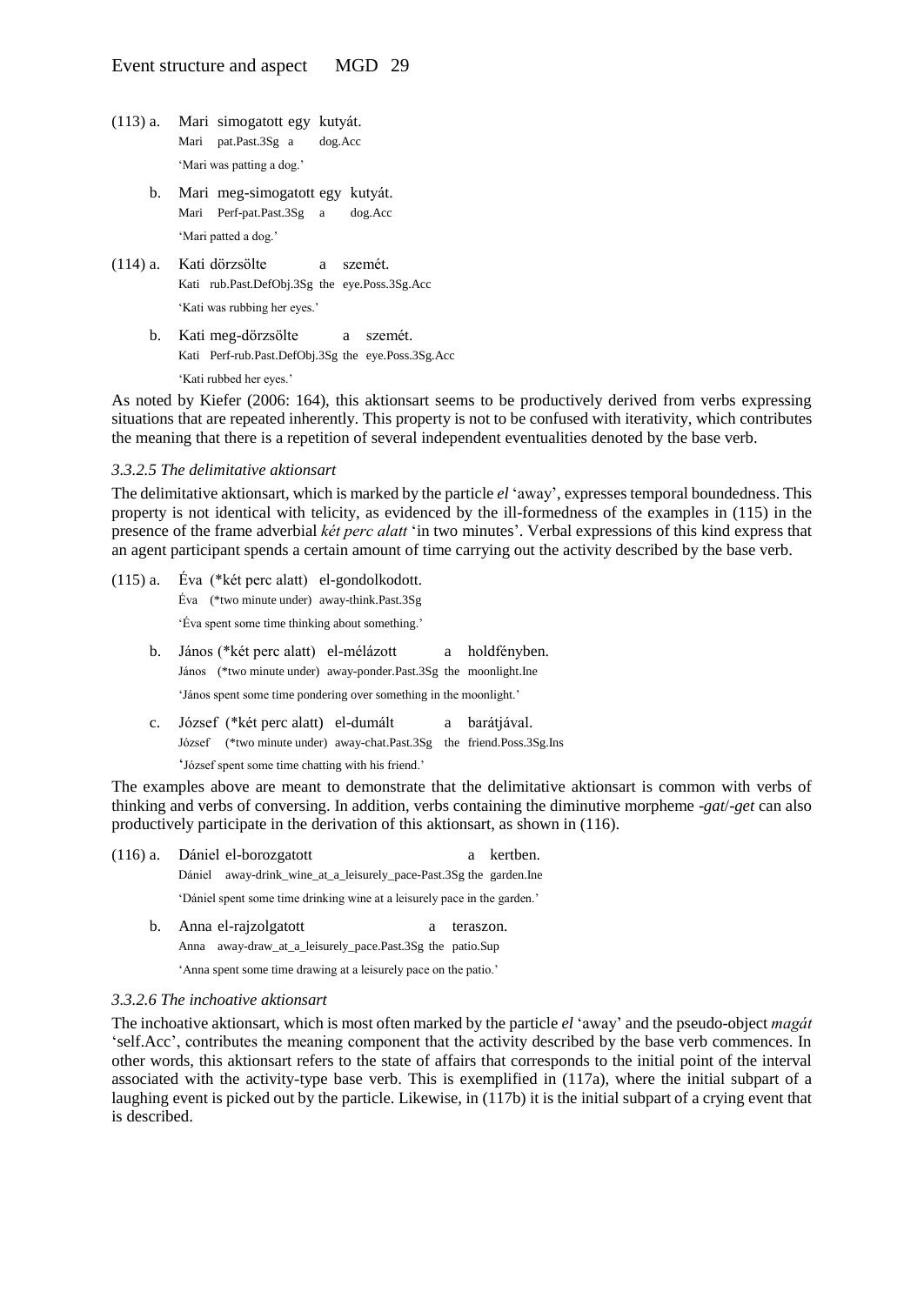- (117) a. Éva el-nevette magát. Éva away-laugh.Past.DefObj.3Sg self.Acc 'Éva started to laugh.'
	- b. Dániel el-sírta magát. Dániel away-cry.Past.DefObj.3Sg self.Acc 'Dániel started to cry.'

An inchoative meaning component can also be contributed by the particles *fel* 'up' and *meg*, as shown in (118).

(118) a. A baba fel-sírt. the baby up-cry.Past.3Sg 'The baby started to cry.'

b. János meg-szerette Marit. János Perf-like/love.Past.DefObj.3Sg Mari.Acc 'János started to like/love Mari.'

An interesting property of the complex verb in (118b) is that it is based on the stative verb *szeret* 'like/love' which becomes an eventive predicate once it is accompanied by the particle *meg*. For more examples of this sort, see Kardos and Pethő (2019).

#### *3.3.2.7 The resultative aktionsart*

The resultative aktionsart contributes the meaning that a specific result state, as lexicalized in the base verb, attains at the termination of the denoted eventuality. It is marked by a variety of particles including *ki* 'out', *be* 'in', *le* 'down', and *meg*, as shown in (119).

- (119) a. Sára ki-fehérítette az inget. Sára out-whiten.Past.DefObj.3Sg the shirt.Acc 'Sára whitened the shirt.'
	- b. Anna be-árnyékolta a szobát. Anna in-dim.Past.DefObj.3Sg the room.Acc 'Anna dimmed the room.'
	- c. Sára le-borotválta a lábát. Sára down-shave.Past.DefObj.3Sg the leg.Poss.3Sg.Acc 'Sára shaved her leg.'
	- d. Zsófia meg-melegítette a levest. Zsófia Perf-warm.Past.DefObj.3Sg the soup.Acc 'Zsófia warmed the soup.'

Kiefer notes that a resultative meaning component can actually be isolated in the case of a number of aktionsarten, which can thus be treated as subtypes of the resultative aktionsart. I now discuss each of these in turn.

#### *3.3.2.7.1 The aktionsart of totality*

The aktionsart of totality, which is marked by the particle *be* 'in', expresses that the activity denoted by the base verb applies to the entire surface described by the object. For example, (120a) describes a situation in which a piece of paper becomes dotted in its entirety and (120b) expresses that a notebook ends up containing lines from beginning to end.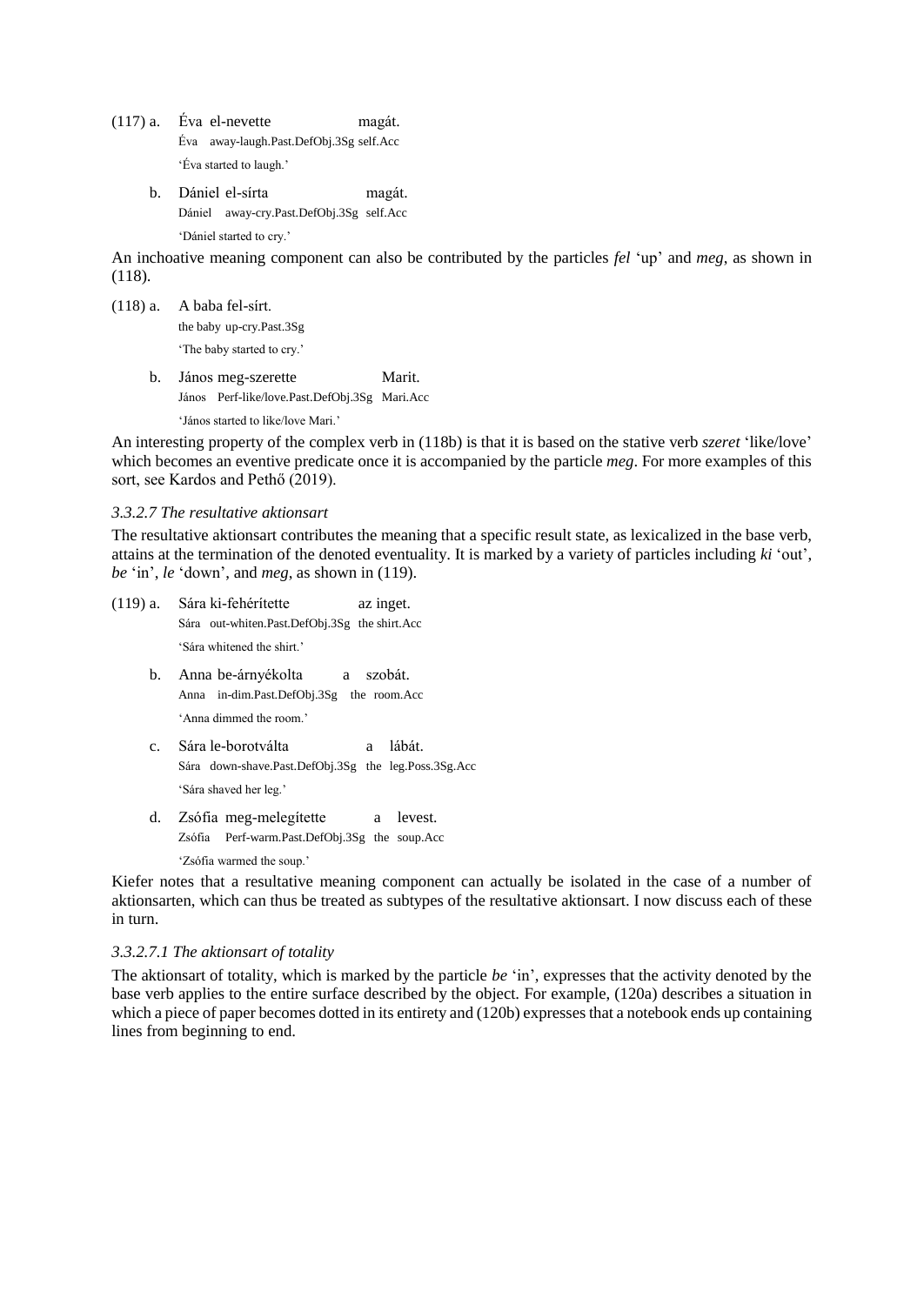- (120) a. János be-pöttyözött egy darab papírt. János in-dot.Past.3Sg a piece paper.Acc 'János dotted a piece of paper entirely.'
	- b. Anna be-vonalazta a füzetet. Anna in-line.Past.DefObj.3Sg the notebook.Acc

'Anna drew lines in the notebook from beginning to end.'

In examples illustrating the aktionsart of totality, the base verb is often a denominal verb, as in (120), where *pötty* 'dot' and *vonal* 'line' denote the objects that are applied to the surface expressed by the nominal expression *papírt* 'paper.Acc' in (120a) and *füzetet* 'notebook.Acc' in (120b). Other denominal verbs exemplifying this aktionsart are given in (121), where the nouns *krém* 'moisturizer' and *zsír* 'lard' refer to substances and in (122), where *doboz* 'box' and *zacskó* 'plastic bag' refer to containers.

- (121) a. Kati be-krémezte a lábát. Kati in-moisturize.Past.DefObj.3Sg the leg.Poss.3Sg.Acc 'Kati put some moisturizer on her leg.'
	- b. Margit be-zsírozta a tepsit. Margit in-put\_lard\_on.Past.DefObj.3Sg the baking\_pan.Acc 'Margit rubbed some lard on the baking pan.'
- (122) a. János be-dobozolta a tankönyveket. János in-box.Past.DefObj.3Sg the textbook.Pl.Acc 'János boxed the textbooks.'
	- b. Sára be-zacskózta a régi ruhákat. Sára in-put\_in\_a\_plastic\_bag.Past.DefObj.3Sg the old piece\_of\_clothes.Pl.Acc 'Sára put the old clothes in a plastic bag.'

When containing deadjectival verbs like *sötétít* 'darken' and *nedvesít* 'wet', as in (123a) and (123b), the complex verb expresses a situation in which the object ends up in a state described by the underlying adjective. For example, in (123a) the room ends up in a state of darkness and in (123b) the towel becomes wet.

- (123) a. Anna be-sötétítette a szobát. Anna in-darken.Past.DefObj.3Sg the room.Acc 'Anna darkened the room.'
	- b. Kati be-nedvesítette a törölközőt. Kati in-wet.Past.DefObj.3Sg the towel.Acc 'Kati wetted the towel.'

Finally, some motion verbs can also appear with *be* 'in' marking the aktionsart of totality. These verbs, which become transitive as a result of the derivation, express that the agent has been to every part of the place expressed by the object while carrying out the activity described by the base verb. For instance, in (124a) Mari has walked to every part of the city and in (124b) Péter has danced to every part of the stage.

- (124) a. Maribe-gyalogolta a várost. Mari in-walk.Past.DefObj.3Sg the city.Acc 'Mari walked around the whole city.'
	- b. Péter be-táncolta a színpadot. Péter in-dance.Past.DefObj.3Sg the stage.Acc 'Péter danced around the whole stage.'

### *3.3.2.7.2 The saturative aktionsart*

The saturative aktionsart, which is marked by the particle *ki* 'out' and the pseudo-object *magát* 'self.Acc' or the particle *be* 'in', adds the meaning that the activity described by the base verb has reached a contextually specified limit. For example, in (125a) the running activity reached a limit where the agent participant Feri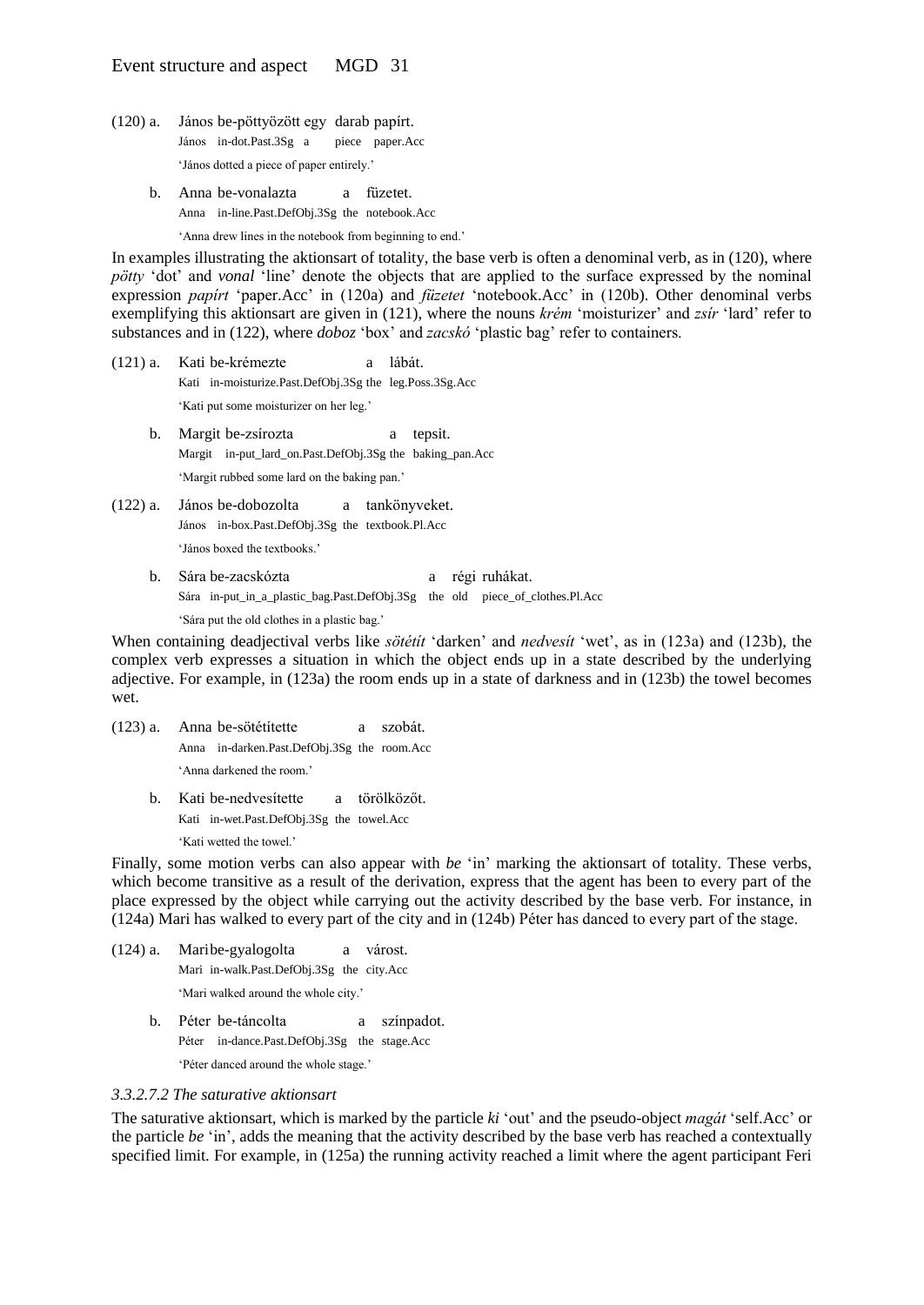had enough of running, in (125b) the crying activity reached a limit where Helga had enough of crying, and in (125c) the bacon-eating activity reached a limit where Margit had enough bacon.

- (125) a. Feri ki-futotta magát. Feri out-run.Past.DefObj.3Sg self.Acc 'Feri ran so much that he had enough of running.' b. Helga ki-sírta magát. Helga out-cry.Past.DefObj.3Sg self.Acc 'Helga cried so much that she had enough of crying.'
	- c. Margit be-szalonnázott. Margit in-eat\_bacon.Past.3Sg 'Mari ate so much bacon that she had enough of it.'

#### *3.3.2.7.3 The terminative aktionsart*

The terminative aktionsart, which is encoded in the particle *el* 'away', expresses that the denoted event comes to an end. The verbs that are associated with this meaning often take objects that refer to various pieces of music or things that can be uttered or recited. Some examples are given in (126), where (a) describes an eventuality in the course of which János played a song in its entirety, whereas (b) and (c) express that Anna told a story and Béla recited a poem from beginning to end.

- (126) a. János el-gitározott egy dalt. János away-play\_guitar.Past.3Sg a song.Acc 'János played a song on a guitar.'
	- b. Anna el-mesélt egy történetet. Anna away-tell.Past.3Sg a story.Acc 'Anna told a story.'
	- c. Béla el-szavalt egy verset. Béla away-recite.Past.3Sg a poem.Acc 'Béla recited a poem.'

#### *3.3.2.7.4 The exhaustive aktionsart*

The exhaustive aktionsart, which is encoded in the particles *agyon* 'over' and *tönkre* 'over', contributes the meaning that the agent of the base verb carries out the denoted activity in a way that he or she becomes exhausted. These particles are attached to activity-type verbs and the derived complex verbs obligatorily take the reflexive pronoun *magát* 'self.Acc'. Examples are given in (127), where (a), (b), and (c) describe events in which the agent participants worked, thought, and studied too much, respectively.

- (127) a. Péter agyon-dolgozta magát. Péter over-work.Past.DefObj.3Sg self.Acc 'Péter overworked himself.'
	- b. Károly agyon-gondolkodta magát. Károly over-think.Past.DefObj.3Sg self.Acc 'Károly exhausted himself by thinking too much.'
	- c. Sára tönkre-tanulta magát. Sára over-study.Past.DefObj.3Sg self.Acc 'Sára exhausted herself by studying too much.'

#### *3.3.2.7.5 The intensive aktionsart*

The intensive aktionsart, marked by the particle *agyon* 'over', expresses that the denoted event is carried out in an excessive fashion and this in turn has an effect on the theme argument. Consider (128) for illustration, where in (a) the chicken gets overcooked, in (b) the beef gets overcooked, and in (c) the vegetables end up being too spicy.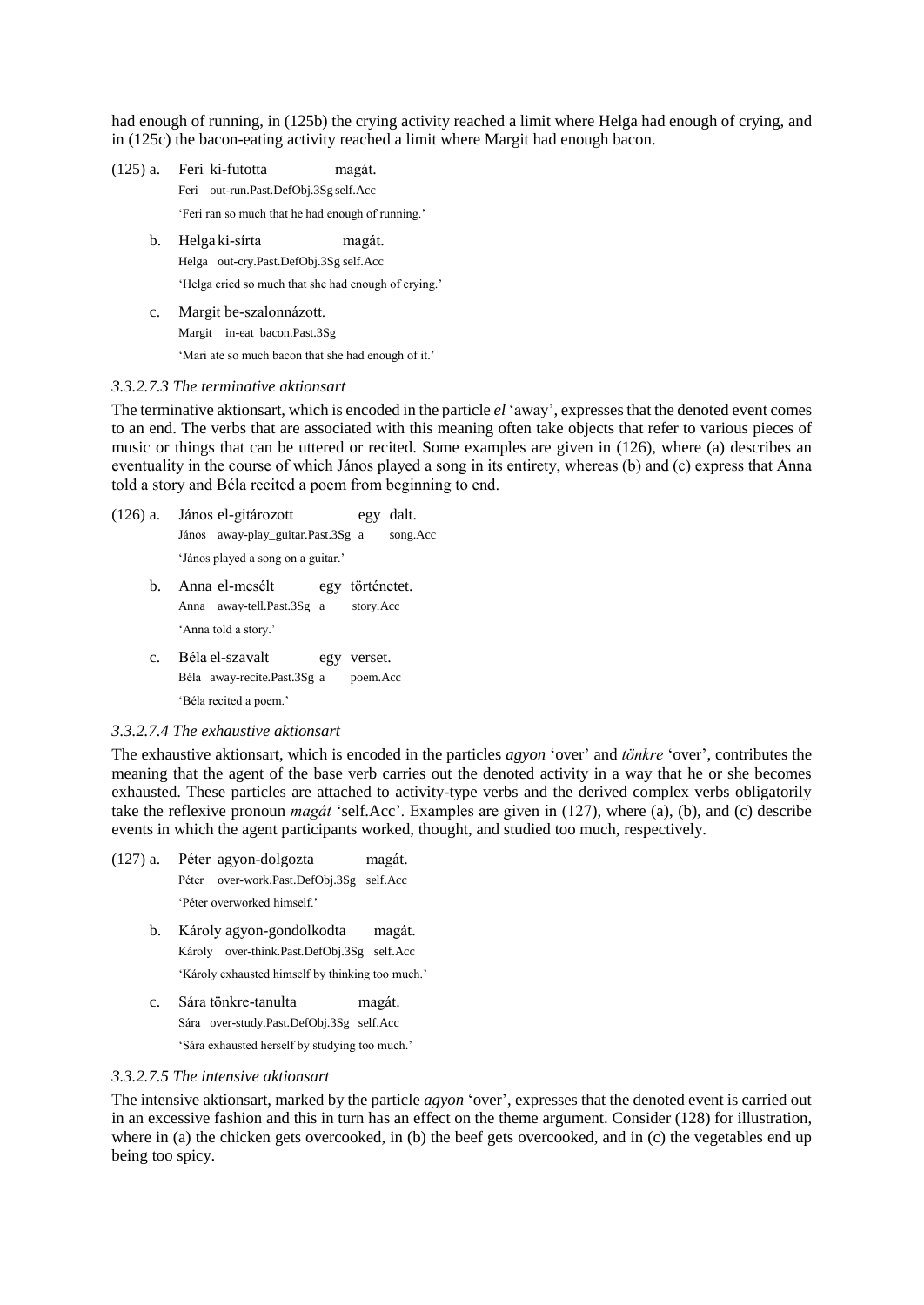- (128) a. Péter agyon-főzte a csirkét. Péter over-cook.Past.DefObj.3Sg the chicken.Acc 'Péter overcooked the chicken.'
	- b. Sára agyon-sütötte a marhát. Sára over-fry.Past.DefObj.3Sg the beef.Acc 'Sára overcooked the beef.'
	- c. Kati agyon-fűszerezte a zöldségeket. Kati over-spice.Past.DefObj.3Sg the vegetable.Pl.Acc 'Kati added too much spice to the vegetables.'

#### *3.3.2.8 The submersive aktionsart*

The submersive aktionsart, which is marked by the particle *be* 'in', expresses that the agent participant ends up in an intensified psychological state, as in (129a), or that this participant gets deeply involved in the activity described by the verb, as in (129b) and (129c) (see also Nádasdy 2003).

- (129) a. János be-szomorodott a filmtől. János in-become\_sad\_Past.3Sg the film.Abl 'János became very sad because of the film.'
	- b. Erzsi be-sírt a nevetéstől. Erzsi in-cry.Past.3Sg the laughter.Abl 'Erzsi cried from laughter.'
	- c. József be-parázott a vizsgától. József in-freak\_out.Past.3Sg the exam.Abl 'József freaked out because of the exam.'

## **3. 4. Secondary predication**

This section addresses different forms of secondary predication in Hungarian with a special focus on verbal particles, result predicates, goal-denoting expressions, depictives, bare plurals and infinitives.

#### 3.4.1 Verbal particles, resultatives and goal-denoting expressions

Verbal particles like *meg* in *meg-eszik egy almát* 'eat an apple' and *el* in *el-fut* 'run away', result predicates like *laposra* lit. 'onto flat' in *laposra kalapálja a vasat* 'hammer the metal flat' and goal-denoting expressions such as *a kapuba* 'into the goal' in *a kapuba rúgja a labdát* 'kick the ball into the goal' have been given at least two types of analyses in recent decades. É. Kiss (2008a) and Csirmaz (2008a), among others, treat these elements as purely predicative expressions checking the [+Pred] feature of a predicative functional projection above VP in the Hungarian sentence. By contrast, in a recent analysis, Kardos and Farkas (2022) propose that telicizing particles, result predicates and goal-denoting expressions have an aspectual function, which they exert in the specifier of AspP flanked by VP and *v*P. The latter authors also claim that the class of particles is heterogeneous, further arguing that non-telicizing particles have a predicative function. For example, the particle *meg* clearly has an aspectual function in *meg*-*iszik egy sört*  'drink a beer', whereas *ki* 'out' in *az ing ki-lóg a nadrágból* 'the shirt hangs out of the pants'simply expresses that the shirt is outside the pants. Particles on this analysis are argued to differ from pseudo-objects like *egyet*  'one.Acc' (see Section 3.2.2.2) in that the former are associated with the features [+telic] and [+maximal] giving rise to telic and maximal events, whereas the latter are associated with the features [+telic] and [ maximal] thereby yielding telic, non-maximal events.

In addition to verbal particles, resultative predicates such as *pirosra* 'red.Sub' in *pirosra festette a kerítést* 'painted the fence red' may also predicate of some participant with respect to its final state in a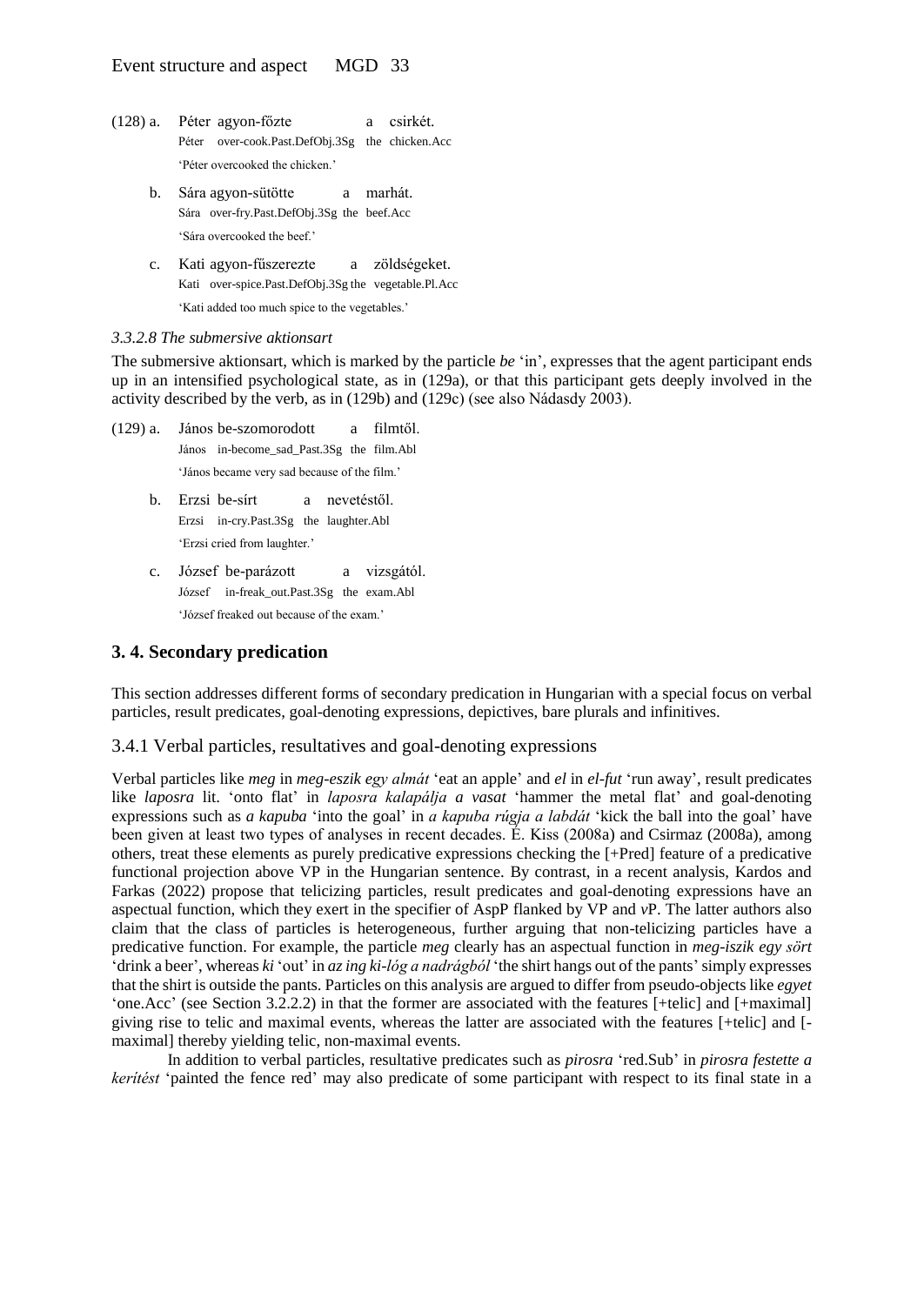change-of-state event. The examples in (130a) and (130b) illustrate transitive resultatives, whereas those in (131a) and (131b) are intransitive resultatives.

(130) a. Anti tisztára seperte a járdát.

Anti clean.Sub sweep.Past.DefObj.3Sg the pavement.Acc

'Anti swept the pavement clean.'

b. Elek darabokra törte a vázát.

Elek piece.Pl.Sub break.Past.DefObj.3Sg the vase.Acc

'Elek broke the vase into pieces.'

(131) a. Az út keményre fagyott.

the road hard.Sub freeze.Past.3Sg

'The road froze solid.'

b. A fiú nagyra nőtt.

the boy big.Sub grow.Past.3Sg

'The boy grew big.'

Whereas in (130a) and (130b) the result predicates *tisztára* 'clean.Sub' and *darabokra* 'into pieces' describe the final states of the theme DPs *a járdát* 'the pavement' and *a vázát* 'the vase' in the sweeping and breaking events, respectively, in (131a) and (131b) it is the constituents *keményre* 'hard.Sub' and *nagyra* 'big.Sub' that express the states that the referents of the DPs *az út* 'the road' and *a fiú* 'the boy' end up in at the termination of the freezing and growing events in the respective examples.

Resultatives, similarly to verbal particles, have been recently treated as PPs (Hegedűs 2013, É. Kiss 2021), though É. Kiss (2008) analyzes verbal particles as AdvPs consisting of just a head. AP-resultatives are not available in Hungarian. As mentioned above, as far as their structural representation is concerned, at least two types of analyses can be found in the literature: resultatives have been analyzed as predicative elements checking the [+Pred] feature of the Pred head above VP (É. Kiss 2008) and also as eventmaximizing elements base-generated as complements of V and moving to [Spec, AspP] to check the [+telic] and [+maximal] features of an Asp head above VP (Kardos and Farkas 2022).

Both weak and strong resultatives are observable in this language: Weak resultatives further specify the final state of the referent of the theme object, which is to some extent already encoded in the verb (132), whereas strong resultatives express states which are impossible to predict based on the meaning of the verb in the predicate (133). For more on this distinction, see Washio (1997).

Weak resultatives (132) a. Kati pirosra festett egy kerítést. Kati red.Sub paint.Past.3Sg a fence.Acc 'Kati painted a fence red.' b. Béla vörösre festette Sára haját. Béla red.Sub dye.Past.DefObj.3Sg Sára hair.Poss.3Sg.Acc 'Béla dyed Sára's hair red.'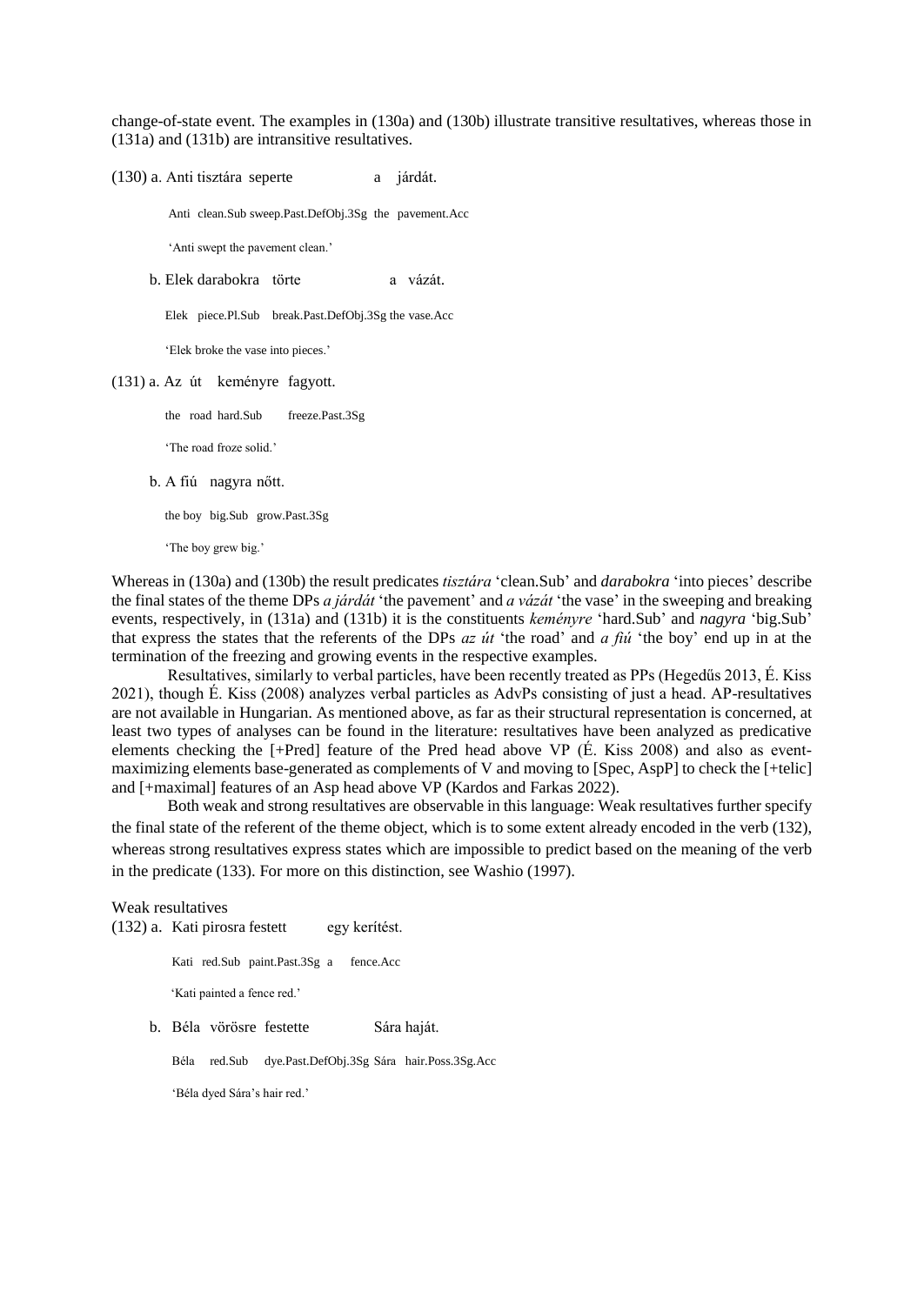- c. A hideg keményre fagyasztotta az utat. the cold hard.Sub freeze.Past.DefObj.3Sg the road.Acc 'The cold froze the road hard.'
- d. Ottó tisztára súrolt egy bográcsot. Ottó clean.Sub wipe.Past.3Sg a cauldron.Acc 'Ottó wiped a cauldron clean.'

Strong resultatives

(133) a. Gabi véresre verte Kálmánt.

Gabi bloody.Sub beat.Past.DefObj.3Sg Kálmán.Acc

'Gabi beat Kálmán bloody.'

b. Eszter kékre-zöldre rúgdosta a szomszédját.

Eszter blue.Sub-green.Sub kick.Past.DefObj.3Sg the neighbour.Poss.3Sg.Acc

'Eszter kicked her neighbour black and blue.'

c. Ákos rongyosra járta a cipőjét.

Ákos ragged.Sub go.Past.DefObj.3Sg the shoe.Poss.3Sg.Acc

'Ákos walked his shoes ragged.'

d. Laci hólyagosra ugrálta a lábát.

Laci blistered.Sub jump.Past.DefObj.3Sg the foot.Poss.3Sg.Acc

'Laci jumped until his feet got blisters.'

A notable difference between (133a) and (133b) as well as (133c) and (133d) is that in (133a) and (133b) the objects are selected arguments, whereas in (133c) and (133d) they are not. As far as non-selected arguments are concerned, the following structures are also possible, where the non-selected object is a reflexive pronoun (see also É. Kiss 2021).

- (134) a. Kati hülyére dolgozta magát. Kati silly.Sub work.Past.DefObj.3Sg self.Acc 'Kati worked herself silly.'
	- b. Viktória halálra nevette magát. Viktória death.Sub laugh.Past.DefObj.3Sg self.Acc 'Viktória laughed herself to death.'

In (134a) and (134b) the resultative PPs *hülyére* 'silly.Sub' and *halálra* 'to death' describe the final states of Kati and Viktória (typically in a non-literal sense) at the culmination of the working and laughing events, respectively.

Hungarian has been characterized as a satellite-framed language (Talmy 2000) along with English, German, Dutch and Finnish concerning which elements lexicalize the different parts of the events that verbal predicates express. In these languages the result/path component associated with change-of-state/location events is encoded outside the verb, whereas in verb-framed languages such as Spanish, Italian and Japanese this component is encoded in the verb. An oft-cited consequences of this is that in the former type of languages, resultatives, both strong and weak, are a common device in the expression of change-ofstate/location events, whereas in the latter type of languages strong resultatives are generally not available (Washio 1997, Acedo-Matellán 2016). As often seen in strong satellite-framed languages such as English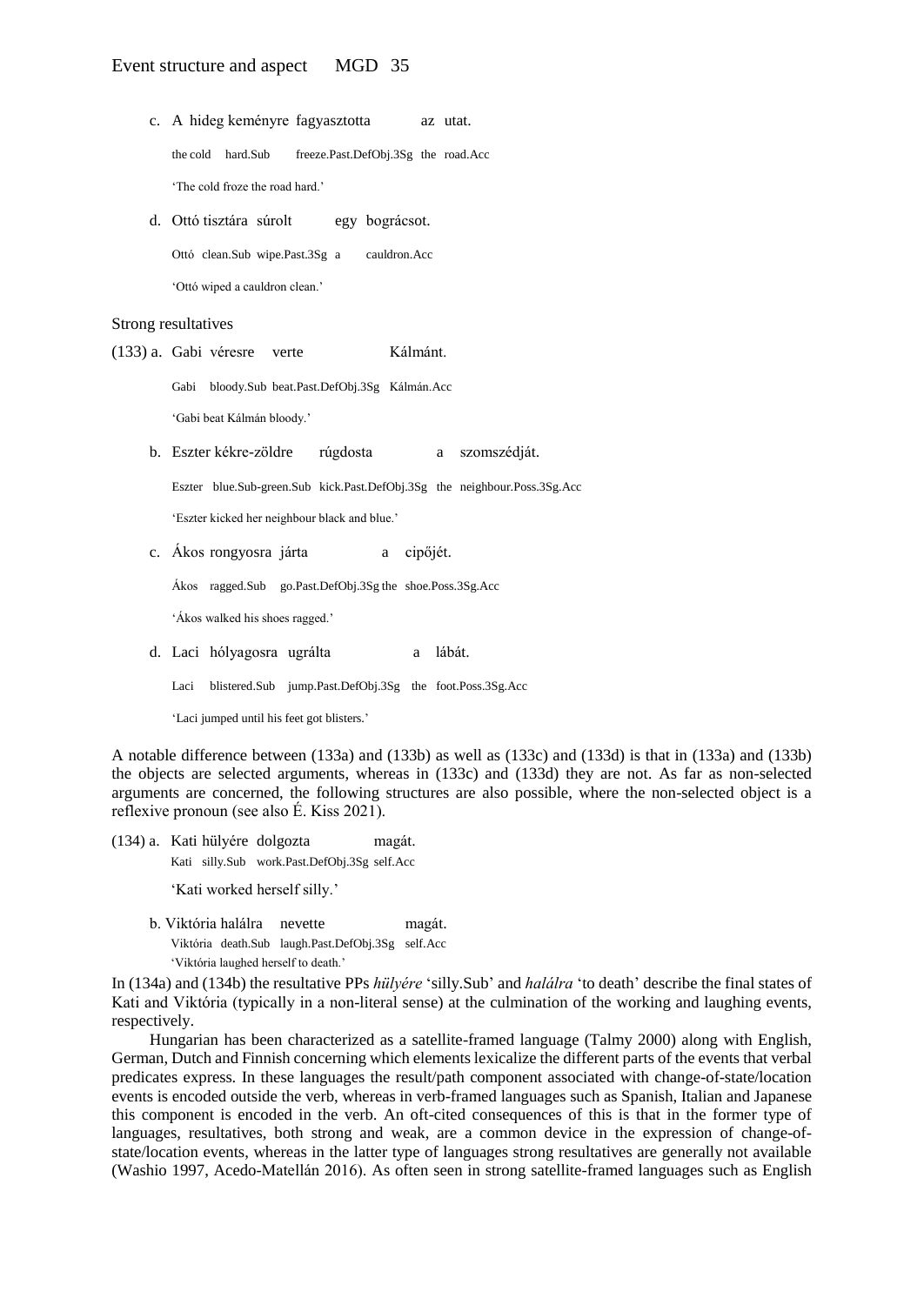(Acedo-Matellán 2016), resultative secondary predicates make the main predicate telic. This can also be seen in Hungarian, which is also classified by Acedo-Matellán (2016) as a strong satellite-framed language along with another Finno-Ugric language, Finnish.

(135) a. Ili egy óra alatt / \*egy óráig véresre verte Kálmánt. Ili an hour under/ an hour.Ter bloody.Sub beat.Past.DefObj.3Sg Kálmán.Acc 'Ili beat Kálmán bloody in an hour.' b. Tamás egy óra alatt / \*egy óráig kékre-zöldre rúgdosta a szomszédját. Tamás an hour under/ an hour.Ter blue.Sub-green.Sub kick.Past.DefObj.3Sgthe neighbour.Poss.3Sg.Acc 'Tamás kicked his neighbour black and blue in an hour.'

Compatibility with the *alatt*-adverbial *egy óra alatt* 'in an hour' and incompatibility with the *for*-adverbial *egy óráig* 'for an hour' show that the examples in (135a) and (135b) are clearly telic.

However, there are also important differences between Hungarian and English-like strong satelliteframed languages. First, result predicates and goal-denoting predicates may not remain in a post-verbal position in neutral sentences unless the primary predicate is a particle verb. A similar phenomenon is observable in weak satellite-framed languages such as Slavic languages and Latin. For more on this, see Chapter 5 in Acedo-Matellán (2016).

| $(136)$ a. *Kati festett |      |                                                     |                     | egy kerítést pirosra.   |          | (intended as a neutral, perfective sentence) |
|--------------------------|------|-----------------------------------------------------|---------------------|-------------------------|----------|----------------------------------------------|
|                          |      | Kati paint.Past.3Sg a                               | fence. Acc red. Sub |                         |          |                                              |
|                          |      | b. *Béla festette                                   | Sára haját          |                         | vörösre. |                                              |
|                          | Béla | dye.Past.DefObj.3Sg Sára hair.Poss.3Sg.Acc red.Sub  |                     |                         |          |                                              |
|                          |      | c. *Bálint kalapált                                 |                     | egy vaslemezt laposra.  |          |                                              |
|                          |      | Bálint hammer.Past.3Sg                              | an                  | iron_plate.Acc_flat.Sub |          |                                              |
|                          |      | d. *Józsi verte                                     | Kálmánt             | véresre.                |          |                                              |
|                          |      | Józsi beat.Past.DefObj.3Sg Kálmán.Acc bloody.Sub    |                     |                         |          |                                              |
|                          |      | $\sim$ 1 $\sim$ 1 $\sim$ 1 $\sim$ 1 $\sim$ 1 $\sim$ |                     |                         |          |                                              |

With particle verbs, the post-verbal positon of result predicates is allowed.

(137) a. Kati le-festett egy kerítést pirosra. Kati down-paint.Past.3Sg a fence.Acc red.Sub 'Kati painted a fence red.' b. Béla be-festette Sára haját vörösre. Béla in-dye.Past.DefObj.3Sg Sára hair.Poss.3Sg.Acc red.Sub 'Béla dyed Sára's hair red.'

The above constraint is also observable with change-of-location predicates, as shown in (138).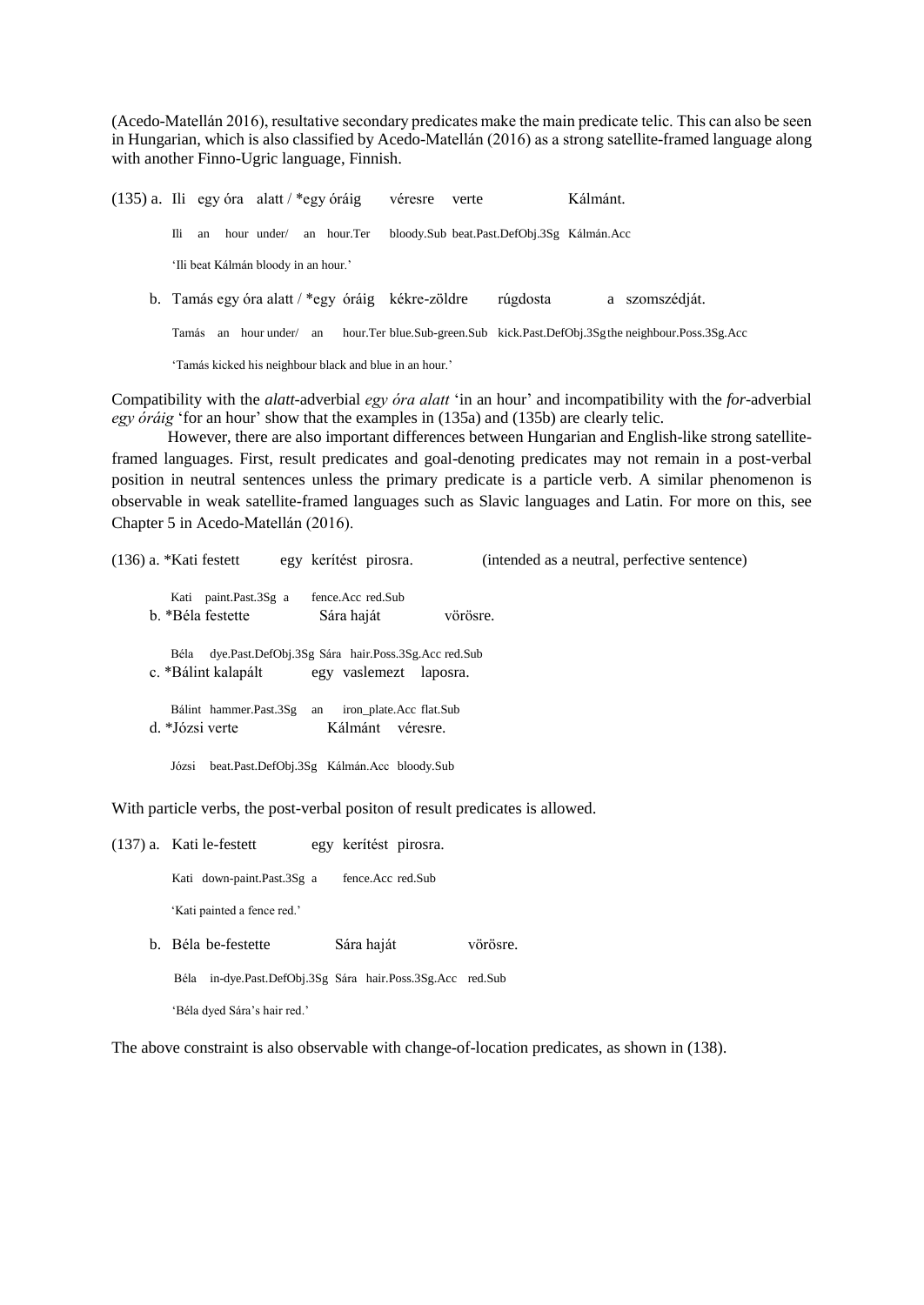(138) a. \*János rohant a kertbe. (intended as a neutral, perfective sentence)

János rush.Past.3Sg the garden.Ill

a'. János a kertbe rohant.

János the garden.ill rush.Past.3Sg

'János rushed into the garden.'

b. \*Péter sétált a tóhoz.

Péter walk.Past.3Sg the pond.All

b' Péter a tóhoz sétált.

Péter the pond.All walk.Past.3Sg

'Péter walked to the pond.'

Once a particle like *ki* 'out' appears in the predicate, the examples in (138a) and (138b) become grammatical.

(139) a. János ki-rohant a kertbe.

János out-rush.Past.3Sg the garden.Ill

'János rushed out into the garden.'

b. Péter ki-sétált a tóhoz.

Péter out-walk.Past.3Sg the pond.All

'Péter walked out to the pond.'

Further restrictions concerning resultatives involve verbs of killing, which generally describe situations carried out in some manner and are also associated with some result state. Such situations are systematically expressed by particle verbs, as shown by *\*(meg-)gyilkol* 'murder', *\*(fel-)akaszt* 'hang', *\*(fel-)négyel*  'quarter', *\*(le-)mészárol* 'massacre', and for some reason, they resist the resultative predicate *halálra* 'to death', which is possible with pure activities (Kardos and Szávó 2022). Consider the examples in (140)- (142).

(140) a. A szomszédok \*(meg-)gyilkoltak egy idős férfit.

the neighbour.Pl Perf-murder.Past.3Pl an old man.Acc

'The neighbours murdered an old man.'

b. A katonák \*(fel-)akasztották az árulót.

the soldier.Pl up-hang.Past.DefObj.3Pl the traitor.Acc

'The solders hanged the traitor.'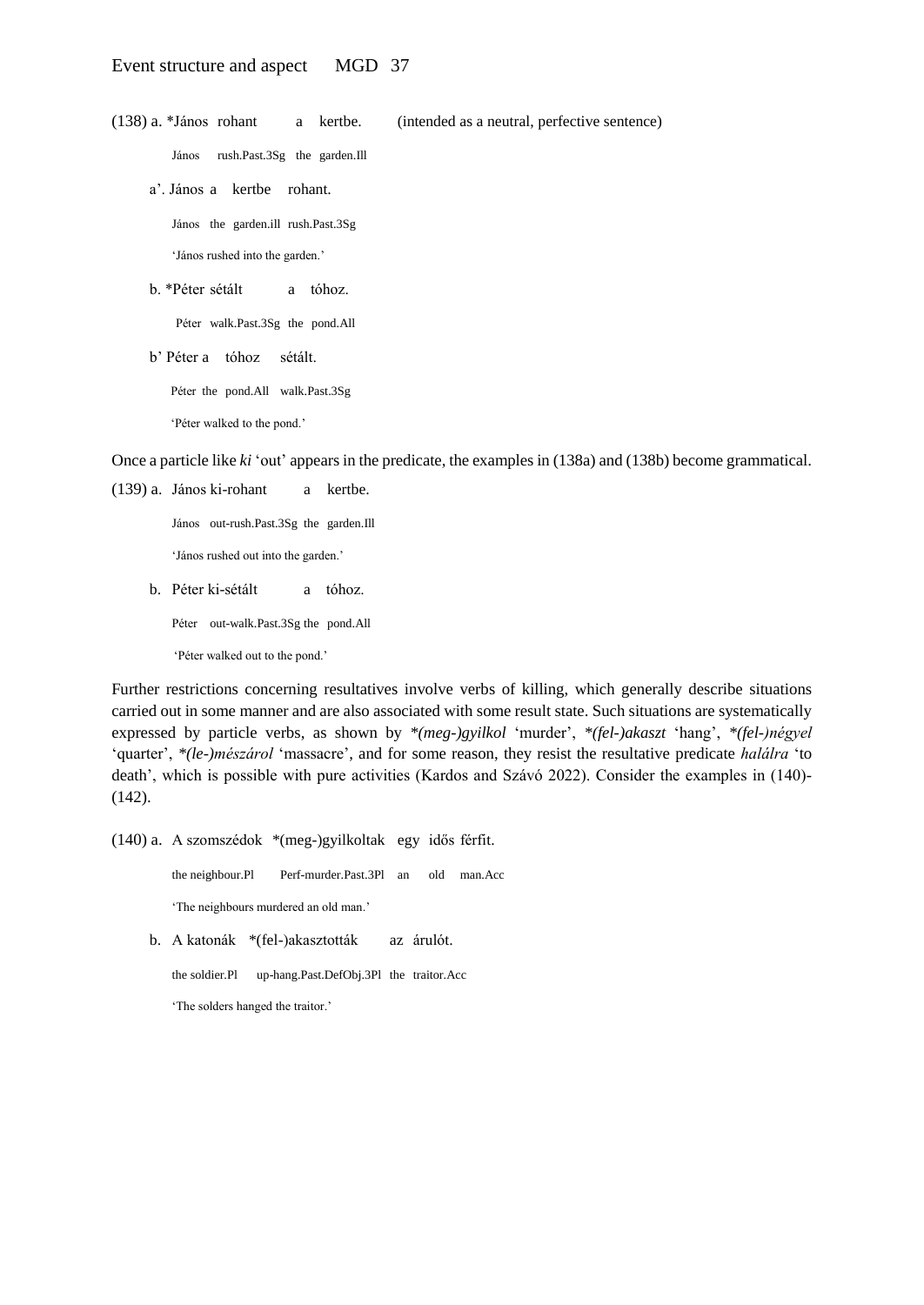(141) a. \*?A szomszédok halálra gyilkoltak egy idős férfit.

the neighbour.Pl death.Sub murder.Past.3Pl an old man.Acc b. \*A katonák halálra akasztották az árulót. the soldier.Pl death.Sub hang.Past.DefObj.3Pl the traitor.Acc

(142) A szomszédok halálra vertek/ kínoztak egy idős férfit.

the neighbour.Pl death.Sub beat.Past.3Pl/ torture.Past.3Pl an old man.Acc

'The neighbours beat/tortured an old man to death.'

Whereas English *murder* and *hang* can readily co-occur with the resultative PP *to death*, Hungarian \*?*halálra gyilkol* 'murder somebody to death' and \**halálra akaszt* 'hang somebody to death' sound unnatural or even ungrammatical, as shown in (141a) and (141b). By contrast, the result predicate *halálra* 'to death' is perfectly natural with the activity verbs *ver* 'beat' and *kínoz* 'torture', as illustrated in (142).

Another class of resultatives that is observable in Hungarian has been referred to in prior literature as the class of spurious resultatives (Washio 1997) or pseudo-resultatives (Levinson 2010). Some examples are given in (143).

(143) a. Ildikó szorosra fonta a haját. Ildikó tight.Sub braid.Past.DefObj.3Sg the hair.Poss.3Sg.Acc

'Ildikó braided her hair tight.'

b. Ákos szorosra kötötte a cipőfűzőjét.

Ákos tight.Sub tie.Past.DefObj.3Sg the shoelace.Poss.3Sg.Acc

'Ákos tied his shoelaces tight.'

c. Bence finomra vágta a hagymát.

Bence fine.Sub cut.Past.DeObj.3Sg the onion.Acc

'Bence chopped the onion fine.'

d. A kávédaráló finomra őrölte a kávészemeket.

the coffee grinder fine.Sub grind.Past.DefObj.3Sg the coffee bean.Pl.Acc

'The coffee grinder ground the coffee beans fine.'

These examples are truth-conditionally different from true resultatives since it is not the state of the referent of the direct object that the result predicate in examples like (143a)-(143d) modifies, but some other argument that is left unexpressed in the sentence. The difference between the semantics of pseudo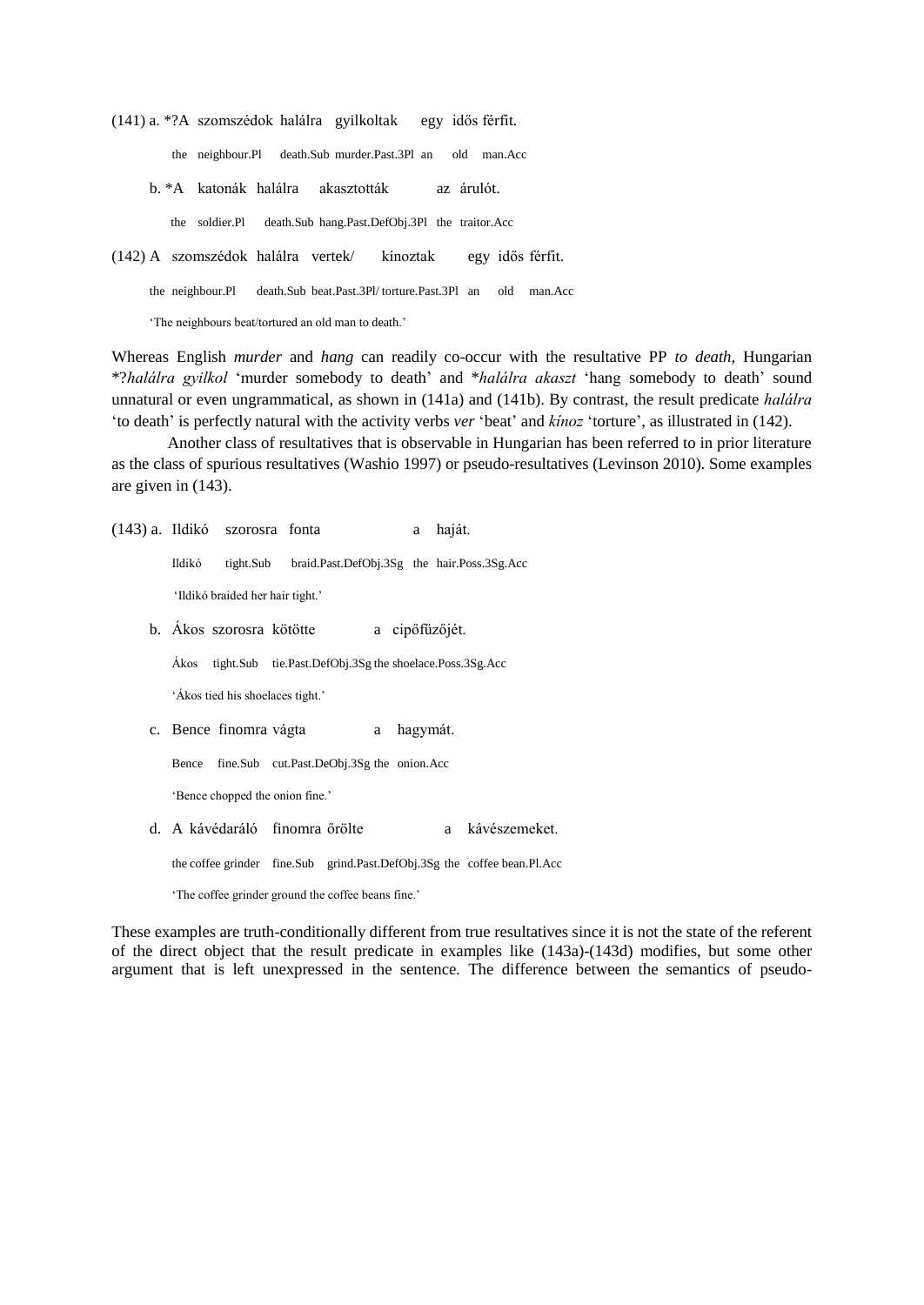resultatives and that of true resultatives is also illustrated below with the availability of the following entailments or the lack thereof.

|  | (144) a. Ildikó szorosra fonta   |                                                                    | a haját. |          | does not entail Ildikó haja |             |                                | szoros lett. |                 |
|--|----------------------------------|--------------------------------------------------------------------|----------|----------|-----------------------------|-------------|--------------------------------|--------------|-----------------|
|  | Ildikó tight.Sub                 | braid.Past.Def.3Sg the hair.Poss.3Sg.Acc.                          |          |          |                             |             | Ildikó hair. Poss tight        |              | become.Past.3Sg |
|  | 'Ildikó braided her hair tight.' |                                                                    |          |          |                             |             | 'Ildikó's hair became tight.'  |              |                 |
|  | b. Ildikó szőkére festette       |                                                                    |          | a haját. | entails                     | Ildikó haja |                                | szőke lett.  |                 |
|  |                                  | Ildikó blonde. Sub dye. Past. DefObj. 3Sg the hair. Poss. 3Sg. Acc |          |          |                             |             | Ildikó hair. Poss blonde       |              | become.Past.3Sg |
|  | 'Ildikó dyed her hair blonde.'   |                                                                    |          |          |                             |             | 'Ildikó's hair became blonde.' |              |                 |

Whereas the sentence in (144a) does not entail that Ildikó's hair became tight at the culmination of the braiding event, in (144b) Ildikó's hair became blonde as a result of the dying event. This signals a fundamental difference with respect to what pseudo-resultatives like *szorosra* 'tight.Sub' in (144a) modify and what true resultatives like *szőkére* 'blonde.Sub' in (144b) express.

#### 3.4.2 Depictives

Depictives form another class of secondary predicates in Hungarian similarly to many other languages, but they have been shown to be more peripheral elements than verbal particles or resultatives. Surányi and Hegedűs (2013) argue that the former do not form complex predicates with the verb and they join the derivation by adjunction as evidenced by the fact that they disallow subextraction. This is shown in (145).

(145) \*Mire jött be János nagyon büszkén? what.Sub come.Past.3Sg in János very proudly 'What was John proud of when he came in?'

adapted from Surányi and Hegedűs (2013: (26a))

Depictives typically occur with stage-level predicates, which also characterizes other languages (Rapoport 1991), but individual-level predicates are also possible under specific conditions. Consider (146).

| (146) a. János bölcsen tért                                                                      |  |                                               | haza |  | a spirituális utazásról.      |                                                                                                                   |  |  |
|--------------------------------------------------------------------------------------------------|--|-----------------------------------------------|------|--|-------------------------------|-------------------------------------------------------------------------------------------------------------------|--|--|
| János<br>wiselv                                                                                  |  | arrive. Past. 3Sg home to the spiritual       |      |  |                               | journey.Del                                                                                                       |  |  |
|                                                                                                  |  |                                               |      |  |                               | 'It was wisdom that János acquired during the spiritual journey (and not some other property) when he came home.' |  |  |
| b. Bölcsen János tért                                                                            |  |                                               |      |  | haza a spirituális utazásról. |                                                                                                                   |  |  |
| wisely                                                                                           |  | János arrive. Past. 3Sg home to the spiritual |      |  |                               | journey.Del                                                                                                       |  |  |
| 'It was János who was wise when he came home from the spiritual journey (and not someone else).' |  |                                               |      |  |                               |                                                                                                                   |  |  |

adapted from Pintér (2020: 317, (14)-(15))

Building on McNally's (1993) work, Pintér (2020) argues that two conditions need to hold so that individuallevel predicates can serve as depictive secondary predicates in Hungarian: (i) the primary predicate needs to express a contextually relevant boundary and (ii) the individual-level predicate must be a focused constituent or a contrastive topic. In (146a), for example, the depictive *bölcsen* 'wisely' is focused, whereas in (146b) *János* is focused and *bölcsen* 'wisely' is a contrastive topic.

In examples like (147), depictives necessarily modify the causing event and the object in it, but not the result state.

(147)János vizesen rövidre vágta Mari haját.

János wet short.Sub cut.Past.DefObj.3Sg Mari hair.Poss.3Sg.Acc

és mire Mari haja rövid lett, meg-száradt.

and what.Sub Mari hair.Poss short become.Past.3Sg, Perf-dry.Past.3Sg

'János cut Mari's hair short wet and by the time Mari's hair became wet, it had dried.'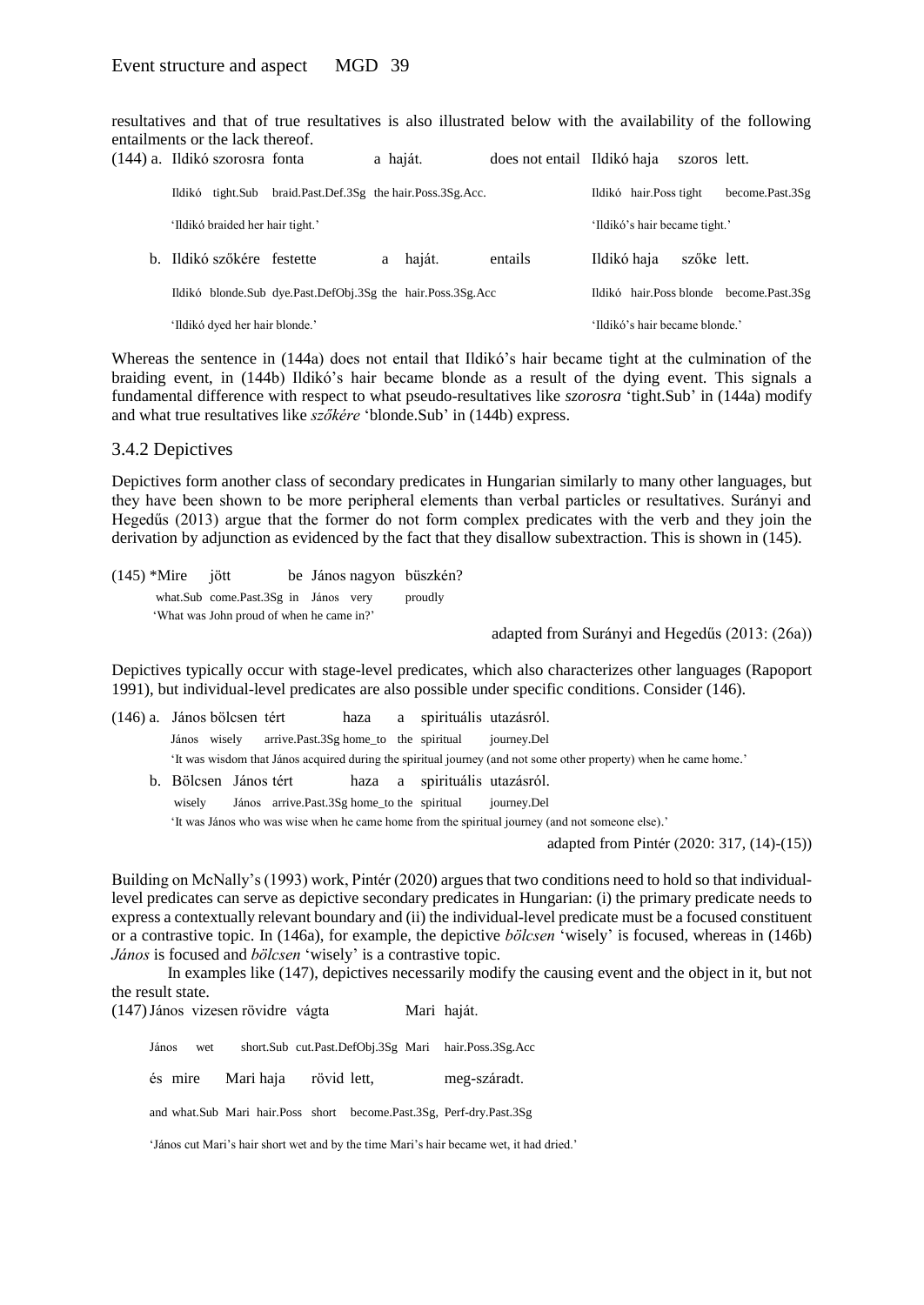As shown by (147), the depictive *vizesen* 'wet' necessarily describes Mari's hair at the beginning of the cutting event, but not necessarily at the culmination of this event. For similar phenomena with respect to English, see (Bruening 2018).

With particleless verbs, the canonical position of depictives is the preverbal focus position, as illustrated in (148).

(148) a. János vizesen fésülte Mari haját.

János wet comb.Past.DefObj.3Sg Mari hair.Poss.3Sg.Acc

'Mari's hair was wet (and it was not some other property Mari's hair had) when János combed it.'

b. Ákos nedvesen vágta Balázs haját.

Ákos wet cut.Past.DefObj.3Sg Balázs hair.Poss.3Sg.Acc

'Balázs's hair was wet (and it was not some other property Balázs's hair had) when Ákos cut it.'

With the verbs in (148), the postverbal position of depictives in neutral perfective sentences yields ungrammaticality, similarly to resultatives.

(149) a. \*János fésülte Mari haját vizesen. (unavailable on a perfective reading)

János comb.Past.DefObj.3Sg Mari hair.Poss.3Sg.Acc wet

b. \*Ákos vágta Balázs haját nedvesen.

Ákos cut.Past.DefObj.3Sg Balázs hair.Poss.3Sg.Acc wet

With particle verbs like *meg-fésül* 'comb', they may also precede and follow the verb, in which case they are not focused. For more examples, see (É. Kiss 2021).

(150) a. János vizesen meg-fésülte Mari haját.

János wet Perf-comb.Past.DefObj.3Sg Mari hair.Poss.3Sg.Acc 'János combed Mari's hair wet.'

b. János meg-fésülte Mari haját vizesen.

János Perf-comb.Past.DefObj.3Sg Mari hair.Poss.3Sg.Acc wet 'János combed Mari's hair wet.'

Depictives and resultatives may also co-occur in a single clause in a fixed order, which seems to be a crosslinguistic phenomenon (Den Dikken and Dékány 2022). In Hungarian, depictives must precede resultatives in the preverbal section of the sentence, the reverse order gives rise to ungrammaticality. This is illustrated in (151) and (152).

(151) a. János vizesen simára fésülte Mari haját.

János wet smooth.Sub comb.Past.DefObj.3Sg Mari hair.Poss.3Sg.Acc

'János combed Mari's hair smooth wet.'

b. Ákos nedvesen rövidre vágta Balázs haját.

Ákos wet short.Sub cut.Past.DefObj.3Sg Balázs hair.Poss.3Sg.Acc

'Ákos cut Balázs's hair short wet.'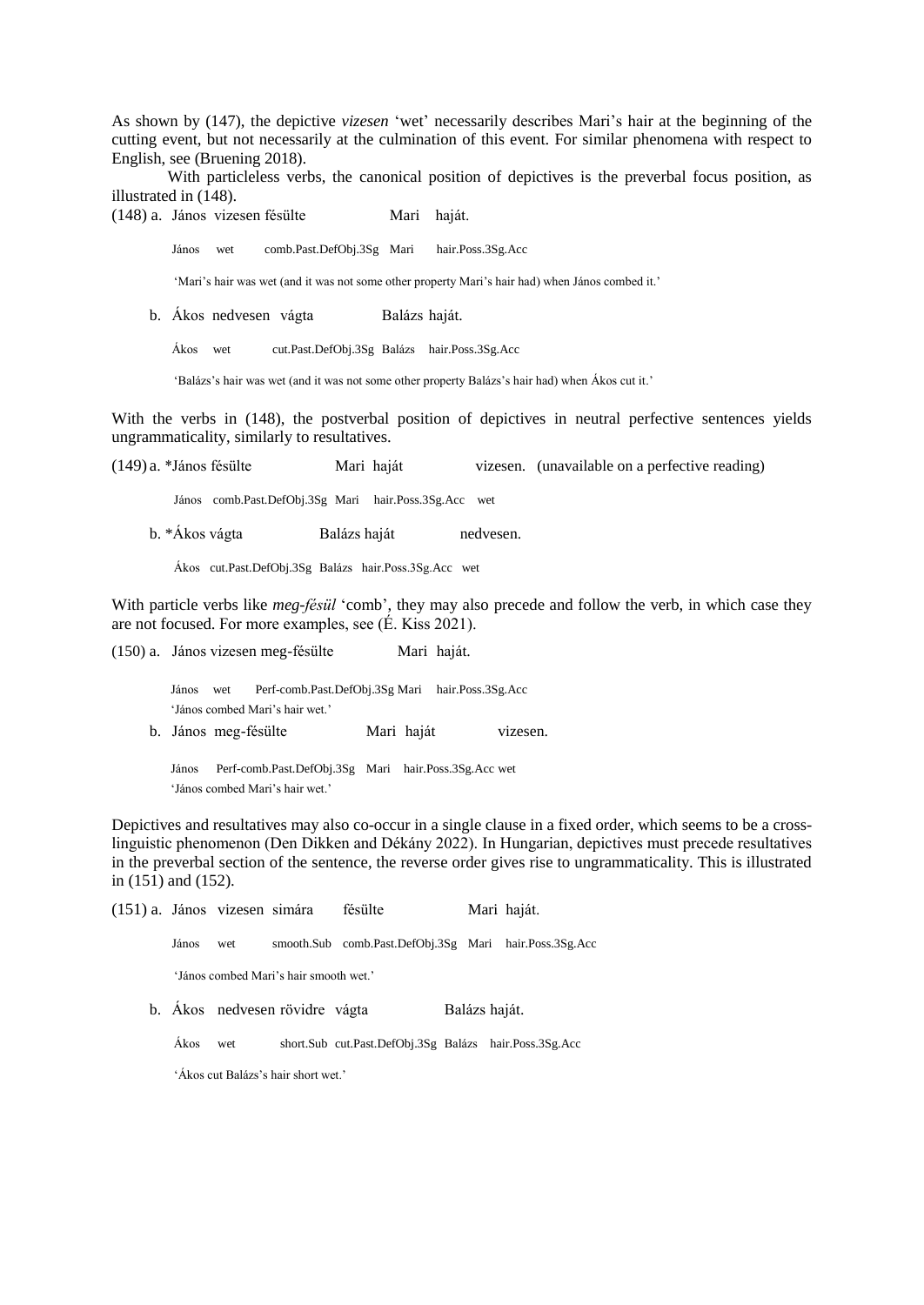### Event structure and aspect MGD 41

| (152) a. *János simára vizesen fésülte |                |                                 |                                              |               | Mari haját. |
|----------------------------------------|----------------|---------------------------------|----------------------------------------------|---------------|-------------|
| János                                  | smooth.Sub wet |                                 | comb.Past.DefObj.3Sg Mari hair.Poss.3Sg.Acc  |               |             |
|                                        |                | b. *Ákos rövidre nedvesen vágta |                                              | Balázs haját. |             |
| Akos                                   | short.Sub wet  |                                 | cut.Past.DefObj.3Sg Balázs hair.Poss.3Sg.Acc |               |             |

## 3.4.3 Bare nominals and infinitives

Similarly to verbal particles and resultatives, bare nominals and infinitives have also been argued to form complex predicates with the verb. Some examples are given in (153) and (154).

(153) a. János almát evett.

János apple.Acc eat.Past.3Sg 'János ate apples.'

b. Sára újságot olvasott.

Sára newspaper.Acc read.Past.3Sg 'Sára read newspapers.'

```
(154) a. Béla úszni fog.
```
Béla swim.Inf will.3Sg 'Béla will/is going to swim.'

```
b. Anna tanulni fog.
```
Anna study.Inf will.3Sg 'Anna will/is going to study.'

As for the latter structure, multiple infinitives may also appear in the verbal complex, as in (155).

(155) a. Béla úszni fog akarni.

Béla swim.Inf will.3Sg want.Inf 'Béla will want to swim.'

b. Anna tanulni fog akarni.

Anna study.Inf will.3Sg want.Inf 'Anna will want to study.'

Bare nominals have a telicizing function when they appear with a P-element such as illative -*ba* and allative -*hoz* in (156a) and (156b), respectively.

(156) a. Erzsi iskolába ment.

Erzsi school.Ill go.Past.3Sg 'Erzsi went to school.'

b. Juli fodrászhoz ment.

Juli hairdresser.All go.Past.3Sg 'Juli went to a hair salon.'

As pointed out by É. Kiss (2002: 70), bare nominals may also bear an inessive, superessive or adessive case, as in (157).